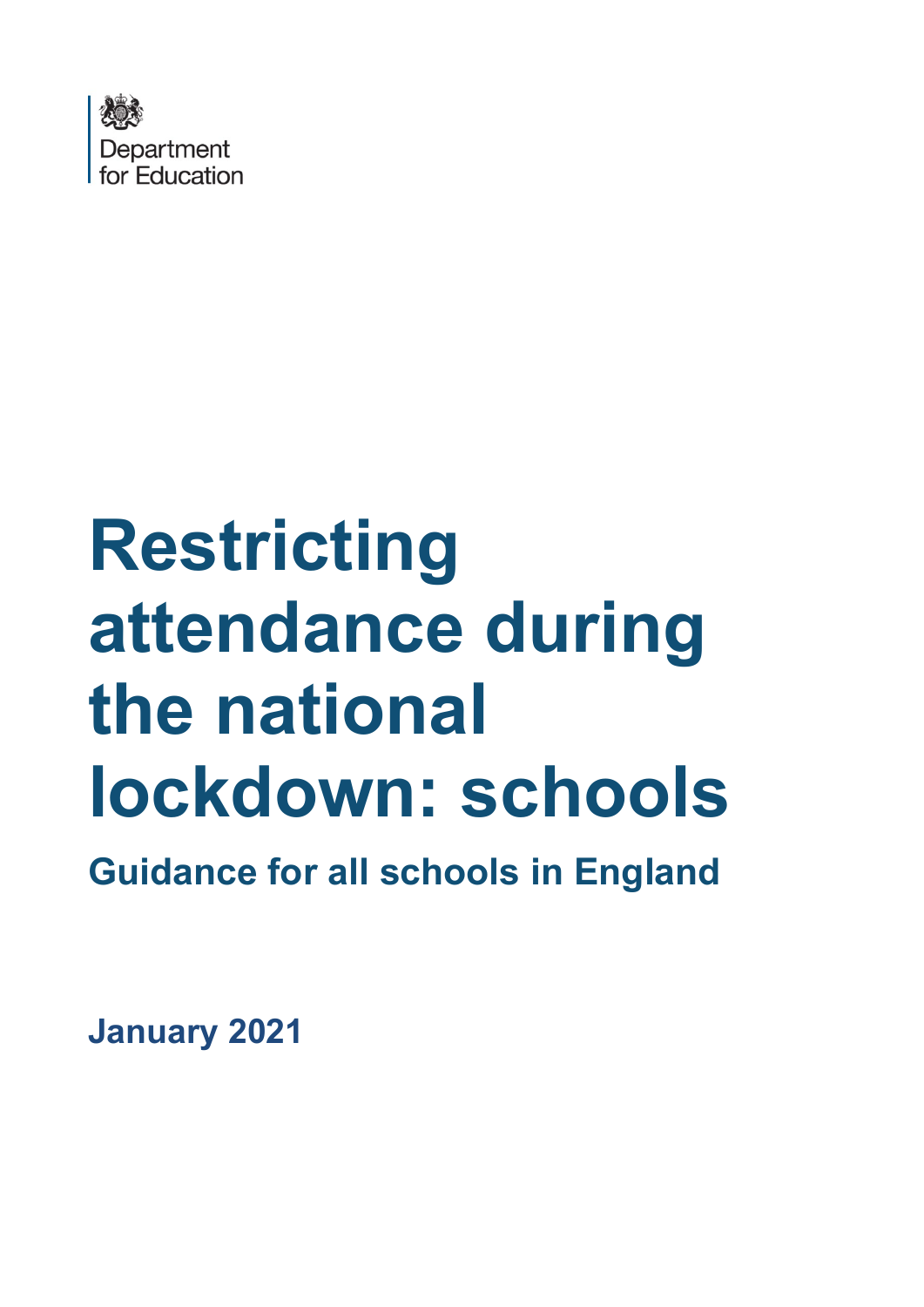# **Contents**

| Summary                                                                  | $\overline{4}$ |
|--------------------------------------------------------------------------|----------------|
|                                                                          |                |
| Expiry or review date                                                    | 4              |
| Who is this guidance for?                                                | 4              |
| Introduction                                                             | 5              |
| Public health advice to minimise coronavirus (COVID-19) risks            | 7              |
| <b>Risk assessment</b>                                                   | 8              |
| The system of controls: protective measures                              | 8              |
| School operations                                                        | 25             |
| Attendance                                                               | 25             |
| Opening hours                                                            | 28             |
| Transport                                                                | 28             |
| Boarding and residential schools, including international pupils         | 29             |
| School workforce                                                         | 30             |
| Staff who are clinically extremely vulnerable                            | 30             |
| Staff who are clinically vulnerable                                      | 31             |
| Staff who are pregnant                                                   | 31             |
| Staff who may otherwise be at increased risk from coronavirus (COVID-19) | 32             |
| Employer health and safety and equalities duties                         | 33             |
| Supporting staff                                                         | 33             |
| Staff deployment                                                         | 33             |
| Deploying support staff and accommodating visiting specialists           | 34             |
| Recruitment                                                              | 35             |
| Supply teachers and other temporary staff or peripatetic teachers        | 35             |
| Deployment of ITT trainees and engagement with schools                   | 36             |
| Performance management and appraisal                                     | 37             |
| Other support                                                            | 37             |
| Other practical considerations                                           | 38             |
| School funding                                                           | 38             |
| Residential provision in schools                                         | 39             |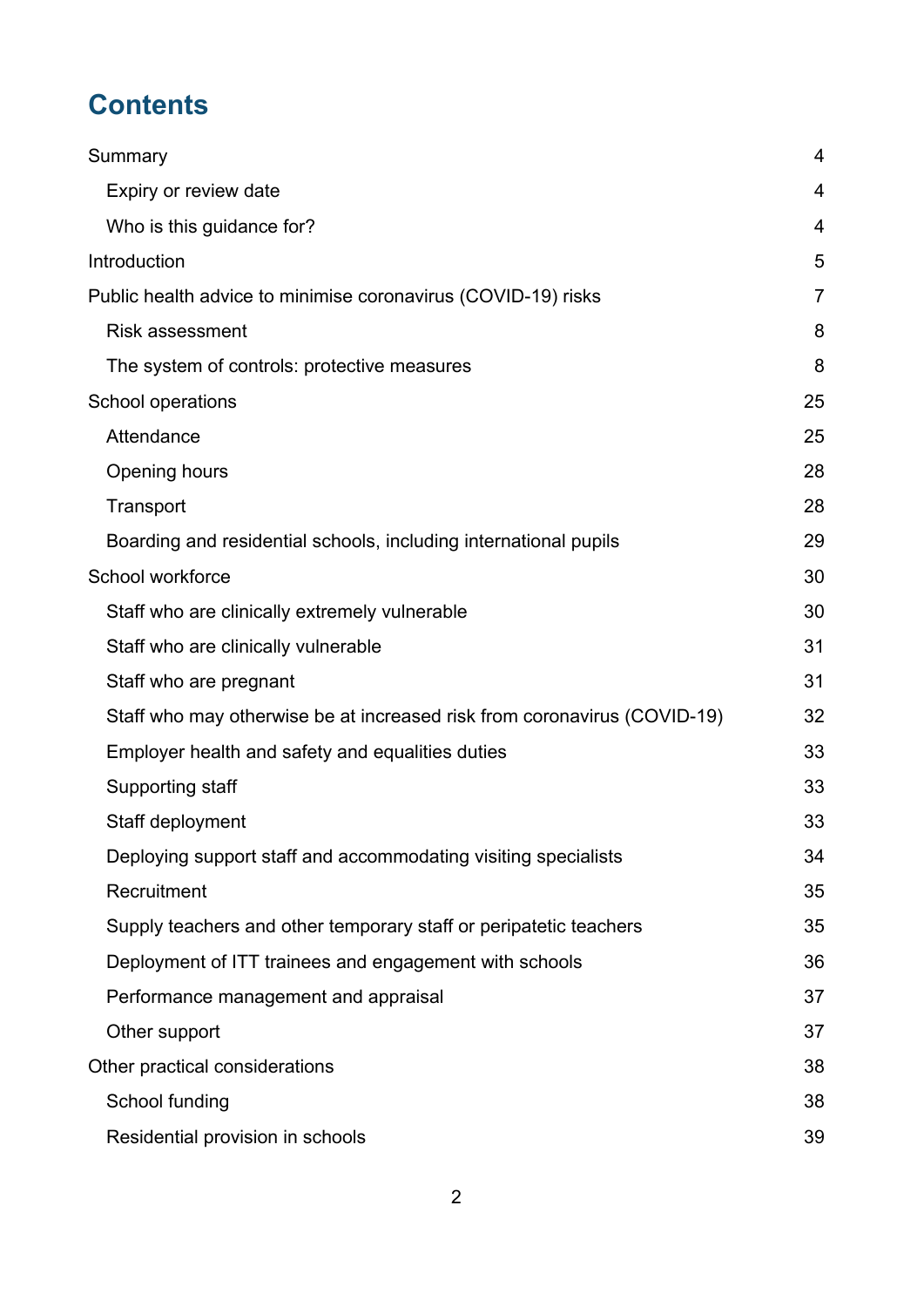| Safeguarding                             | 39 |
|------------------------------------------|----|
| Catering and free school meals           | 40 |
| <b>Estates</b>                           | 40 |
| <b>Educational visits</b>                | 41 |
| School uniform                           | 41 |
| Wraparound and extra-curricular          | 41 |
| Music, dance and drama in school         | 42 |
| Physical activity in schools             | 45 |
| Remote education                         | 46 |
| Catch up                                 | 51 |
| Pupil wellbeing and support              | 52 |
| Assessment and accountability            |    |
| Inspection                               | 55 |
| Primary assessment                       | 55 |
| Exams                                    | 56 |
| Accountability expectations              | 56 |
| Annex: Health and safety risk assessment | 57 |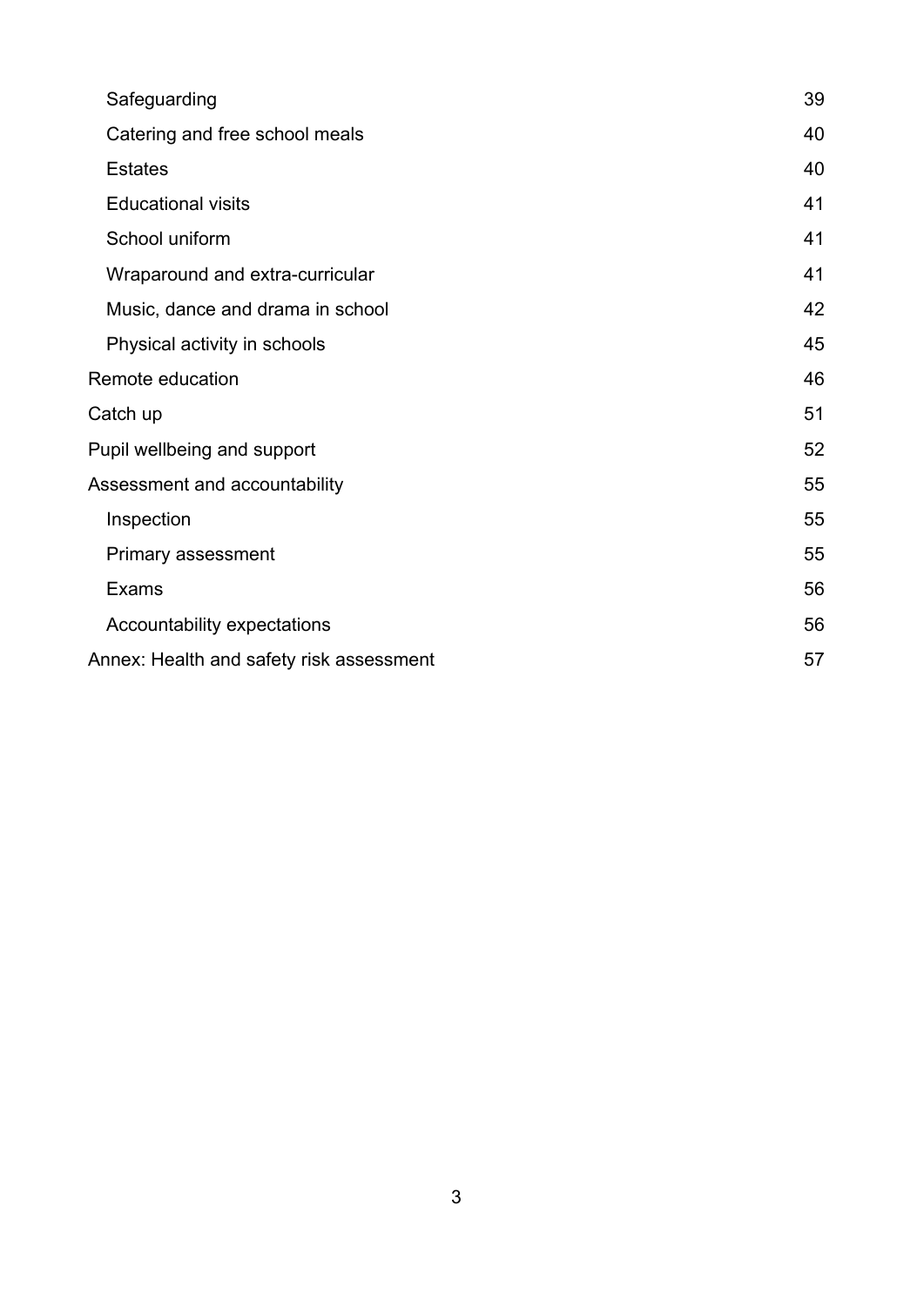# <span id="page-3-0"></span>**Summary**

# <span id="page-3-1"></span>**Expiry or review date**

This guidance will be regularly reviewed and will expire when schools are no longer asked to limit attendance.

# <span id="page-3-2"></span>**Who is this guidance for?**

This guidance applies to all schools in England, including:

- schools maintained by local authorities
- academies
- free schools
- alternative provision schools including pupil referral units
- special schools, including non-maintained special schools
- independent schools
- boarding schools

This guidance is for schools during the national lockdown period. Where this guidance refers to "schools", that does not include maintained nursery schools or pre-reception classes.

Schools will be familiar with much of this guidance, including the system of controls, which they have been implementing since the start of the autumn term. Guidance has been updated where necessary to reflect the change to only some children attending onsite.

This guidance includes new information on:

- Attendance including confirmation of who should attend (including in alternative provision and special schools) and how attendance should be recorded
- Testing including confirmation that the testing programme can continue in secondary schools
- Workforce including advice for those who are extremely clinically vulnerable
- Free School Meals
- Educational visits confirmation that no visits should take place during this period
- Remote education including further information on remote education expectations
- Accountability expectations including inspections, exams and assessments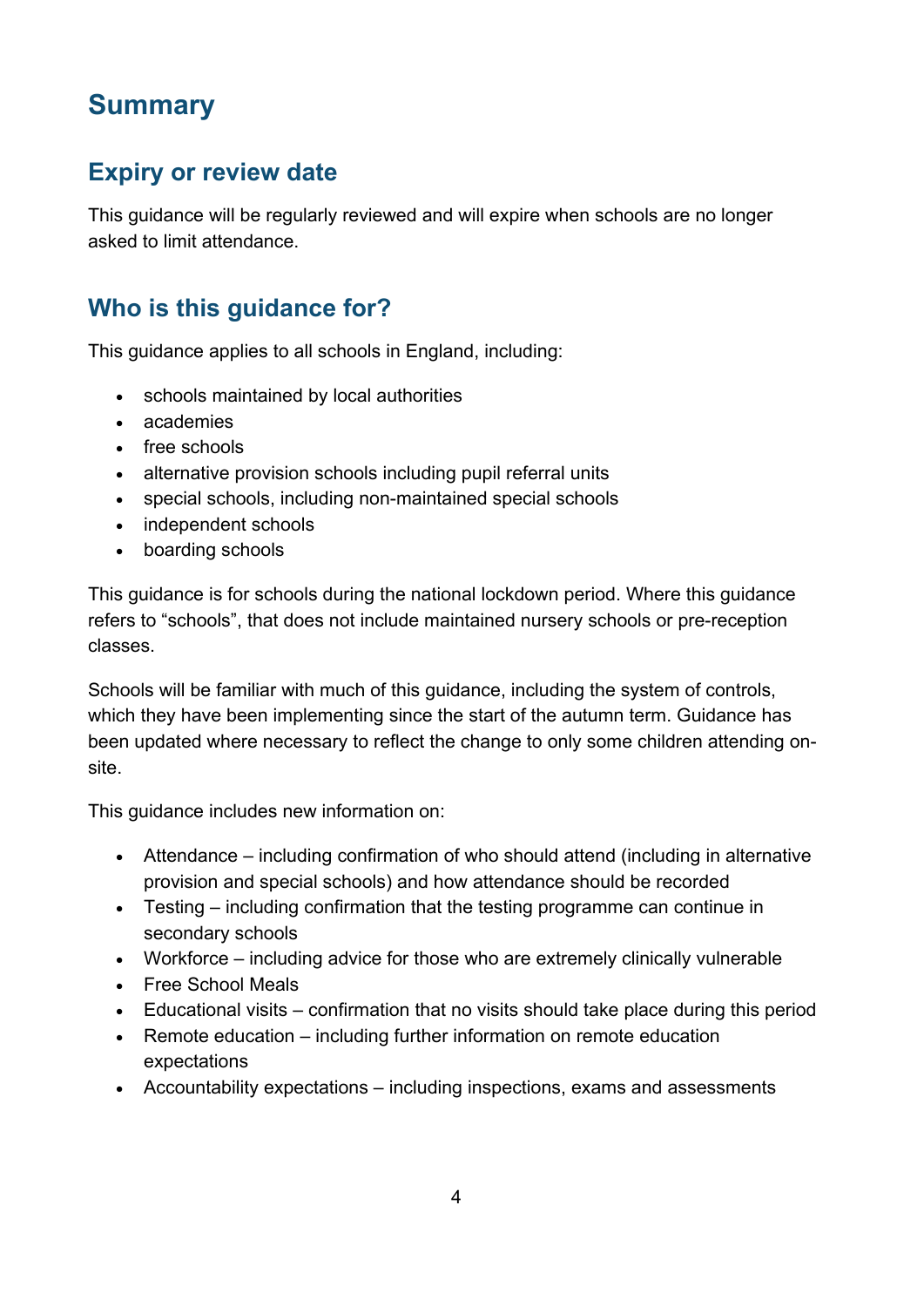# <span id="page-4-0"></span>**Introduction**

During the period of national lockdown, schools, alternative provision (AP), special schools, colleges and wraparound childcare and other out-of-school activities for children should allow only vulnerable children and young people and the children of [critical](https://www.gov.uk/government/publications/coronavirus-covid-19-maintaining-educational-provision?utm_source=4%20January%202021%20C19&utm_medium=Daily%20Email%20C19&utm_campaign=DfE%20C19)  [workers](https://www.gov.uk/government/publications/coronavirus-covid-19-maintaining-educational-provision?utm_source=4%20January%202021%20C19&utm_medium=Daily%20Email%20C19&utm_campaign=DfE%20C19) to attend (recognising that the characteristics of the cohorts in special schools and alternative provision will mean these settings continue to offer face to face provision for all pupils, where appropriate). All other pupils and students should not attend and should learn remotely until February half term.

Early years provision should continue to remain open and should continue to allow all children to attend full time or their usual timetable hours. This includes early years registered nurseries and childminders, maintained nursery schools, as well as nursery classes in schools and other pre-reception provision on school sites. Only vulnerable children and children of critical workers should attend on-site reception classes. This is the default position for all areas irrespective of national lockdown restrictions.

In light of the evolving public health measures, schools and colleges can continue with the vocational and technical exams that are due to take place in January, where they judge it right to do so. This may be particularly important for occupational competence Vocational and technical qualifications (VTQs) which can only be fulfilled through practical assessment, such as an electrician.

It is for the school or college to decide whether to put on the exam. If a student is unable to take their assessment this January, they may be able to take the assessment at a later date. In the event that is not possible, we will put in place arrangements to ensure they are not disadvantaged. We are working with Ofqual on these arrangements and will provide updated guidance on this, and on VTQ assessments scheduled for February onwards, in due course.

We know that receiving face-to-face education is best for children's mental health and for their educational achievement. We will continue to review the restrictions on schools, colleges and universities and will ensure that children and young people return to face-toface education as soon as possible.

Limiting attendance does not suggest that schools and colleges have become significantly less safe for young people. Instead limiting attendance is about supporting the reduction of the overall number of social contacts in our communities. We have resisted restrictions on attendance at schools since the first lockdown but, in the face of the rapidly rising numbers of cases across the country and intense pressure on the NHS, we now need to use every lever at our disposal to reduce all our social contacts wherever possible.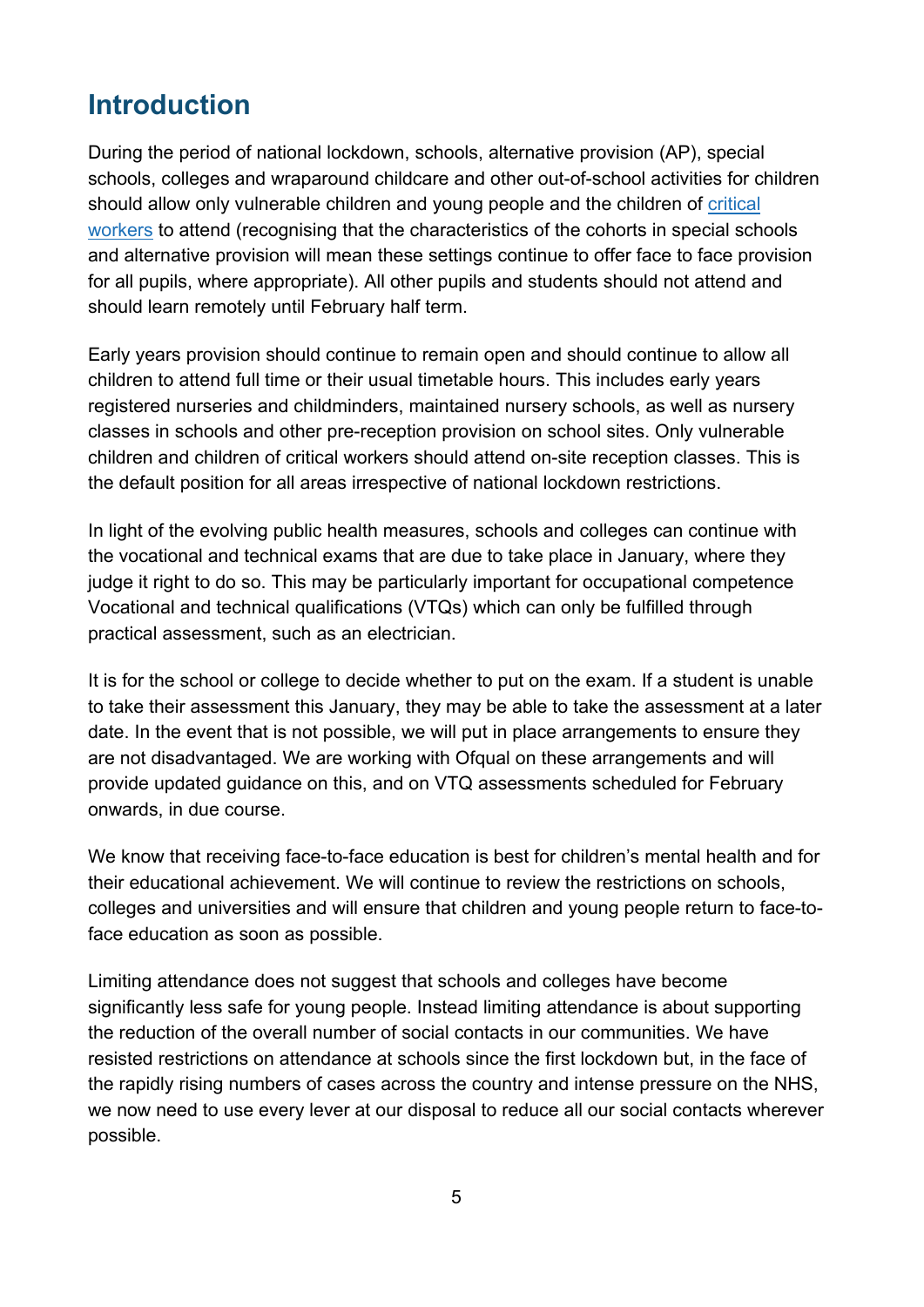For vulnerable children and young people and the children of critical workers, who should still attend school or college, as they did in March to July, and their teachers, the system of protective measures means that any risks are well managed and controlled.

We are responding to the intense pressure on the NHS, but that pressure is not driven by children. We are not seeing significant pressure from coronavirus (COVID-19) in paediatrics across the UK. The new variant appears to affect all ages but we have not seen any changes in the severity of the disease among any age groups, including children and young people.

The majority of children and young people have no symptoms or very mild illness only. As cases in the community rise there will be an increase in the number of children we see with coronavirus (COVID-19) but only very rarely will they require admission to hospital.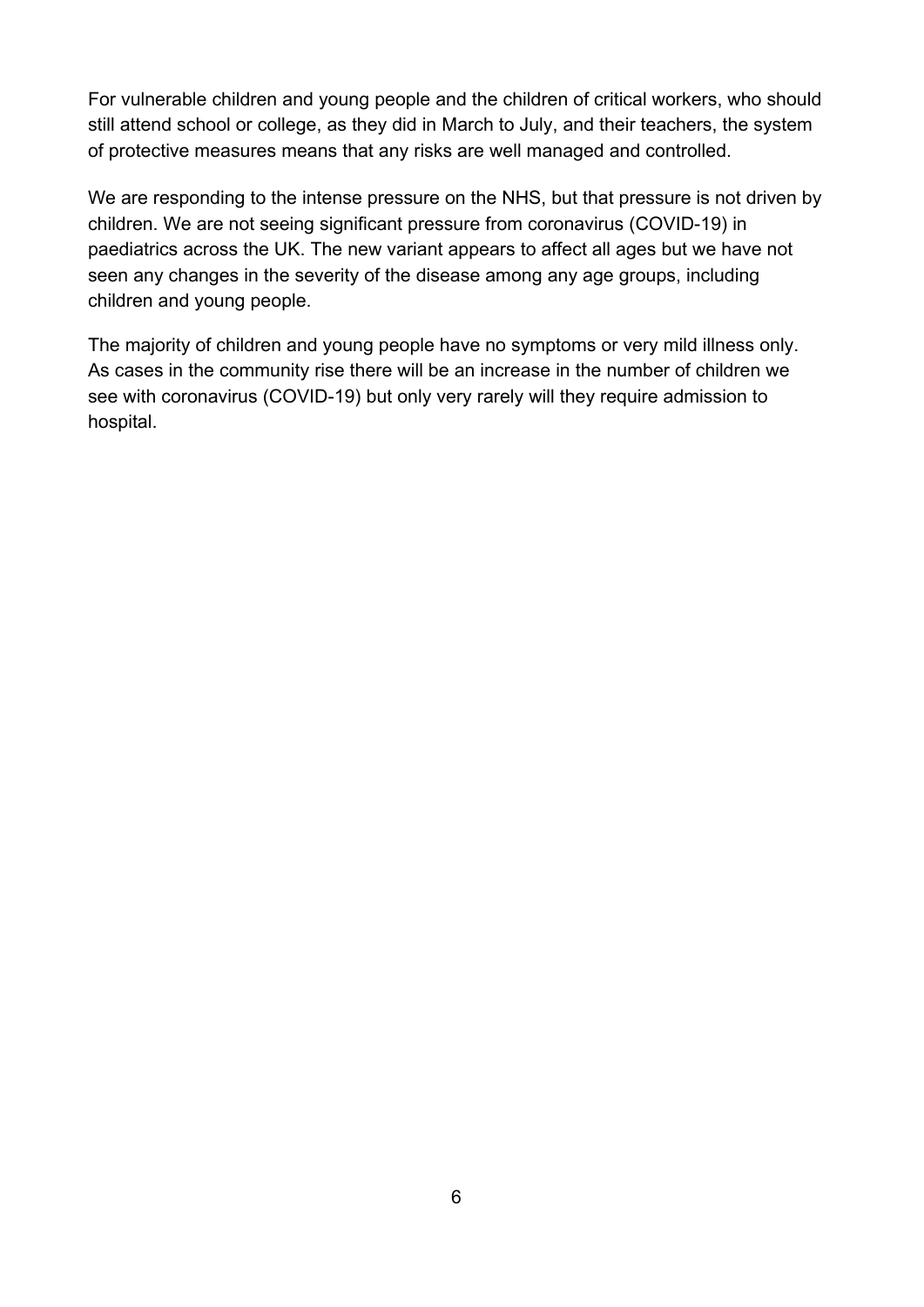# <span id="page-6-0"></span>**Public health advice to minimise coronavirus (COVID-19) risks**

The system of controls set out in this section provides a set of principles for infection control and if schools follow this advice and maximise the use of these control measures, they will effectively minimise risks of viral transmission. All elements of the system of controls are essential. All schools must cover all key elements, but the way different schools implement some of the requirements will differ based on their individual circumstances. Where something is essential for public health reasons in this section, as advised by Public Health England (PHE), we have said 'must'. Where there is a legal requirement we have made that clear. This guidance does not create any new legal obligations.

These measures remain just as important during the period where attendance is limited to only vulnerable children and young people, and the children of critical workers.

Schools must comply with health and safety law, which requires them to assess risks and put in place proportionate control measures. Schools should thoroughly review their health and safety risk assessments and plans that address the risks identified using the [system of controls,](https://www.gov.uk/government/publications/actions-for-schools-during-the-coronavirus-outbreak/guidance-for-full-opening-schools#soc) with which schools will now be familiar. Essential measures include:

- a requirement that people stay at home if they:
	- are ill with virus symptoms
	- have tested positive, even if asymptomatic
	- have been advised by NHS Test and Trace to do so
	- are household members of a positive case, even if that case is asymptomatic
	- are required to self-isolate for travel-related reasons
- robust hand and respiratory hygiene
- enhanced cleaning and ventilation arrangements
- active engagement with NHS Test and Trace
- formal consideration of how to reduce contacts and maximise distancing between those in school wherever possible
- minimise the potential for contamination so far as is reasonably practicable

How contacts are reduced will depend on the school's circumstances, including how many children need to attend during this period, and will (as much as possible) include: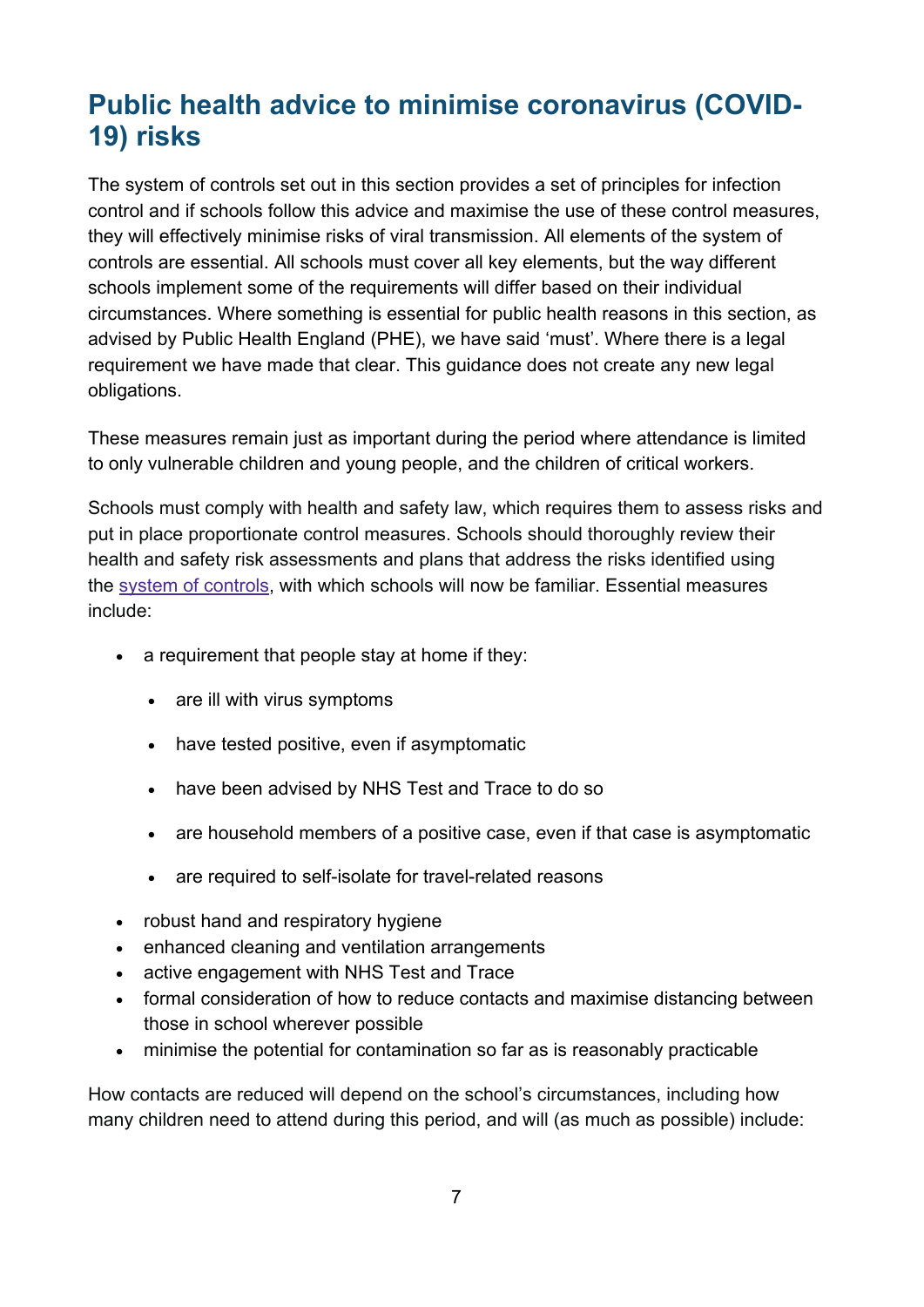- keeping children in consistent groups
- avoiding contact between groups
- arranging classrooms with forward facing desks
- staff maintaining distance from pupils and other staff as much as possible

## <span id="page-7-0"></span>**Risk assessment**

Employers must protect people from harm. This includes taking reasonable steps to protect staff, pupils and others from coronavirus (COVID-19) within the education setting.

Schools should have already assessed the risks and implemented proportionate control measures to limit the transmission of coronavirus (COVID-19).

It is a legal requirement that schools should revisit and update their risk assessments (building on the learning to date and the practices they have already developed). It is good practice to treat risk assessments as a "living document" which is kept under review, especially having regard to changing circumstances.

Schools should have already considered the additional risks and control measures. Schools will review and update their wider risk assessments and consider the need for relevant revised controls in respect of their conventional risk profile considering the implications of coronavirus (COVID-19). Schools should also have ensured that they have implemented sensible and proportionate control measures which follow the health and safety hierarchy of controls to reduce the risk to the lowest reasonably practicable level.

School employers should have active arrangements in place to monitor that the controls are:

- effective
- working as planned
- updated appropriately considering any issues identified and changes in public health advice

For more information on what is required of school employers in relation to health and safety risk assessments and managing risk, see [annex A.](https://www.gov.uk/government/publications/actions-for-schools-during-the-coronavirus-outbreak/guidance-for-full-opening-schools#A)

## <span id="page-7-1"></span>**The system of controls: protective measures**

Having assessed their risk, schools must work through the below system of controls, adopting measures to the fullest extent possible in a way that addresses the risk identified in their assessment, works for their school and allows them to deliver a broad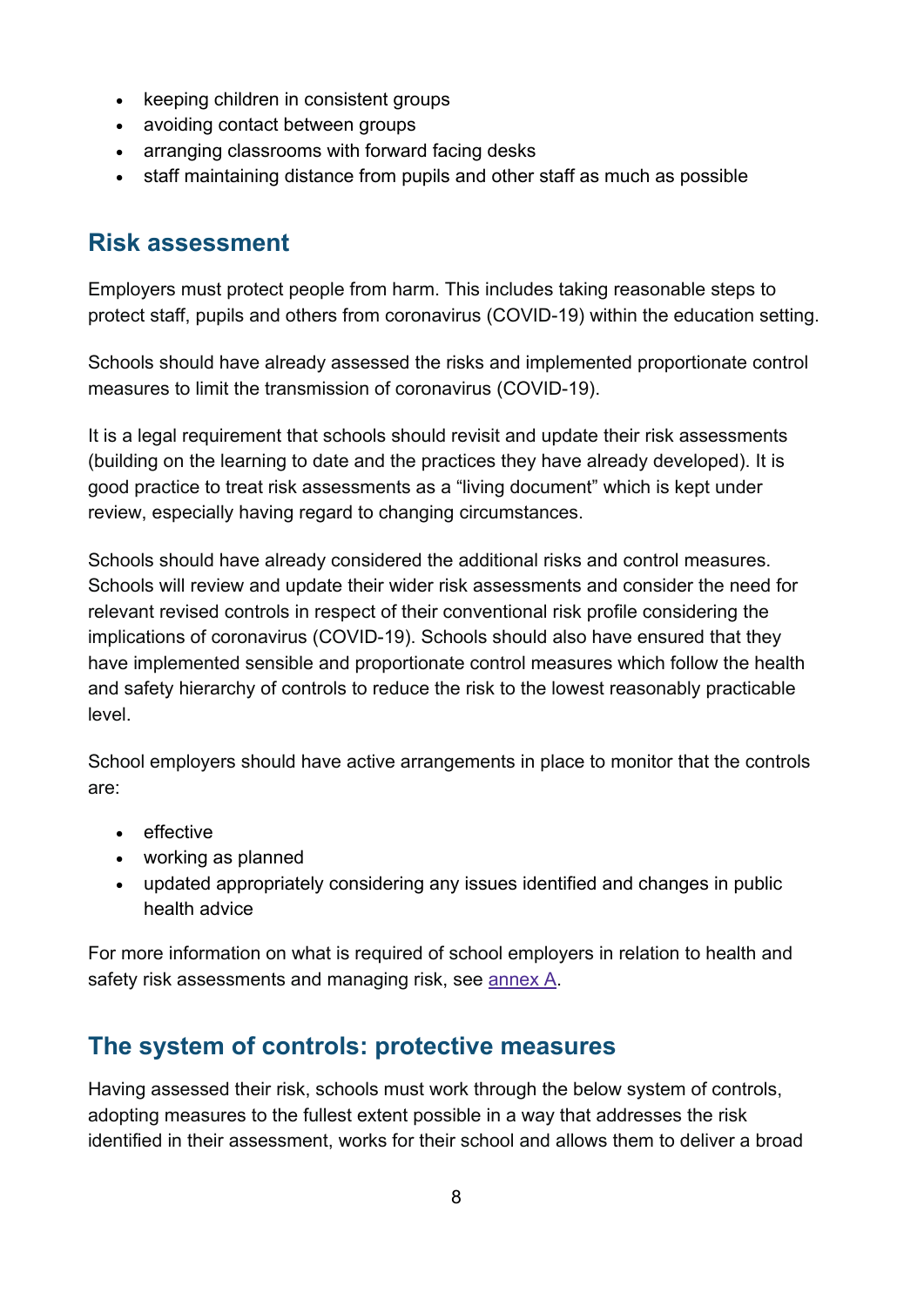and balanced curriculum for the pupils attending during this period, including full educational and care support for those pupils who have Special Educational Needs and Disabilities (SEND).

If schools follow the guidance set out here they will effectively reduce risks in their school and create an inherently safer environment.

## **System of controls**

This is the set of actions schools must take. They are grouped into 'prevention' and 'response to any infection' and are outlined in more detail in the following sections.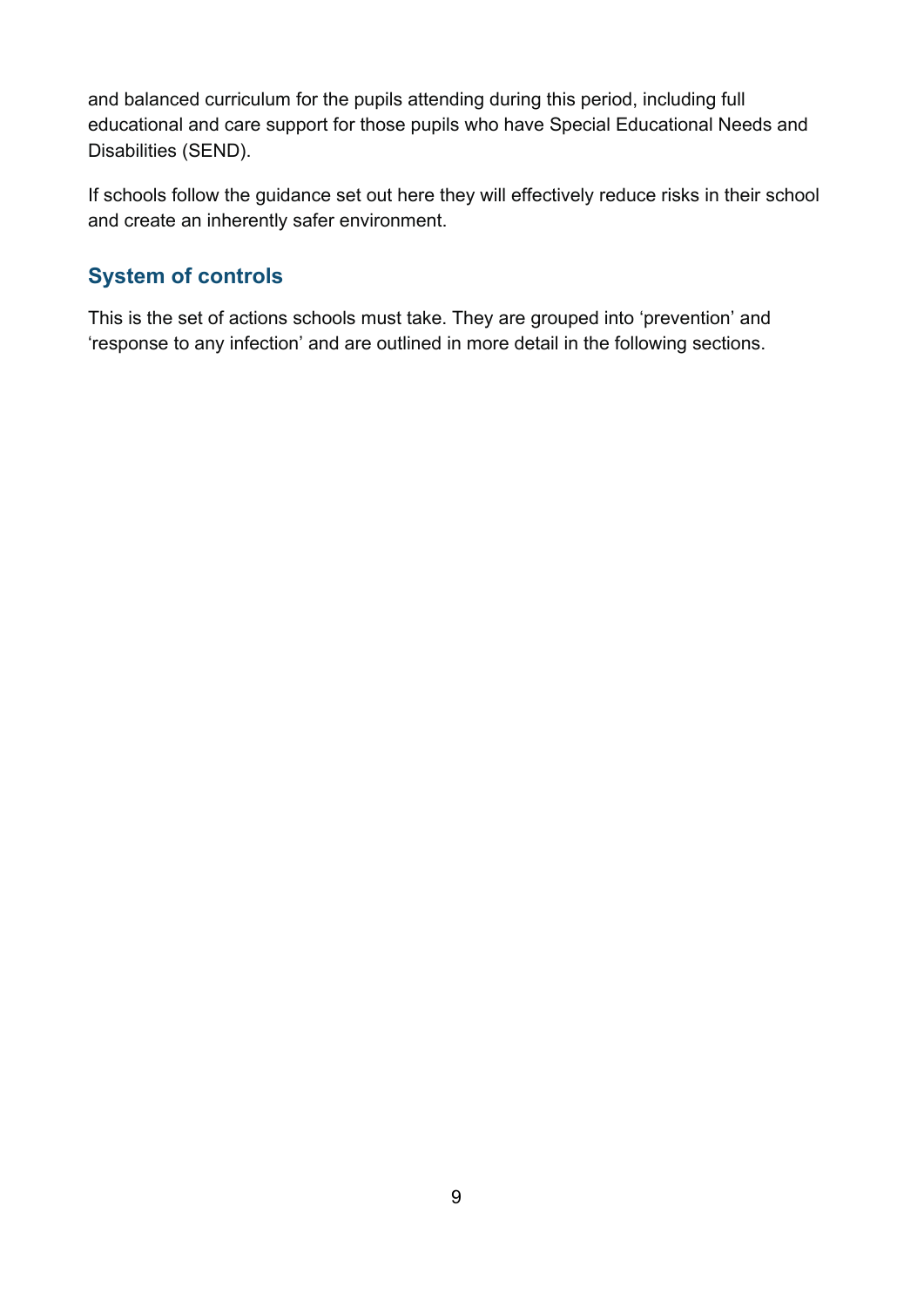## **Prevention**

1) Minimise contact with individuals who are unwell by ensuring that those who are required to stay at home do not attend school.

2) Where recommended, the use of face coverings in schools.

3) Clean hands thoroughly more often than usual.

4) Ensure good respiratory hygiene by promoting the 'catch it, bin it, kill it' approach.

5) Introduce enhanced cleaning, including cleaning frequently touched surfaces often, using standard products such as detergents.

6) Minimise contact between individuals and maintain social distancing wherever possible.

7) Where necessary, wear appropriate personal protective equipment (PPE).

8) Always keeping occupied spaces well ventilated.

Numbers 1 to 5, and number 8, must be in place in all schools, all the time.

Number 6 must be properly considered and schools must put in place measures that suit their particular circumstances.

Number 7 applies in specific circumstances.

## **Response to any infection**

9) Engage with the NHS Test and Trace process.

10) Manage confirmed cases of coronavirus (COVID-19) amongst the school community.

11) Contain any outbreak by following local health protection team advice.

Numbers 9 to 11 must be followed in every case where they are relevant.

#### **Prevention**

**1. Minimise contact with individuals who are unwell by ensuring that those who have coronavirus (COVID-19) symptoms, or who have someone in their household who does, do not attend school**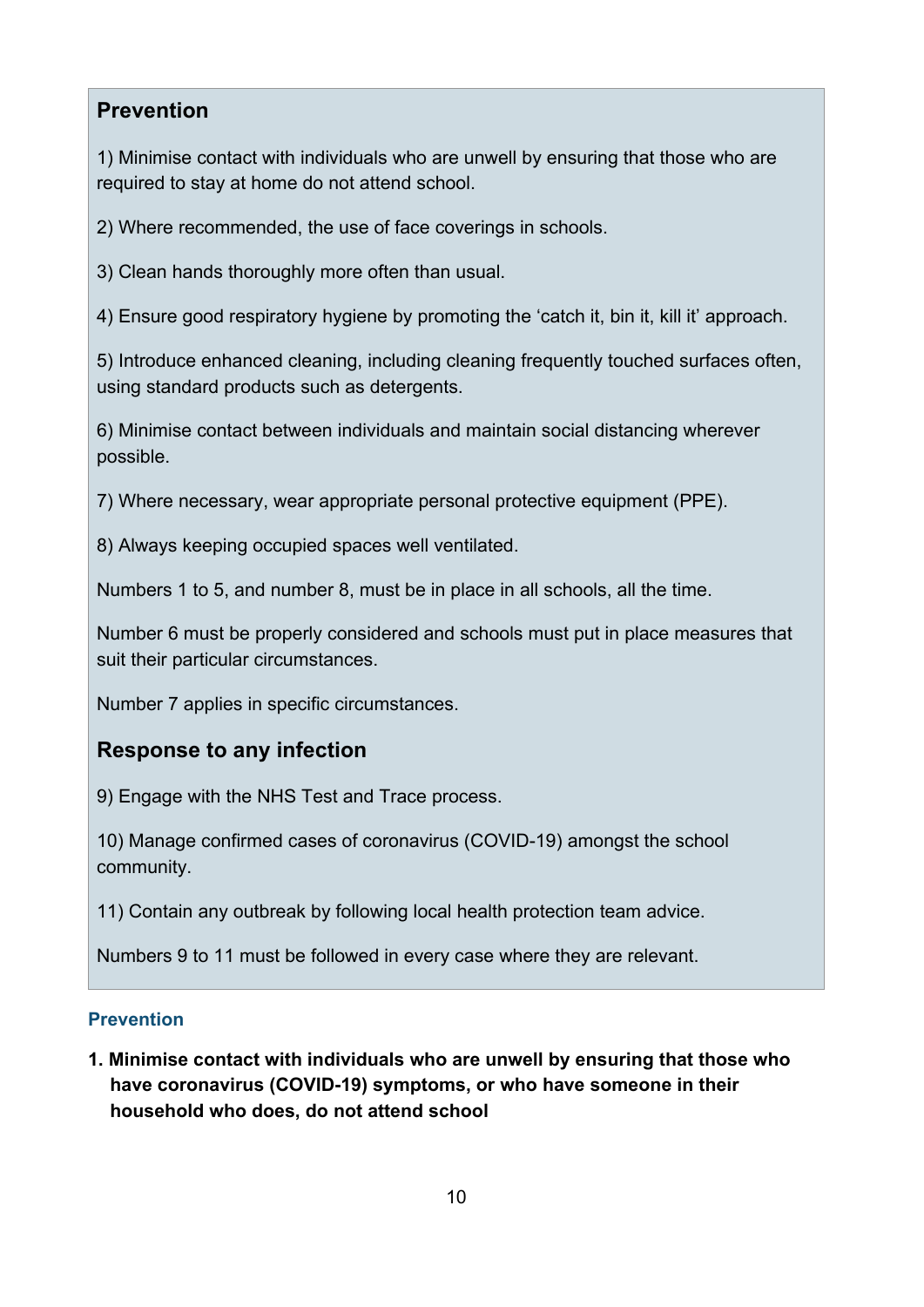Ensuring that pupils, staff and other adults do not come into the school if they have coronavirus [\(COVID-19\)](https://www.gov.uk/guidance/nhs-test-and-trace-how-it-works#people-who-develop-symptoms-of-coronavirus) symptoms or have tested positive in at least the last 10 days and ensuring anyone developing those symptoms during the school day is sent home, are essential actions to reduce the risk in schools and further drive down transmission of coronavirus (COVID-19).

All schools must follow this process and ensure all staff are aware of it.

If anyone in the school becomes unwell with a new and persistent cough or a high temperature, or has a loss of or change in, their normal sense of taste or smell (anosmia), they must be sent home and advised to follow guidance for [households](https://www.gov.uk/government/publications/covid-19-stay-at-home-guidance) with possible or confirmed coronavirus [\(COVID-19\)](https://www.gov.uk/government/publications/covid-19-stay-at-home-guidance) infection, which sets out that they should self-isolate for at least 10 days and should arrange to [have a test](https://www.gov.uk/guidance/coronavirus-covid-19-getting-tested) to see if they have coronavirus (COVID-19).

Other members of their household (including any siblings) should self-isolate for 10 days from the day after the individual tested positive.

If a child is awaiting collection, they should be moved, if possible, to a room where they can be isolated behind a closed door, depending on the age and needs of the child, with appropriate adult supervision if required. Ideally, a window should be opened for ventilation. If it is not possible to isolate them, move them to an area which is at least 2 metres away from other people.

If they need to go to the bathroom while waiting to be collected, they should use a separate bathroom if possible. The bathroom must be cleaned and disinfected using standard cleaning products before being used by anyone else.

PPE must be worn by staff caring for the child while they await collection if a distance of 2 metres cannot be maintained (such as for a very young child or a child with complex needs). More information on PPE use can be found in the safe working in [education,](https://www.gov.uk/government/publications/safe-working-in-education-childcare-and-childrens-social-care/safe-working-in-education-childcare-and-childrens-social-care-settings-including-the-use-of-personal-protective-equipment-ppe) childcare and children's social care settings, including the use of personal [protective](https://www.gov.uk/government/publications/safe-working-in-education-childcare-and-childrens-social-care/safe-working-in-education-childcare-and-childrens-social-care-settings-including-the-use-of-personal-protective-equipment-ppe) [equipment](https://www.gov.uk/government/publications/safe-working-in-education-childcare-and-childrens-social-care/safe-working-in-education-childcare-and-childrens-social-care-settings-including-the-use-of-personal-protective-equipment-ppe) (PPE) guidance.

If a child in a boarding school shows symptoms, they should initially self-isolate in their boarding house (or the accommodation they stay in while at school). Most children will benefit from self-isolating in their boarding house so that their usual support can continue. Others will benefit more from self-isolating in their home.

As is usual practice, in an emergency, call 999 if someone is seriously ill or injured or their life is at risk. Anyone with coronavirus (COVID-19) symptoms should not otherwise visit the GP, pharmacy, urgent care centre or a hospital.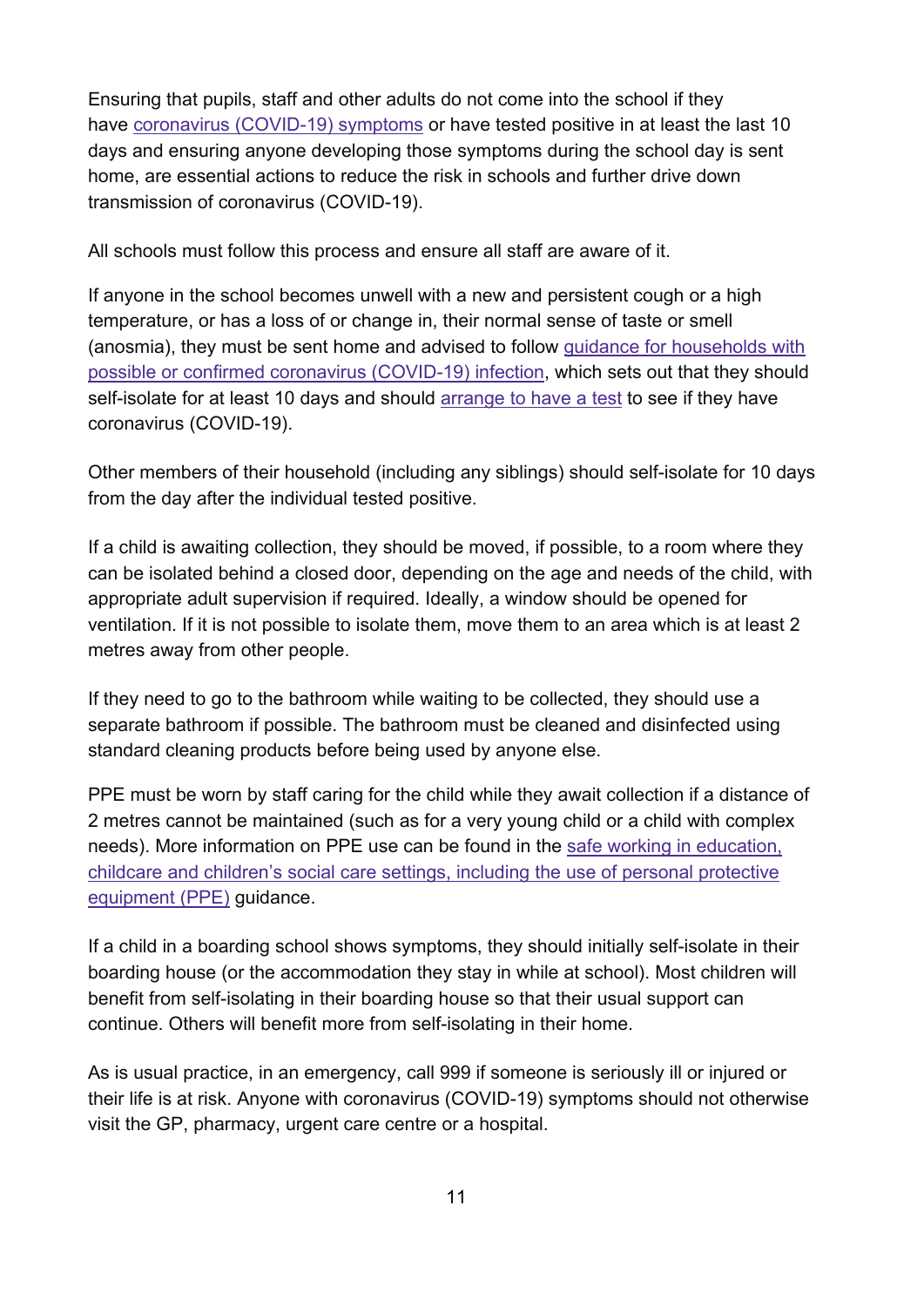Any member of staff who has provided close contact care to someone with symptoms, even while wearing PPE, and all other members of staff or pupils who have been in close contact with that person with symptoms, even if wearing a face covering, do not need to go home to self-isolate unless:

- the symptomatic person subsequently tests positive
- they develop symptoms themselves (in which case, they should arrange to have a test)
- they are requested to do so by NHS Test and Trace or the PHE advice service (or PHE local health protection team if escalated)

Everyone must wash their hands thoroughly for 20 seconds with soap and running water or use hand sanitiser after any contact with someone who is unwell. The area around the person with symptoms must be cleaned after they have left to reduce the risk of passing the infection on to other people. See the COVID-19: cleaning of [non-healthcare](https://www.gov.uk/government/publications/covid-19-decontamination-in-non-healthcare-settings) settings [guidance.](https://www.gov.uk/government/publications/covid-19-decontamination-in-non-healthcare-settings)

Public Health England has good evidence that routinely taking the temperature of pupils is not recommended as this is an unreliable method for identifying coronavirus (COVID-19).

#### **2. Where recommended, use of face coverings in schools**

Under national lockdown, in settings where pupils in year 7 and above are educated, face coverings should be worn by adults and pupils when moving around the premises, outside of classrooms, such as in corridors and communal areas where social distancing cannot easily be maintained. This does not apply to younger children in primary schools and in early years settings.

Schools will need to communicate quickly and clearly to staff, parents and pupils that the new arrangements require the use of face coverings in certain circumstances.

## **Exemptions**

Some individuals are exempt from wearing [face coverings.](https://www.gov.uk/government/publications/face-coverings-when-to-wear-one-and-how-to-make-your-own/face-coverings-when-to-wear-one-and-how-to-make-your-own) This applies to those who:

- cannot put on, wear or remove a face covering because of a physical or mental illness or impairment or disability
- speak to or provide assistance to someone who relies on lip reading, clear sound or facial expression to communicate

The same exemptions will apply in education settings, and we would expect teachers and other staff to be sensitive to those needs.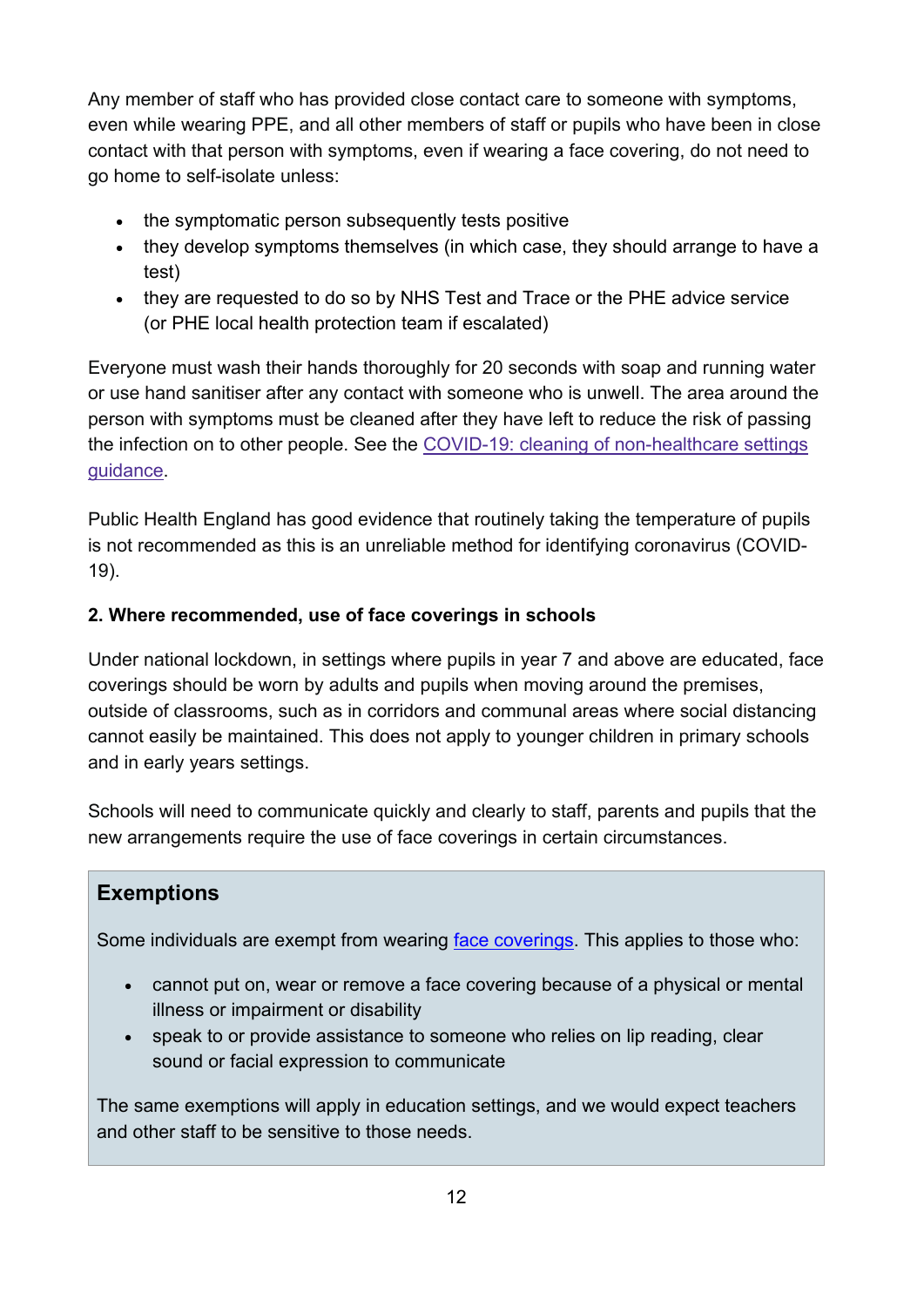#### **Access to face coverings**

It is reasonable to assume that staff and young people will now have access to face coverings due to their increasing use in wider society. PHE has made resources available on how to make a simple face covering.

However, where anybody is struggling to access a face covering, or where they are unable to use their face covering due to having forgotten it, or it having become soiled or unsafe, education settings should take steps to have a small contingency supply available to meet such needs.

No one should be excluded from education on the grounds that they are not wearing a face covering.

#### **Safe wearing and removal of face coverings**

Schools should have a process for managing face coverings in school. This process should be communicated clearly to pupils and staff.

Safe wearing of face coverings requires cleaning of hands before and after touching – including to remove or put them on – and the safe storage of them in individual, sealable plastic bags between use. Where a face covering becomes damp, it should not be worn and the face covering should be replaced carefully.

Pupils must be instructed not to touch the front of their face covering during use or when removing it and they must dispose of temporary face coverings in a 'black bag' waste bin (not recycling bin) or place reusable face coverings in a plastic bag they can take home with them, and then wash their hands again.

#### **Further guidance on face coverings**

- Safe working in education, childcare and [children's social care](https://www.gov.uk/government/publications/safe-working-in-education-childcare-and-childrens-social-care) provides
- Face coverings in [education](https://www.gov.uk/government/publications/face-coverings-in-education/face-coverings-in-education) settings

#### **3. Clean hands thoroughly more often than usual**

Coronavirus (COVID-19) is an easy virus to remove when it is on skin. This remains true for the new variant. This can be done with soap and running water or hand sanitiser. Schools must ensure that pupils clean their hands regularly, including when they arrive at school, when they return from breaks, when they change rooms and before and after eating. Regular and thorough hand cleaning is going to be needed for the foreseeable future. Points to consider and implement: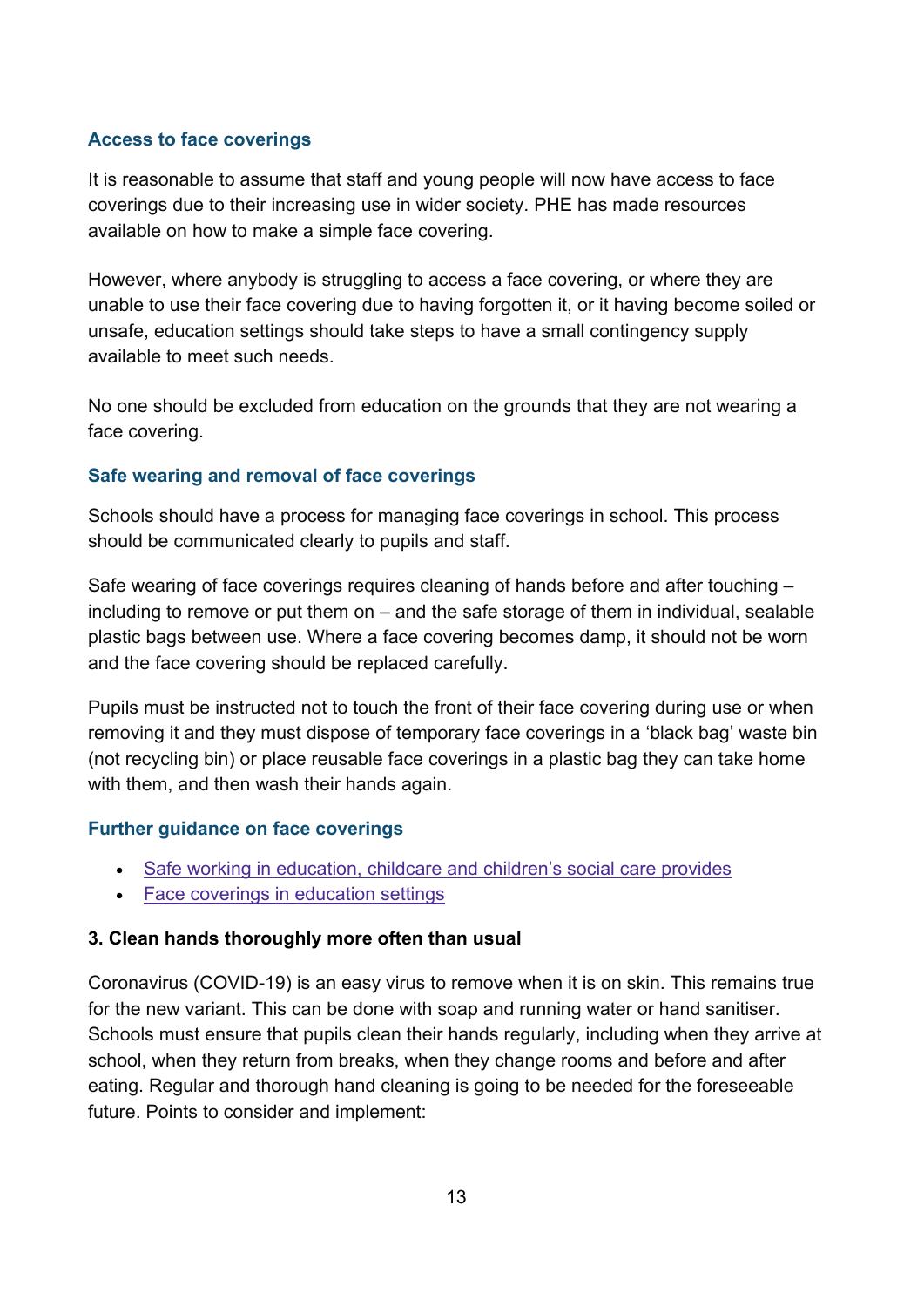- whether the school has enough hand washing or hand sanitiser 'stations' available so that all pupils and staff can clean their hands regularly
- supervision of hand sanitiser use given risks around ingestion. Small children and pupils with complex needs should continue to be helped to clean their hands properly. Skin friendly skin cleaning wipes can be used as an alternative
- building these routines into school culture, supported by behaviour expectations, and helping ensure younger children, and those with complex needs, understand the need to follow them

## **4. Ensure good respiratory hygiene by promoting the 'catch it, bin it, kill it' approach**

The 'catch it, bin it, kill it' approach continues to be very important, so schools must ensure that they have enough tissues and bins available in the school to support pupils and staff to follow this routine. As with hand cleaning, schools must ensure younger children and those with complex needs are helped to get this right and all pupils understand that this is now part of how the school operates. The e-Bug [coronavirus](https://e-bug.eu/eng_home.aspx?cc=eng&ss=1&t=Information%20about%20the%20Coronavirus) [\(COVID-19\)](https://e-bug.eu/eng_home.aspx?cc=eng&ss=1&t=Information%20about%20the%20Coronavirus) website contains free resources for schools, including materials to encourage good hand and respiratory hygiene.

Some pupils with complex needs will struggle to maintain as good respiratory hygiene as their peers, for example, those who spit uncontrollably or use saliva as a sensory stimulant. This should be considered in risk assessments in order to support these pupils and the staff working with them and is not a reason to deny these pupils face-to-face education.

### **5. Introduce enhanced cleaning, including cleaning frequently touched surfaces often using standard products, such as detergents**

Points to consider and implement:

- putting in place a cleaning schedule that ensures cleaning is generally enhanced and includes:
	- more frequent cleaning of rooms and shared areas that are used by different groups
	- frequently touched surfaces being cleaned more often than normal
- toilets will need to be cleaned regularly and pupils must be encouraged to clean their hands thoroughly after using the toilet - different groups being allocated their own toilet blocks could be considered but is not a requirement if the site does not allow for it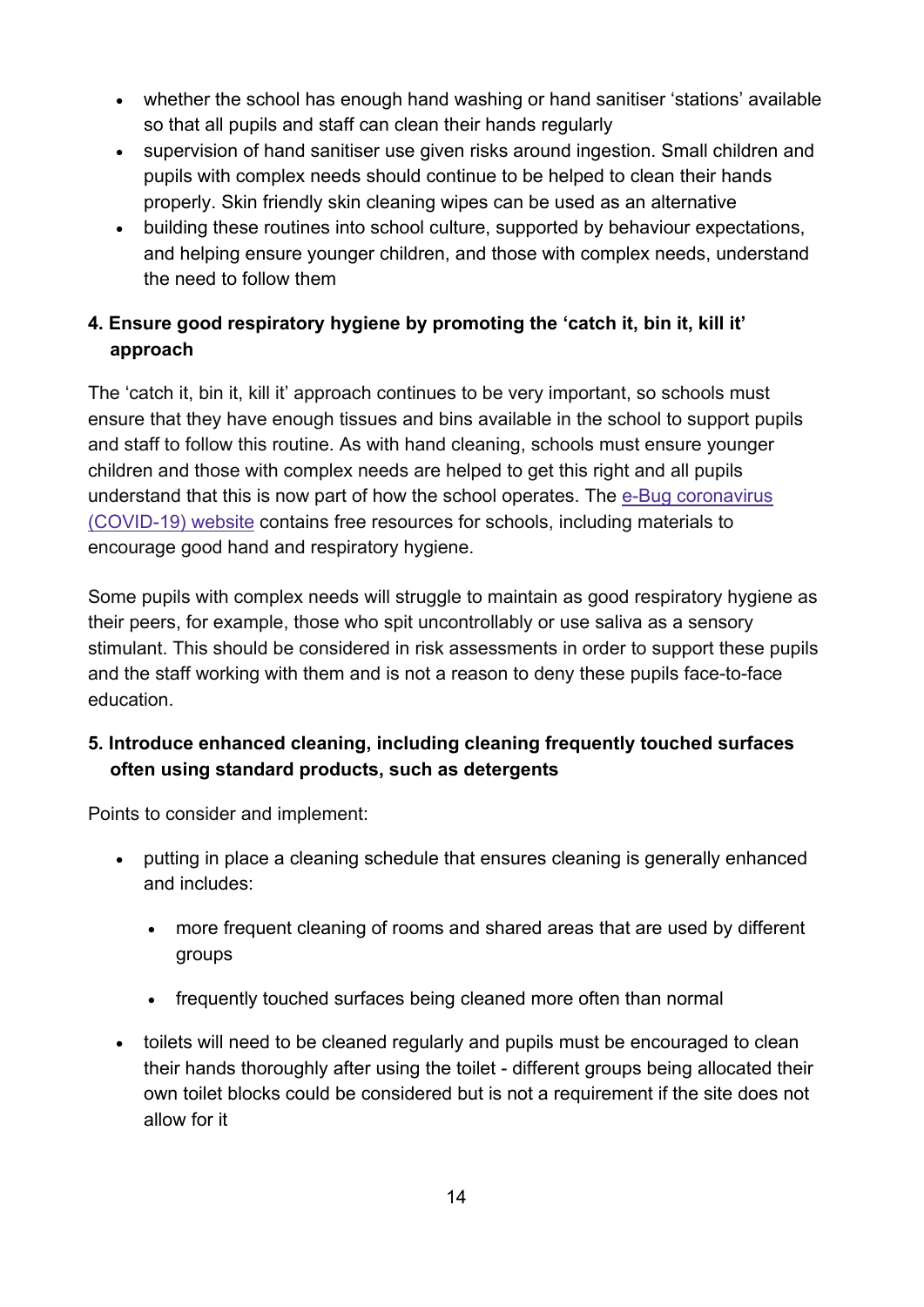PHE has published revised guidance for cleaning [non-healthcare](https://www.gov.uk/government/publications/covid-19-decontamination-in-non-healthcare-settings) settings to advise on general cleaning required in addition to the existing advice on cleaning those settings when there is a suspected case.

## **6. Minimise contact between individuals and maintain social distancing wherever possible**

Minimising contacts and mixing between people reduces transmission of coronavirus (COVID-19). This is important in all contexts and schools must consider how to implement this. Schools must do everything possible to minimise contacts and mixing while delivering a broad and balanced curriculum.

The overarching principle to apply is reducing the number of contacts between children and staff. This can be achieved through keeping groups separate (in 'bubbles') and through maintaining the distance between individuals. Whilst schools are attended by vulnerable children and the children of critical workers only, where possible schools should keep group sizes small. For children old enough, they should also be supported to maintain distance and not touch staff where possible. Any additional space available where there are lower numbers of pupils attending, should be used wherever possible to maximise the distance between pupils and between staff and other people.

The points to consider and implement are set out in the following sections.

a. How to group children

Consistent groups reduce the risk of transmission by limiting the number of pupils and staff in contact with each other to only those within the group. They have been used to date in recognition that children, especially the youngest children, cannot socially distance from staff or from each other and this provides an additional protective measure. Maintaining distinct groups or 'bubbles' that do not mix makes it quicker and easier in the event of a positive case to identify those who may need to self-isolate and keep that number as small as possible.

Each group should be kept apart from other groups where possible and older children should be encouraged to keep their distance within groups. Schools with the capability to do it should take steps to limit interaction and the sharing of rooms and social spaces between groups as much as possible. We recognise that younger children will not be able to maintain social distancing and it is acceptable for them not to distance within their group.

Both the approaches of separating groups and maintaining distance are not 'all-ornothing' options and will still bring benefits even if implemented partially. Siblings may also be in different groups. Endeavouring to keep these groups at least partially separate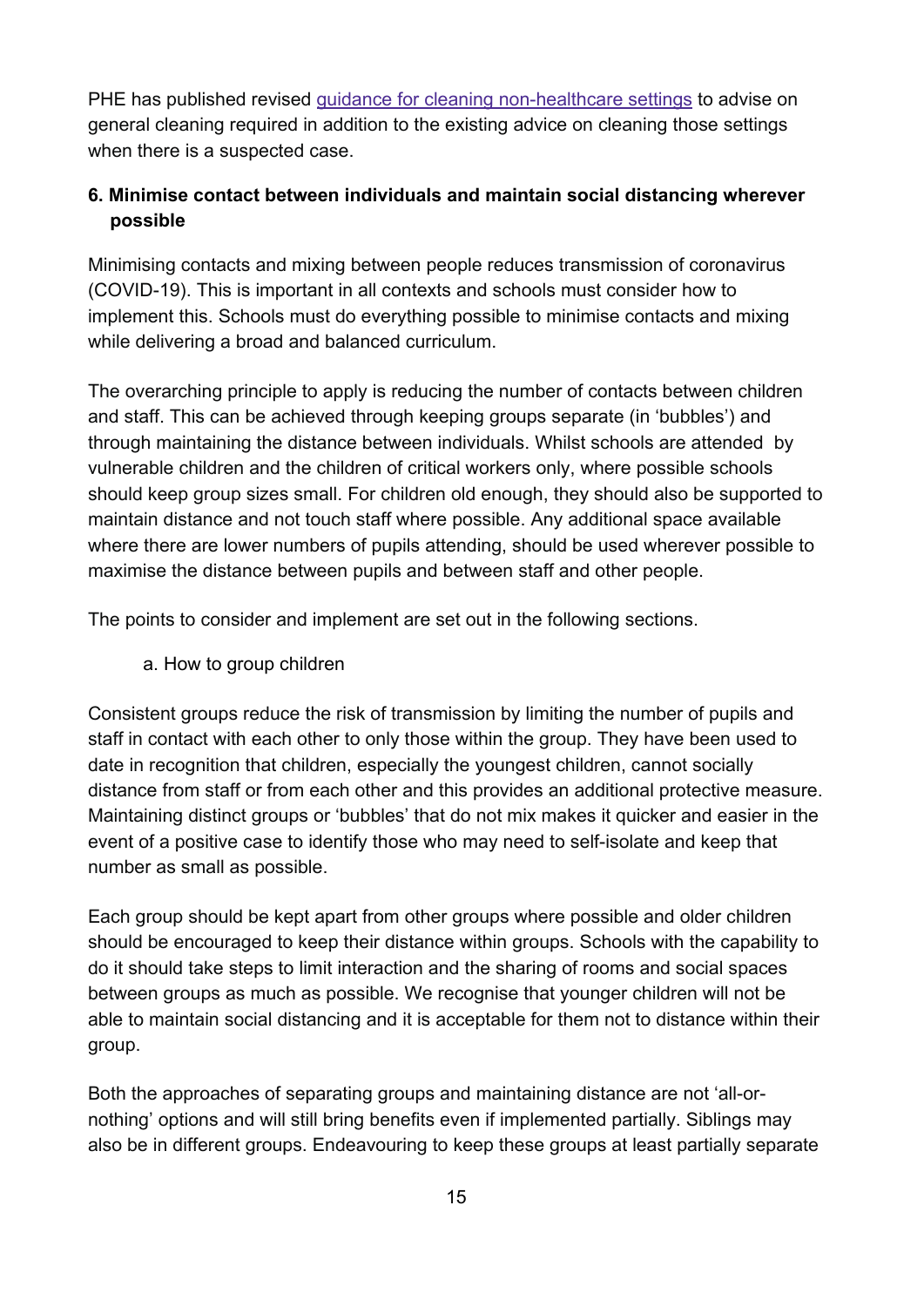and minimising contacts between children will still offer public health benefits as it reduces the network of possible direct transmission.

All teachers and other staff can operate across different groups. Where staff need to move between groups, they should try and keep their distance from pupils and other staff as much as they can, ideally 2 metres from other adults. Again, we recognise this is not likely to be possible with younger children and teachers in primary schools can still work across groups if that is needed.

#### b. Measures within the classroom

Maintaining a distance between people while inside and reducing the amount of time they are in face to face contact lowers the risk of transmission. There is strong public health advice that staff in secondary schools maintain distance from their pupils, staying at the front of the class, and away from their colleagues where possible. Ideally, adults should maintain 2 metre distance from each other and from children. We know that this is not always possible, particularly when working with younger children, but if adults can do this when circumstances allow that will help. In particular, they should avoid close face to face contact and minimise time spent within 1 metre of anyone. Similarly, it will not be possible when working with many pupils who have complex needs or who need close contact care. These pupils' educational and care support should be provided as normal.

For children old enough, they should also be supported to maintain distance and not touch staff and their peers where possible. This will not be possible for the youngest children and some children with complex needs and it is not feasible in some schools where space does not allow. Schools doing this where they can, and even doing this some of the time, will help.

When staff or children cannot maintain distancing, particularly with younger children in primary schools, the risk can also be reduced by keeping pupils in smaller groups.

Schools should make small adaptations to the classroom to support distancing where possible. That should include seating pupils side by side and facing forwards, rather than face to face or side on, and might include moving unnecessary furniture out of classrooms to make more space.

#### c. Measures elsewhere

Groups should be kept apart, meaning that schools should avoid gatherings such as assemblies or collective worship with more than one group.

Groups should be kept apart and movement around the school site kept to a minimum. While passing briefly in the corridor or playground is low risk, schools should avoid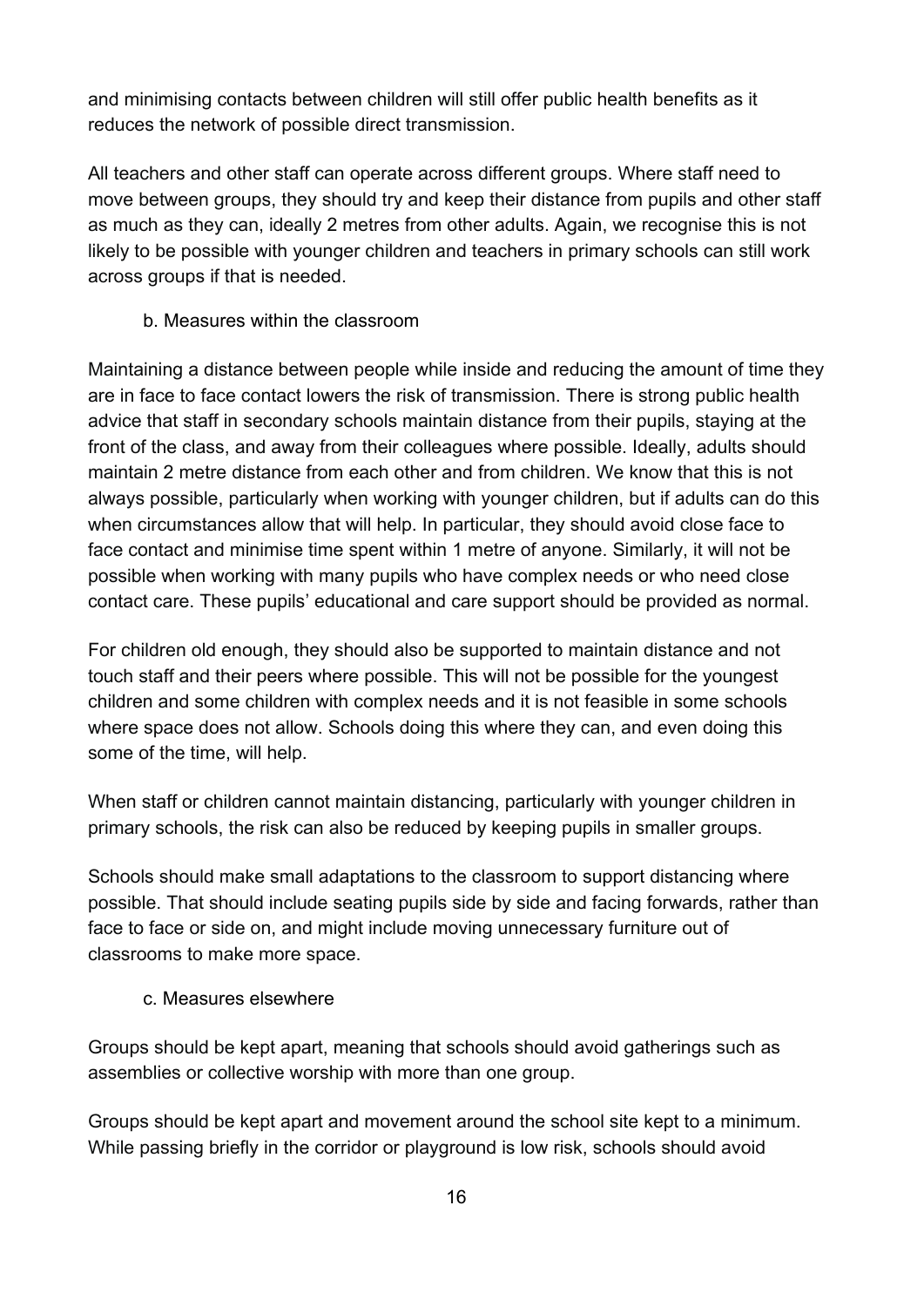creating busy corridors, entrances and exits. Schools should also consider staggered break times and lunch times (and time for cleaning surfaces in the dining hall between groups).

Schools should also plan how shared staff spaces are set up and used to help staff to distance from each other. Use of staff rooms should be minimised, although staff must still have a break of a reasonable length during the day.

d. Other considerations

Some pupils with Special Educational Needs and Disabilities (SEND) (whether with education, health and care plans or on SEN support) will continue to need specific help with the changes to routines they are experiencing, so teachers and special educational needs coordinators should plan to meet these needs, for example using social stories.

Schools, local authorities, health professionals, regional schools commissioners and other services should work together to ensure that children with medical conditions are fully supported, including through the use of individual healthcare plans, so that they may receive an education in line with their peers. In some cases, the pupil's medical needs will mean this is not possible, and educational support will require flexibility. Our [guidance](https://assets.publishing.service.gov.uk/government/uploads/system/uploads/attachment_data/file/803956/supporting-pupils-at-school-with-medical-conditions.pdf) on [supporting](https://assets.publishing.service.gov.uk/government/uploads/system/uploads/attachment_data/file/803956/supporting-pupils-at-school-with-medical-conditions.pdf) pupils at school with medical conditions remains in place.

Supply teachers, peripatetic teachers and other temporary staff can move between schools. They should ensure they minimise contact and maintain as much distance as possible from other staff. They should also participate in schools' rapid testing programmes where these have been established. Specialists, therapists, clinicians and other support staff for pupils with SEND should provide interventions as usual.

Schools should consider how to manage other visitors to the site, such as contractors, and ensure that the risks associated with managing contractors, visitors, catering staff and deliveries, as well as cleaning staff on site who may be working throughout the school and across different groups, are addressed. This will require close cooperation between both schools and the other relevant employers. Schools should have discussions with key contractors about the school's control measures and ways of working. Schools should ensure site guidance on physical distancing and hygiene is explained to visitors on or before arrival. Where visits can happen outside of school hours, they should. A record should be kept of all visitors with sufficient detail to support contact tracing if required by NHS Test and Trace.

Where a child routinely attends more than one setting on a part time basis, for example, because they are dual registered at a mainstream school and an alternative provision setting or special school, schools should work through the system of controls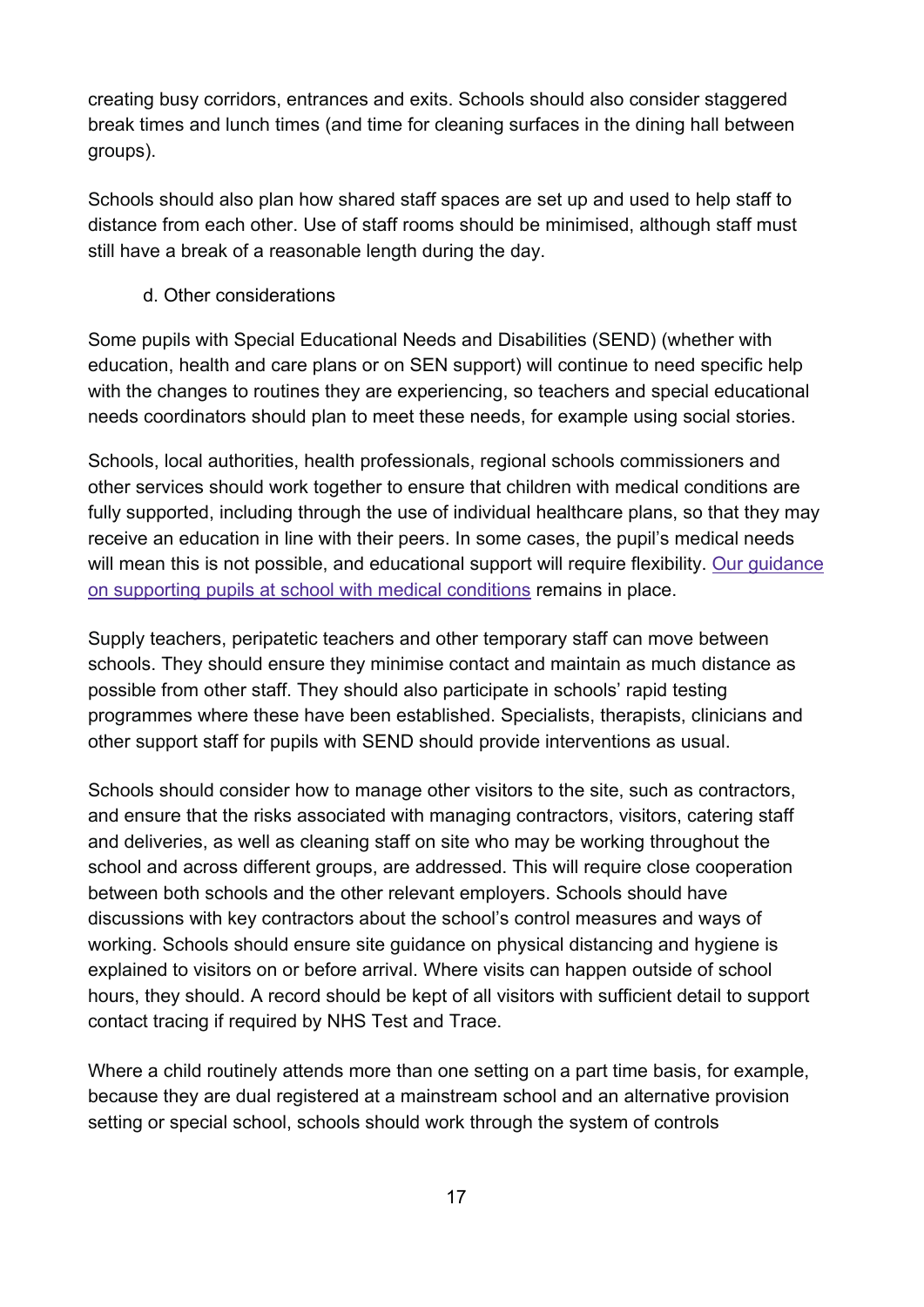collaboratively, enabling them to address any risks identified and allowing them to jointly deliver a broad and balanced curriculum for the child.

Equipment and resources are integral to education in schools. For individual and very frequently used equipment, such as pencils and pens, it is recommended that staff and pupils have their own items that are not shared. Classroom based resources, such as books and games, can be used and shared within the group; these should be cleaned regularly, along with all frequently touched surfaces. Resources that are shared between groups, such as sports, art and science equipment should be cleaned frequently and meticulously and always between groups, or rotated to allow them to be left unused and out of reach for a period of 48 hours (72 hours for plastics) between use by different bubbles.

Outdoor playground equipment should be more frequently cleaned. This would also apply to resources used inside and outside by wraparound care providers. It is still recommended that pupils limit the amount of equipment they bring into school each day, to essentials such as lunch boxes, hats, coats, books, stationery and mobile phones. Bags are allowed. Pupils and teachers can take books and other shared resources home, although unnecessary sharing should be avoided, especially where this does not contribute to pupil education and development. Similar rules on hand cleaning, cleaning of the resources and rotation should apply to these resources.

#### **7. Where necessary, wear appropriate personal protective equipment (PPE)**

The majority of staff in education settings will not require PPE beyond what they would normally need for their work. PPE is only needed in a very small number of cases, including:

- where an individual child or young person becomes ill with coronavirus (COVID-19) symptoms while at schools, and only then if a distance of 2 metres cannot be maintained
- where a child or young person already has routine intimate care needs that involve the use of PPE, in which case the same PPE should continue to be used

Read the guidance on safe working in education, childcare and [children's social care](https://www.gov.uk/government/publications/safe-working-in-education-childcare-and-childrens-social-care) for more information about preventing and controlling infection, including when, how PPE should be used, what type of PPE to use, and how to source it.

#### **8) Keeping occupied spaces well ventilated**

Once the school is in operation, it is important to ensure it is well ventilated and a comfortable teaching environment is maintained.

This can be achieved by a variety of measures including: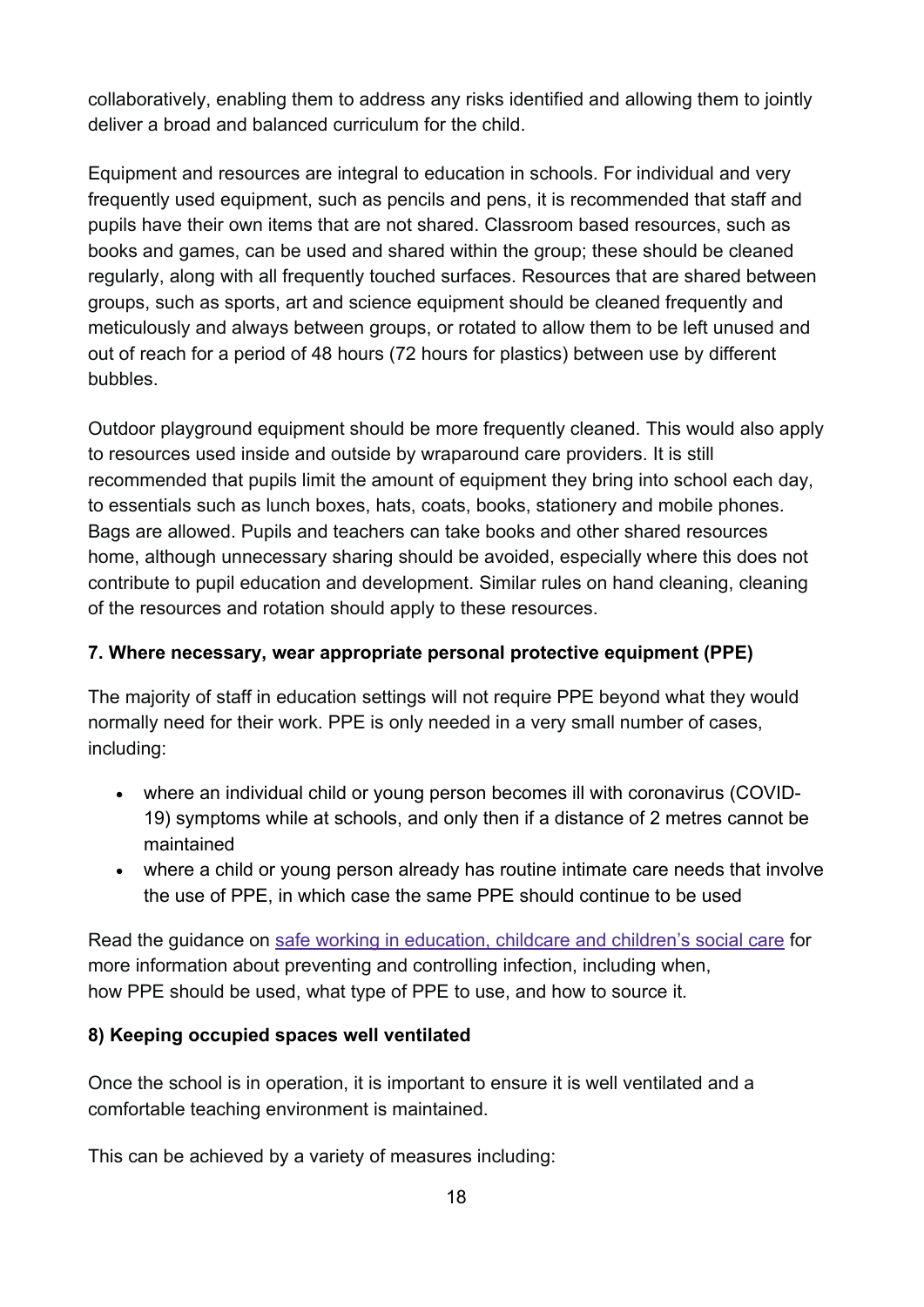- mechanical ventilation systems these should be adjusted to increase the ventilation rate wherever possible, and checked to confirm that normal operation meets current guidance (if possible, systems should be adjusted to full fresh air or, if not, then systems should be operated as normal as long as they are within a single room and supplemented by an outdoor air supply)
- natural ventilation opening windows (in cooler weather windows should be opened just enough to provide constant background ventilation, and opened more fully during breaks to purge the air in the space). Opening internal doors can also assist with creating a throughput of air
- natural ventilation if necessary external opening doors may also be used (as long as they are not fire doors and where safe to do so)

Further advice on this can be found in Health and Safety Executive (HSE) guidance on air [conditioning](https://www.hse.gov.uk/coronavirus/equipment-and-machinery/air-conditioning-and-ventilation.htm) and ventilation during the coronavirus outbreak and [CIBSE](https://www.cibse.org/coronavirus-covid-19/coronavirus,-sars-cov-2,-covid-19-and-hvac-systems) coronavirus [\(COVID-19\)](https://www.cibse.org/coronavirus-covid-19/coronavirus,-sars-cov-2,-covid-19-and-hvac-systems) advice.

To balance the need for increased ventilation while maintaining a comfortable temperature, the following measures should also be used as appropriate:

- opening high level windows in preference to low level to reduce draughts
- increasing the ventilation while spaces are unoccupied (for examples, between classes, during break and lunch, when a room is unused)
- providing flexibility to allow additional, suitable indoor clothing. For more information see School [uniform](https://www.gov.uk/government/publications/actions-for-schools-during-the-coronavirus-outbreak/guidance-for-full-opening-schools#school-uniform)
- rearranging furniture where possible to avoid direct drafts

Heating should be used as necessary to ensure comfort levels are maintained particularly in occupied spaces.

### **Response to any infection**

#### **9. Engage with the NHS Test and Trace process**

All school staff and pupils can access The NHS Test and Trace testing system, used to test symptomatic people (using a 'polymerase chain reaction (PCR) test'). If a pupil who has attended school, or a staff member, receives a positive PCR test having developed symptoms, schools should follow the guidance below.

Secondary schools participating in the rapid asymptomatic testing programme should follow the Mass [asymptomatic testing: schools and colleges guidance](https://www.gov.uk/guidance/asymptomatic-testing-in-schools-and-colleges) for handling any positive tests as a result of that programme.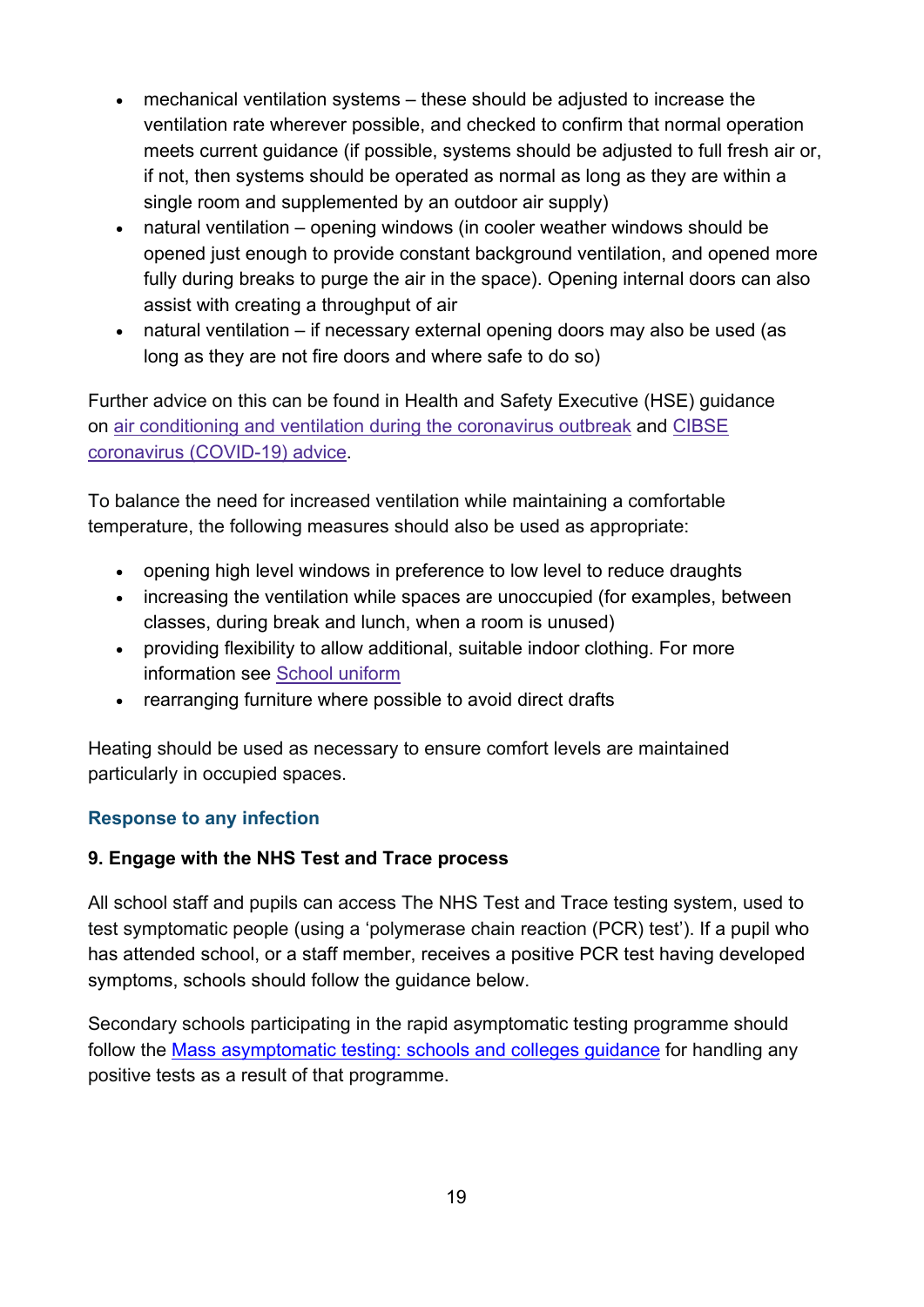Schools must ensure they understand the NHS Test and Trace process.

Schools must also ensure that staff members and parents/carers understand that they will need to be ready and willing to:

- [book a PCR](https://www.gov.uk/guidance/coronavirus-covid-19-getting-tested) test if they or their child are displaying symptoms. The main symptoms are a high temperature, a new continuous cough and/or a loss or change to your sense of smell or taste. Staff and pupils must not come into the school if they have symptoms and must be sent home to self-isolate if they develop them in school. All children can be tested if they have symptoms, including children under 5, but children aged 11 and under will need to be helped by their parents or carers if using a home testing kit
- provide details of anyone they or their child have been in close contact with if they were to test positive for coronavirus (COVID-19) or if asked by NHS Test and **Trace**
- [self-isolate](https://www.gov.uk/government/publications/covid-19-stay-at-home-guidance/stay-at-home-guidance-for-households-with-possible-coronavirus-covid-19-infection) if they have been in close contact with someone who tests positive for coronavirus (COVID-19), or if anyone in their household develops symptoms of coronavirus (COVID-19), or if they are required to do so having [recently travelled](https://www.gov.uk/uk-border-control/self-isolating-when-you-arrive)  [from certain other countries.](https://www.gov.uk/uk-border-control/self-isolating-when-you-arrive) Secondary schools participating in the rapid aymptomatic testing should follow the [Mass asymptomatic testing: schools and](https://www.gov.uk/guidance/asymptomatic-testing-in-schools-and-colleges)  [colleges guidance](https://www.gov.uk/guidance/asymptomatic-testing-in-schools-and-colleges) for handling any positive tests as a result of that programme. Where consent is not given for a secondary-age pupil who has been a close contact of the positive case to participate in asymptomatic testing, the pupil must self-isolate.

Anyone who displays symptoms of coronavirus (COVID-19) can and should get a PCR test. PCR tests can be booked online through the NHS testing and [tracing](https://www.nhs.uk/conditions/coronavirus-covid-19/testing-for-coronavirus/) for [coronavirus](https://www.nhs.uk/conditions/coronavirus-covid-19/testing-for-coronavirus/) website, or ordered by telephone via NHS 119 for those without access tothe internet. Essential workers, which includes anyone involved in education or childcare, have priority access to PCR testing. The government will ensure that it is as easy as possible to get a PCR test through a wide range of routes that are locally accessible, fast and convenient. We will release more details on new PCR testing avenues as and when they become available and will work with schools so they understand the quickest and easiest way to get a PCR test.

The PCR test kits sent to schools are provided to be used in the exceptional circumstance that an individual becomes symptomatic and schools believe they may have barriers to accessing testing elsewhere. It is for schools to determine how to prioritise the distribution of their test kits in order to minimise the impact of the virus on the education of their pupils.

These kits can be given directly to staff or parents and carers collecting a child who has developed symptoms at school. In particular, these test kits will also help ensure that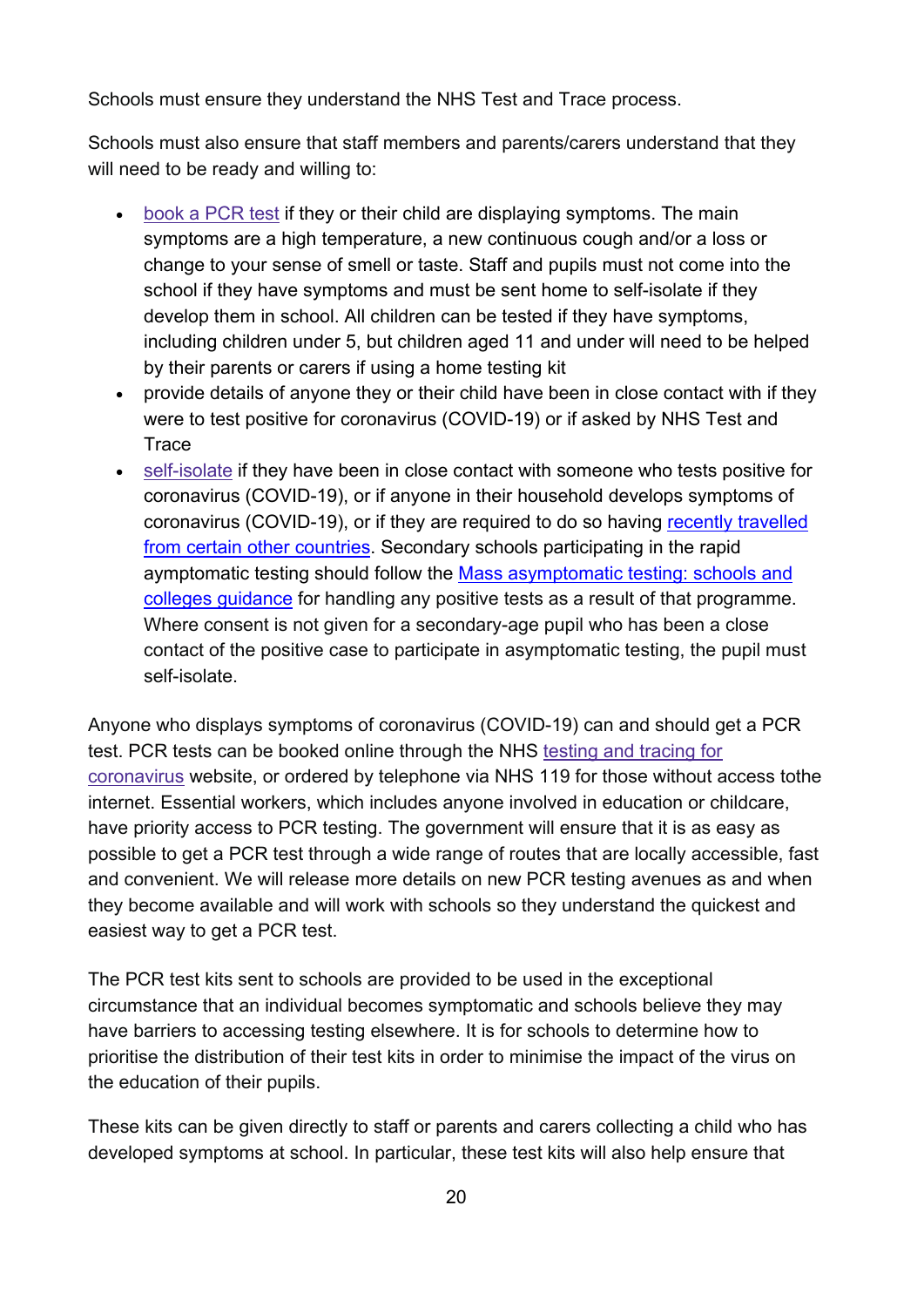symptomatic staff can also get a test and if they test negative, can return to work as soon as they no longer have symptoms of coronavirus (COVID-19). Further information is provided in our guidance Coronavirus [\(COVID-19\):](https://www.gov.uk/government/publications/coronavirus-covid-19-home-test-kits-for-schools-and-fe-providers/coronavirus-covid-19-home-test-kits-for-schools-and-fe-providers) test kits for schools and FE providers.

Schools should ask parents of children attending school and staff to inform them immediately of the results of any tests taken outside school and follow this guidance.

- 1. If someone with symptoms tests negative for coronavirus (COVID-19), then they should stay at home until they are recovered as usual from their illness but can safely return thereafter. The only exception to return following a negative test result is where an individual is separately identified as a close contact of a confirmed case, when they will need to self-isolate for 10 days from the date of that contact.
- 2. If someone with symptoms tests positive, they should follow the quidance for [households with possible or confirmed coronavirus \(COVID-19\) infection](https://www.gov.uk/government/publications/covid-19-stay-at-home-guidance) and must continue to self-isolate for at least 10 days from the onset of their symptoms and then return to school only if they do not have symptoms other than cough or loss of sense of smell/taste. This is because a cough or anosmia can last for several weeks once the infection has gone. The 10-day period starts from the day when they first became ill. If they still have a high temperature, they should continue to self-isolate until their temperature returns to normal. Other members of their household should all self-isolate for the full 10 days from the day after the individual tested positive.

#### **NHS COVID-19 app**

The app is available to anyone aged 16 or over to download if they choose. For some young people, particularly some with special educational needs and disabilities (SEND), parents will need to decide whether or not their use of the app is appropriate.

This will mean that some students in year 11, and the majority of students in years 12 and above will be eligible to use the app and benefit from its features. Staff members will also be able to use the app. The guidance for schools and further education colleges in England is intended to provide information to senior leaders in education settings about the app and how it works, and to set out guidance for its use within schools in England.

#### **Rapid testing in schools and colleges**

Secondary schools participating in the rapid asymptomatic testing programme should follow the [Mass asymptomatic testing: schools and colleges guidance.](https://www.gov.uk/guidance/asymptomatic-testing-in-schools-and-colleges)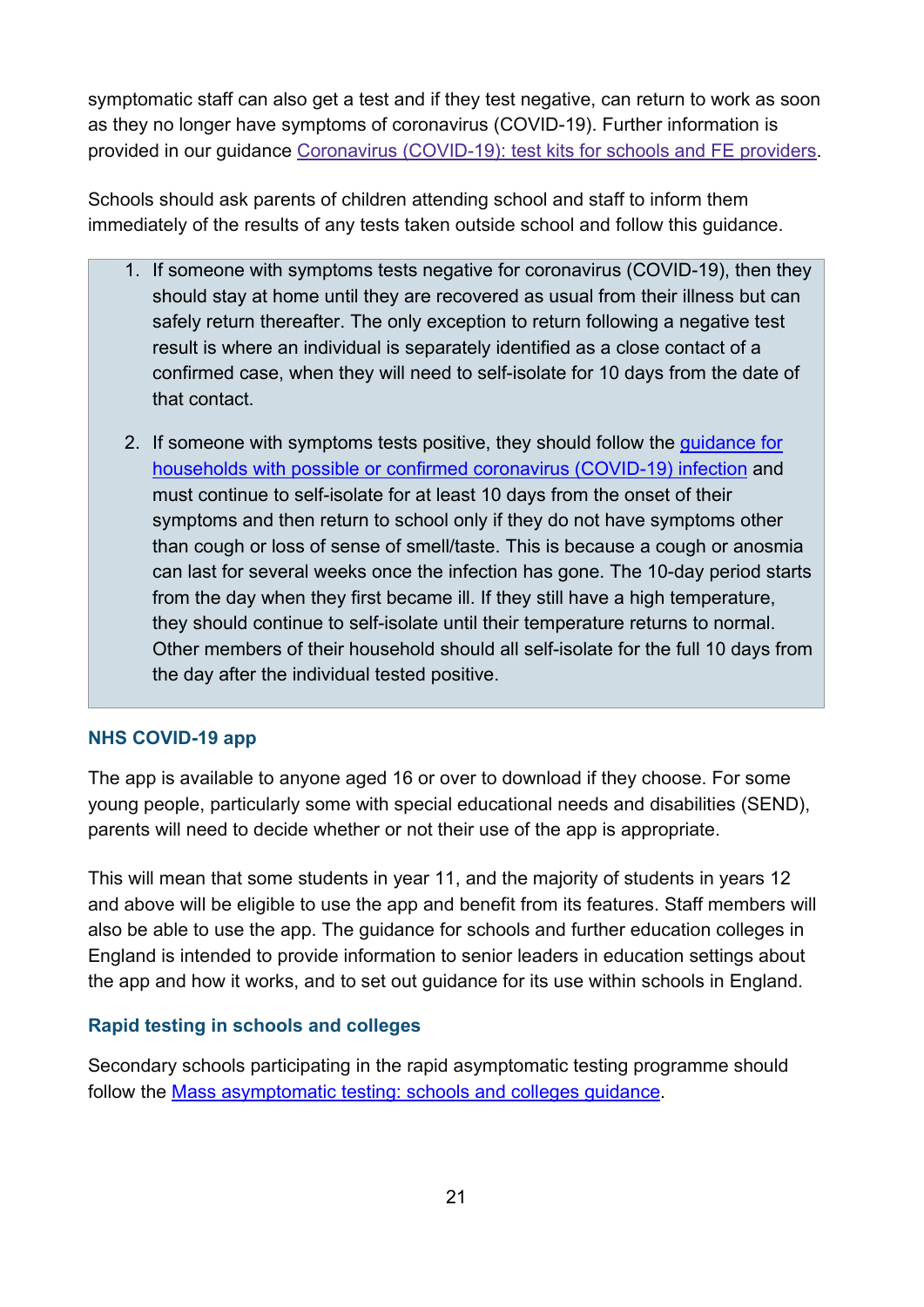## **10. Manage confirmed cases of coronavirus (COVID-19) amongst the school community**

Schools must take swift action when they become aware that someone who has attended has tested positive for coronavirus (COVID-19) having developed symptoms and taken a PCR test outside of school.

Secondary schools participating in the rapid asymptomatic testing programme should follow the [Mass asymptomatic testing: schools and colleges guidance](https://www.gov.uk/guidance/asymptomatic-testing-in-schools-and-colleges) to ensure contacts of the positive case are tested. Primary schools and any secondary schools not participating in the rapid asymptomatic testing programme must follow the advice below.

If schools would like support on the action they should take to respond to a positive case, they can contact the dedicated advice service introduced by Public Health England (PHE) and delivered by the NHS Business Services Authority. This can be reached by calling the DfE Helpline on 0800 046 8687 and selecting option 1 for advice on the action to take in response to a positive case. Schools will be put through to a team of advisers who will inform them of what action is needed based on the latest public health [advice](https://assets.publishing.service.gov.uk/government/uploads/system/uploads/attachment_data/file/943707/Symptomatic_children_action_list_schools.pdf)

The advice service (or PHE local health protection team if escalated) will work with schools to guide them through the actions they need to take. Based on their advice, schools must send home those people who have been in close contact with the person who has tested positive, advising them to self-isolate for 10 days from the day after contact with the individual tested positive. Close contact means:

- direct close contacts face to face contact with an infected individual for any length of time, within 1 metre, including being coughed on, a face to face conversation, or unprotected physical contact (skin-to-skin)
- proximity contacts extended close contact (within 1 to 2 metres for more than 15 minutes) with an infected individual
- travelling in a small vehicle, like a car, with an infected person

The advice service (or PHE local health protection team if escalated) will provide advice on who must be sent home. To support them in doing so, we recommend schools keep a record of pupils and staff in each group, and any close contact that takes places between children and staff in different groups (see section 6 of [the system of](https://www.gov.uk/government/publications/actions-for-schools-during-the-coronavirus-outbreak/guidance-for-full-opening-schools#five) control for more on grouping pupils). This should be a proportionate recording process. Schools do not need to ask pupils to record everyone they have spent time with each day or ask staff to keep definitive records in a way that is overly burdensome.

Where individuals who are self-isolating and are within our definition of vulnerable, it is important that schools put systems in place to keep in contact with them, offer pastoral support, and check they are able to access education support.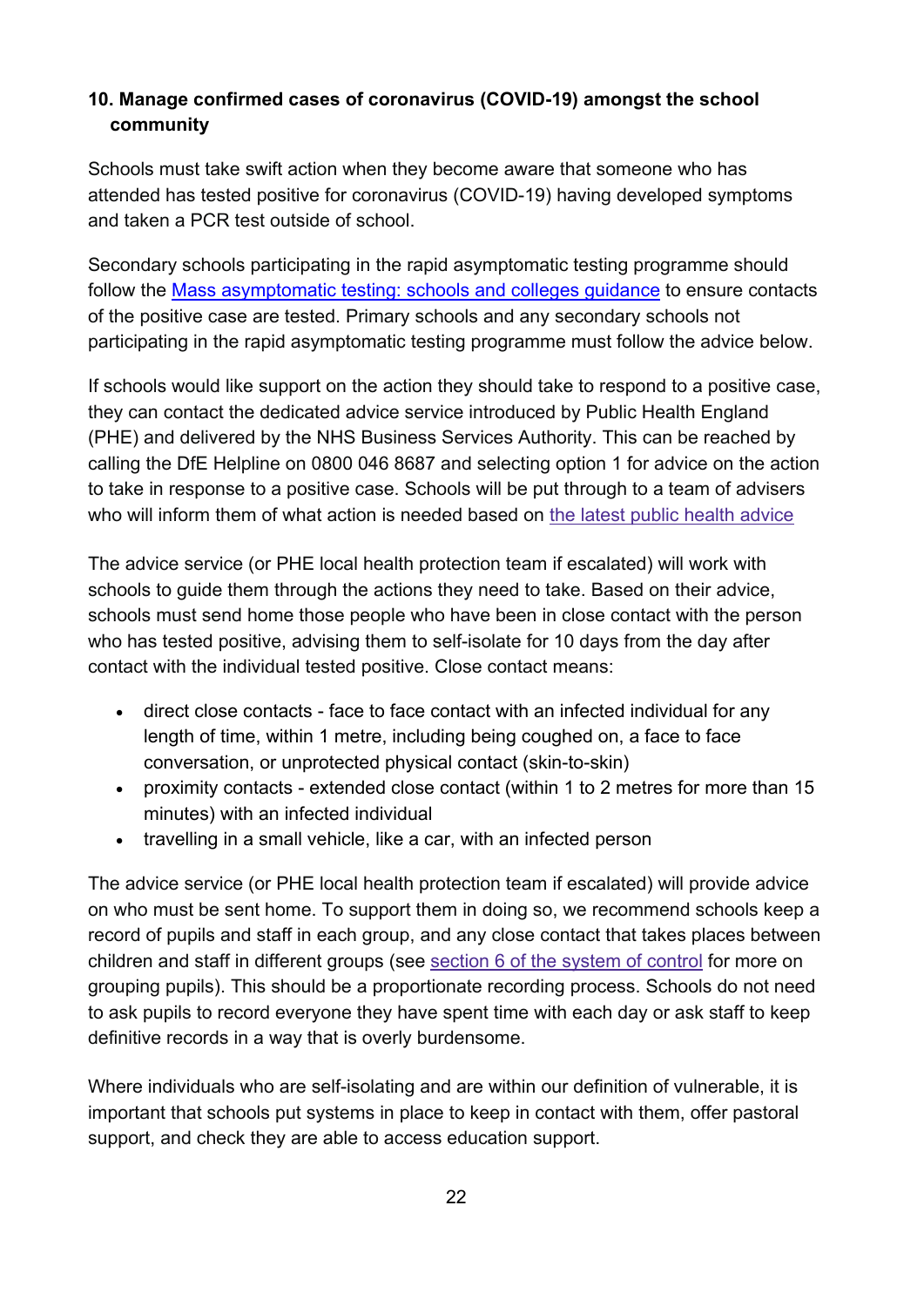A template letter will be provided to schools, on the advice of the health protection team, to send to parents and staff if needed. Schools must not share the names or details of people with coronavirus (COVID-19) unless essential to protect others.

Household members of those contacts who are sent home do not need to self-isolate themselves unless the child, young person or staff member who is self-isolating subsequently develops symptoms. If someone in a class or group that has been asked to self-isolate develops symptoms themselves within the 10-days from the day after contact with the individual tested positive should follow guidance for [households](https://www.gov.uk/government/publications/covid-19-stay-at-home-guidance) with possible or confirmed coronavirus [\(COVID-19\)](https://www.gov.uk/government/publications/covid-19-stay-at-home-guidance) infection. They should get a test, and:

- if someone who is self-isolating because they have been in close contact with someone who has tested positive for coronavirus (COVID-19) starts to feel unwell and gets a test for coronavirus themselves, and the test delivers a negative result, they must remain in isolation for the remainder of the 10-day isolation period. This is because they could still develop coronavirus (COVID-19) within the remaining days.
- if the test result is positive, they should inform their setting immediately, and should isolate for at least 10 days from the onset of their symptoms (which could mean the self-isolation ends before or after the original 10-day isolation period). Their household should self-isolate for at least 10 days from when the symptomatic person first had symptoms, following guidance for [households](https://www.gov.uk/government/publications/covid-19-stay-at-home-guidance) with possible or confirmed coronavirus [\(COVID-19\)](https://www.gov.uk/government/publications/covid-19-stay-at-home-guidance) infection

Schools should not request evidence of negative test results or other medical evidence before admitting children or welcoming them back after a period of self-isolation.

In the majority of cases, schools and parents will be in agreement that a child with symptoms should not attend school, given the potential risk to others. In the event that a parent or guardian insists on a child attending school, schools can take the decision to refuse the child if in their reasonable judgement it is necessary to protect their pupils and staff from possible infection with coronavirus (COVID-19). Any such decision would need to be carefully considered in light of all the circumstances and the current public health advice.

Further guidance is available on testing and tracing for coronavirus [\(COVID-19\).](https://www.nhs.uk/conditions/coronavirus-covid-19/testing-and-tracing/)

This process will look different for secondary schools once they have commenced lateral flow testing of close contacts of confirmed cases. The advice will be update shortly to reflect this.

### **11. Contain any outbreak by following local health protection team advice**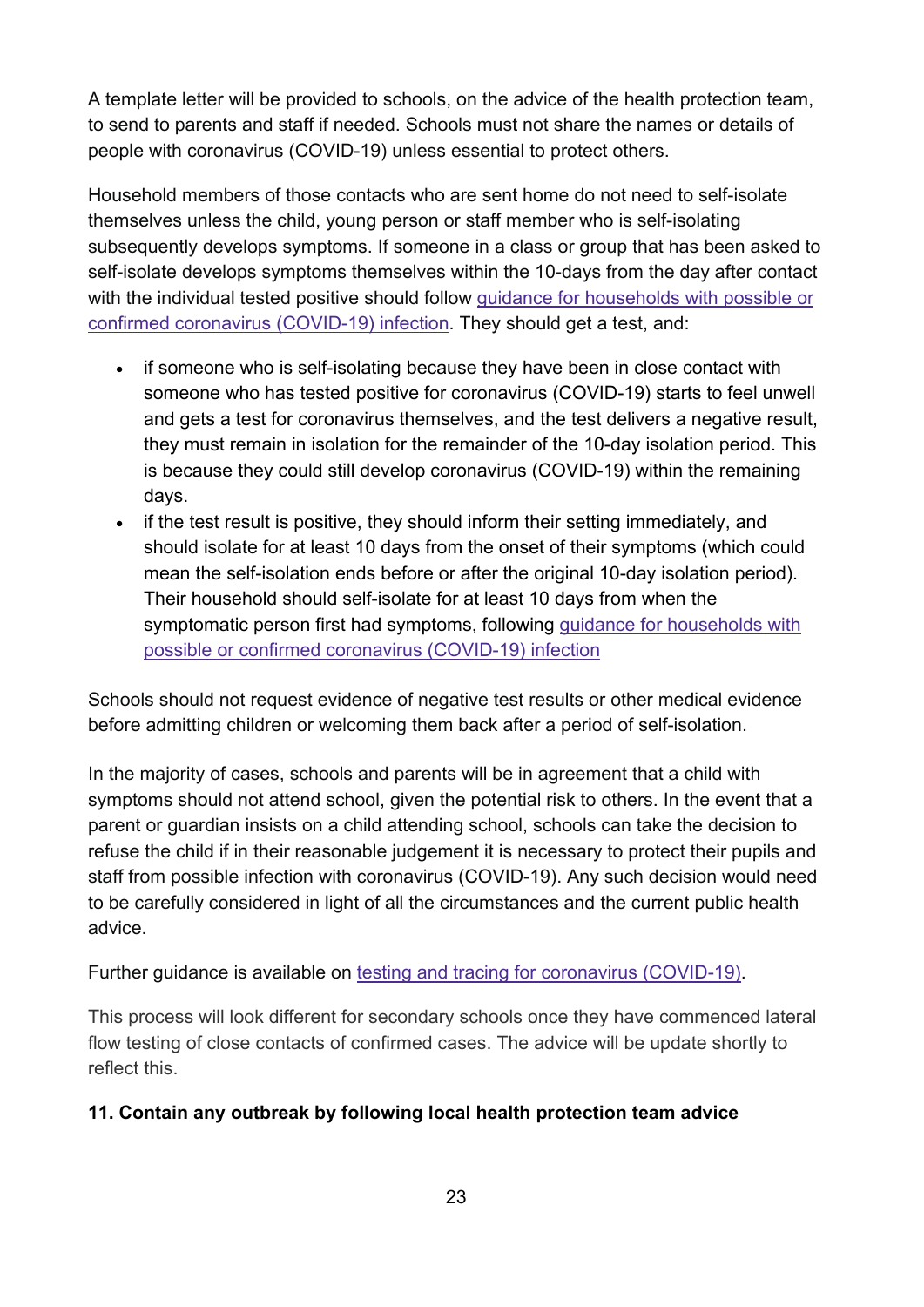Secondary schools participating in the rapid asymptomatic testing programme should refer to the [guidance for asymptomatic testing in schools and colleges](https://www.gov.uk/guidance/asymptomatic-testing-in-schools-and-colleges) to ensure contacts of the positive case are tested. Primary schools and any secondary schools not participating in the rapid asymptomatic testing programme must follow the advice below.

If schools have two or more confirmed cases within 10 days, or an overall rise in sickness absence where coronavirus (COVID-19) is suspected, they may have an outbreak and must continue to work with their local health protection team who will be able to advise if additional action is required.

In some cases, health protection teams may recommend that a larger number of other pupils self-isolate at home as a precautionary measure – perhaps the whole site or year group. If schools are implementing controls from this list, addressing the risks they have identified and therefore reducing transmission risks, whole school closure based on cases within the school will not generally be necessary, and should not be considered except on the advice of health protection teams.

In consultation with the local Director of Public Health, where an outbreak in a school is confirmed, a mobile testing unit may be dispatched to test others who may have been in contact with the person who has tested positive. Testing will first focus on the person's class, followed by their year group, then the whole school if necessary, in line with routine public health outbreak control practice.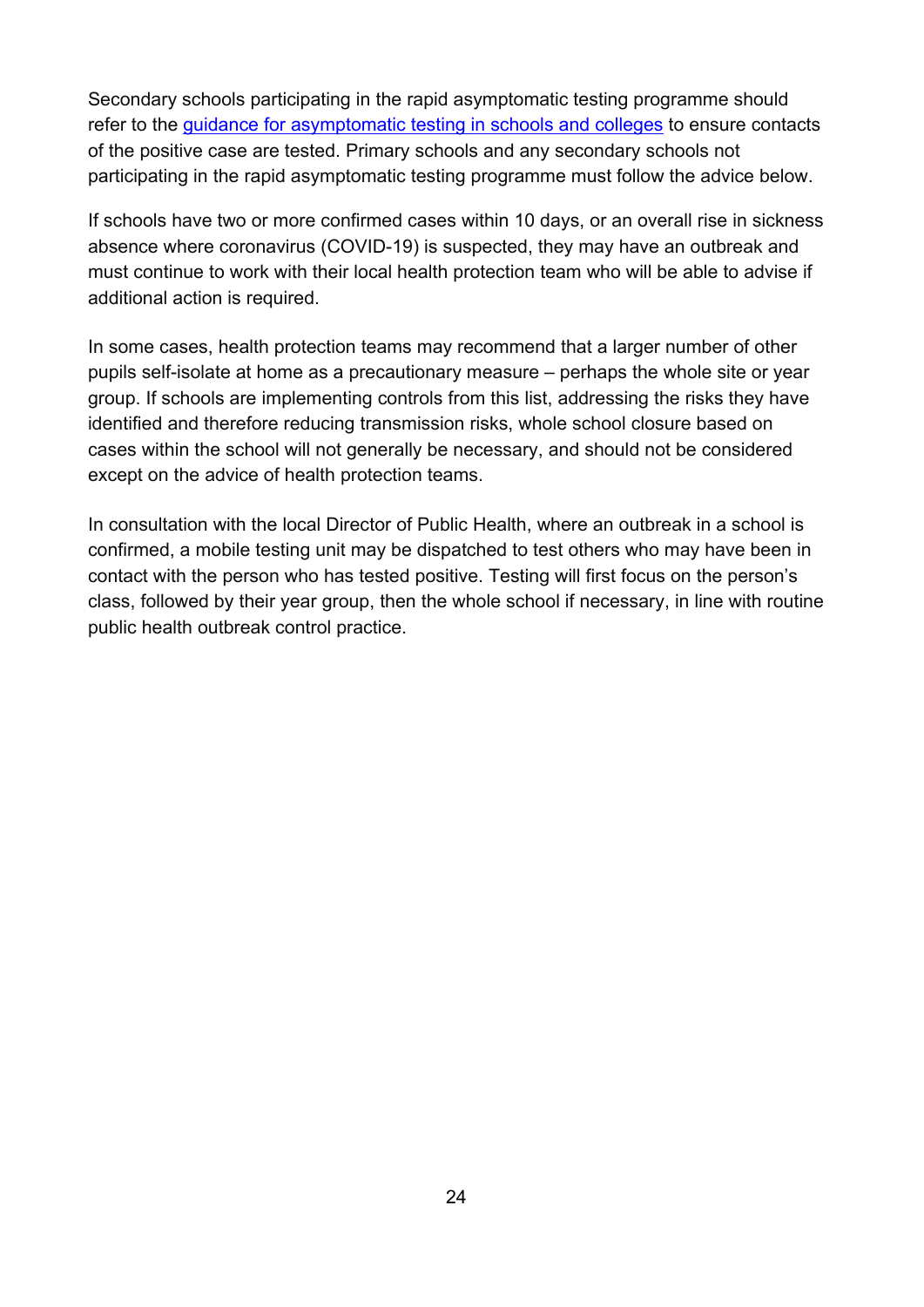# <span id="page-24-0"></span>**School operations**

# <span id="page-24-1"></span>**Attendance**

During the period of national lockdown, primary, secondary, alternative provision and special schools will remain open to vulnerable children and young people and the children of critical workers only (recognising that the characteristics of the cohorts in special schools and alternative provision will mean these settings continue to offer face to face provision for all pupils, where appropriate). All other pupils should receive remote education. Pupils who are self-isolating should not attend school. Clinically extremely vulnerable pupils are also advised not to attend school.

Schools should continue to record attendance in the register. Schools should follow up on absences of the pupils who are expected to be in school but where a parent wishes for their child to be absent, we expect schools to authorise the absence during this national lockdown period. Absence will not be penalised.

## **Critical workers**

Parents whose [work is critical to the coronavirus \(COVID-19\) and EU transition response](https://www.gov.uk/government/publications/coronavirus-covid-19-maintaining-educational-provision/guidance-for-schools-colleges-and-local-authorities-on-maintaining-educational-provision) include those who work in health and social care and in other key sectors. Children with at least one parent or carer who is a critical worker can go to school if required. This includes parents who may be working from home.

Schools should speak to parents and carers to identify who needs to go to school. If it proves necessary, schools can ask for simple evidence that the parent in question is a critical worker, such as their work ID badge or pay slip. Parents and carers who are critical workers should keep their children at home if they can.

We know that every school will have a different number of children of critical workers who need to attend. It is important that on-site provision is provided for these pupils, and there is no limit to numbers of these pupils who may attend and schools should not limit attendance of these groups. This is because we are reducing overall social contact across areas and the country rather than individually by each institution.

## **Vulnerable children and young people**

The definition of [vulnerable children and young people](https://www.gov.uk/government/publications/coronavirus-covid-19-maintaining-educational-provision/guidance-for-schools-colleges-and-local-authorities-on-maintaining-educational-provision#vulnerable-children-and-young-people) includes children who have a social worker, an education, health and care plan (EHCP) or who may be vulnerable for another reason at local discretion ("otherwise vulnerable").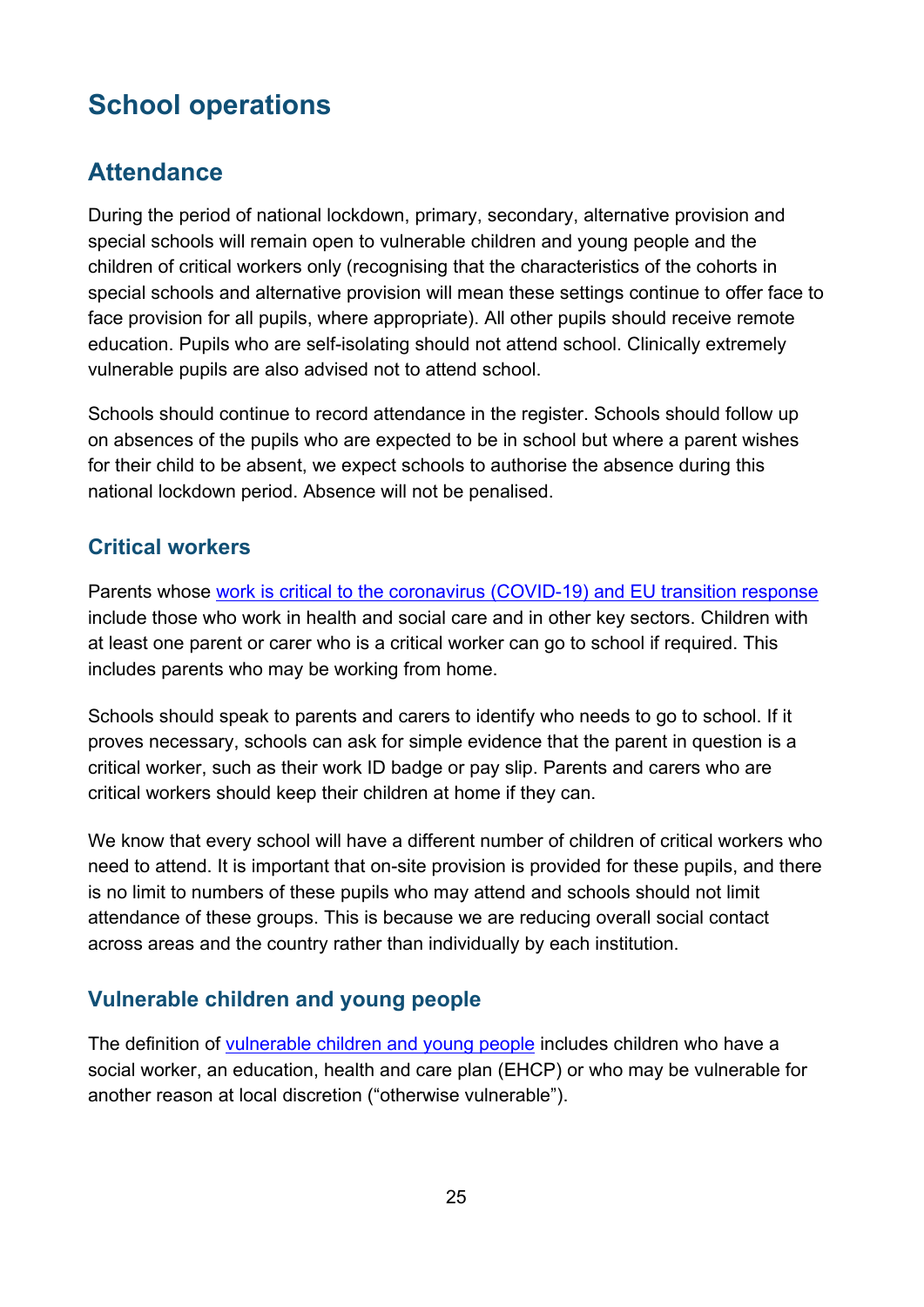Schools are expected to allow and strongly encourage vulnerable children and young people to attend. Parents/carers of vulnerable children and young people are strongly encouraged to take up the place.

If vulnerable children and young people do not attend, schools should:

- work together with the local authority and social worker (where applicable) to follow up with the parent or carer to explore the reason for absence, discussing their concerns using supporting guidance considering the child's circumstances and their best interests
- work together with the local authority and social worker (where applicable) and other relevant partners to encourage the child or young person to attend educational provision, particularly where the social worker agrees that the child or young person's attendance would be appropriate

Where schools grant a leave of absence to a vulnerable child or young person they should still speak to parents and carers, and social workers (where applicable) to explore the reasons for this and any concerns raised. The discussions should focus on the welfare of the child or young person and ensuring that the child or young person is able to access appropriate education and support while they are at home.

Where providers have had to temporarily stop on-site provision on public health advice, they should inform the local authority to discuss alternative arrangements for vulnerable children and young people and work towards welcoming back pupils as soon as possible, where feasible to do so.

Regardless of setting, schools are encouraged to work collaboratively with other schools and education providers and other local partners (including the local authority, social workers, police, youth services, key workers etc.) to maximise opportunities for face-toface provision for vulnerable children.

## **Recording attendance**

All pupils who are not eligible to be in school should be marked as Code X. They are not attending because they are following public health advice.

As vulnerable children are still expected to attend school full time, they should not be marked as Code X if they are not in school (except if they are shielding, self-isolating or quarantining). If the parent of a vulnerable child wishes their child to be absent, the parent should let the school know. The Department expects schools to grant applications for leave of absence given the exceptional circumstances. This should be recorded as code C (leave of absence authorised by the school) unless another authorised absence code is more applicable.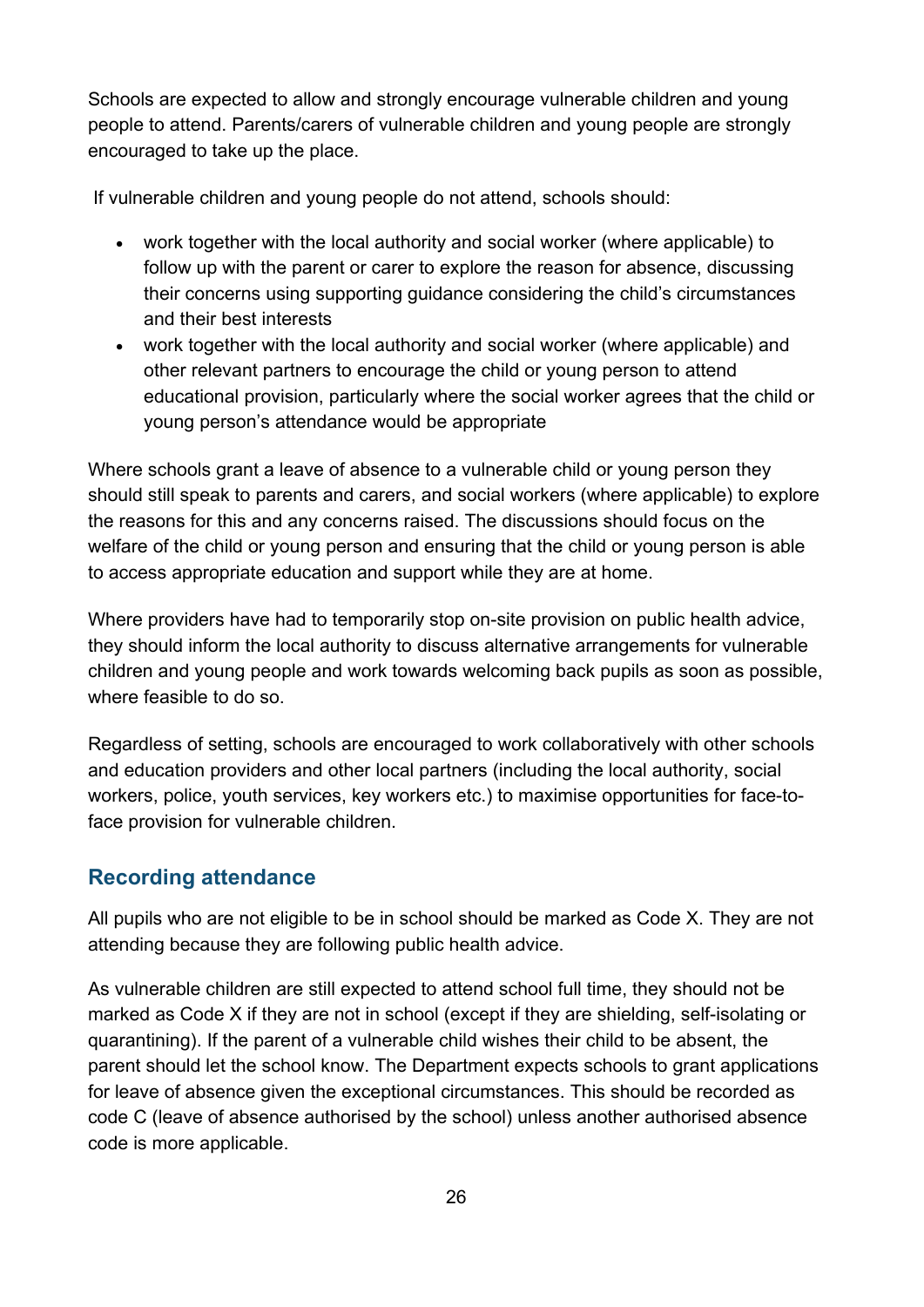Schools should not plan for rotas or allow children other than those who are vulnerable or whose parent or carer is a critical worker to attend on-site, even if the school believes it can accommodate more children safely.

## **Alternative provision schools**

Alternative Provision schools should remain open to vulnerable children and young people and children of critical works (recognising that the characteristics of the cohorts in alternative provision will mean these settings continue to offer face to face provision for all pupils, where appropriate).

We expect AP schools to actively encourage those they consider to be vulnerable – identified in partnership with local services - to attend provision. They should provide robust remote learning for those who are not attending.

On occasion AP schools will encounter circumstances where they cannot provide their usual interventions and provision at adequate staffing ratios, or with staff with vital specialist training. In these circumstances they should seek to resume as close as possible to full time provision, as soon as possible, for all children of critical workers and those deemed vulnerable.

Hospital schools should continue to provide full time education where it is safe and feasible to do so, and in line with hospital infection prevention and control (IPC) measures.

## **Special schools and specialist post 16 provision**

We want children and young people in special schools, including residential special schools, and special post-16 institutions to continue to receive high-quality teaching and specialist professional support. This is because we know that children and young people with special educational needs and disabilities (SEND), and their families, can be disproportionately impacted by being out of education.

Special schools should continue to welcome and encourage pupils to attend full-time where the parent/carer wishes for their child to be able to attend. Special post-16 settings should continue to welcome and encourage students to attend as per their usual timetable where the young person wishes to attend.

On occasion special schools may encounter circumstances where they cannot provide their usual interventions and provision at adequate staffing ratios, or with staff with vital specialist training. In these circumstances they should seek to resume as close as possible to the child of young person's specified provision as soon as possible. Pupil level risk assessments, which were used last spring, should not be used to filter children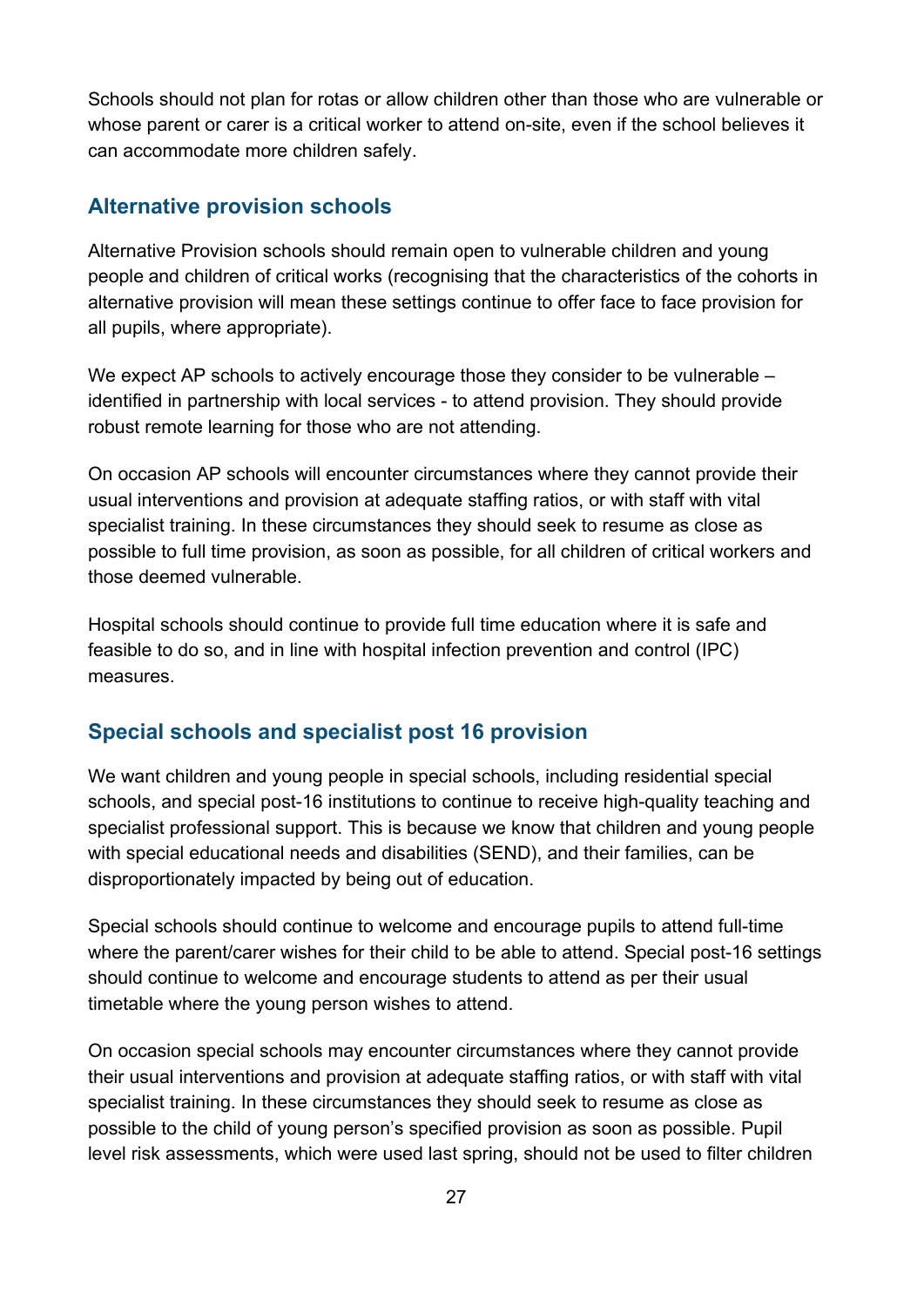and young people in or out of attendance, but could be helpful to prioritise the provision a child or young person can get if full time provision for all is not possible.

# <span id="page-27-0"></span>**Opening hours**

We expect schools to operate for their normal hours. Where possible, we would encourage breakfast club and after school provision, to help support the children of critical workers.

Expectations for remote provision, including expected hours, is included in the 'Remote Education' section.

# <span id="page-27-1"></span>**Transport**

Transport services to education settings should continue to be provided.

The transport to [school and other places of education: 2020 to 2021 academic year](https://www.gov.uk/government/publications/transport-to-school-and-other-places-of-education-autumn-term-2020/transport-to-school-and-other-places-of-education-autumn-term-2020)  [guidance](https://www.gov.uk/government/publications/transport-to-school-and-other-places-of-education-autumn-term-2020/transport-to-school-and-other-places-of-education-autumn-term-2020) remains in place.

Those involved in the provision of home to school or college transport must do all that is reasonably practicable to maximise social distancing where possible and minimise the risk of transmission. What is practicable is likely to vary according to local circumstances. Local authorities are not required to uniformly apply the social distancing guidelines for public transport, on dedicated school or college transport. However, distancing should still be put in place within vehicles wherever possible. This means that where fewer children and young people are attending school or college, sufficient levels of capacity should be maintained to maximise social distancing. For example, through alternate seating or separation between year groups or schools.

Children, young people and staff can continue to use public transport where necessary. We encourage everyone to walk, cycle or scoot wherever possible and safe. This will help to reduce pressure on the public transport network and allow social distancing to be practised. Where children, young people and staff need to use public transport, they should follow the [safer travel guidance.](http://www.gov.uk/guidance/coronaviruscovid-19-safer-travel-guidance-for-passengers)

In accordance with advice from PHE, children and young people aged 11 and over must wear a face covering when travelling on dedicated transport to secondary school. This does not apply to people who are exempt from wearing a face covering on public transport.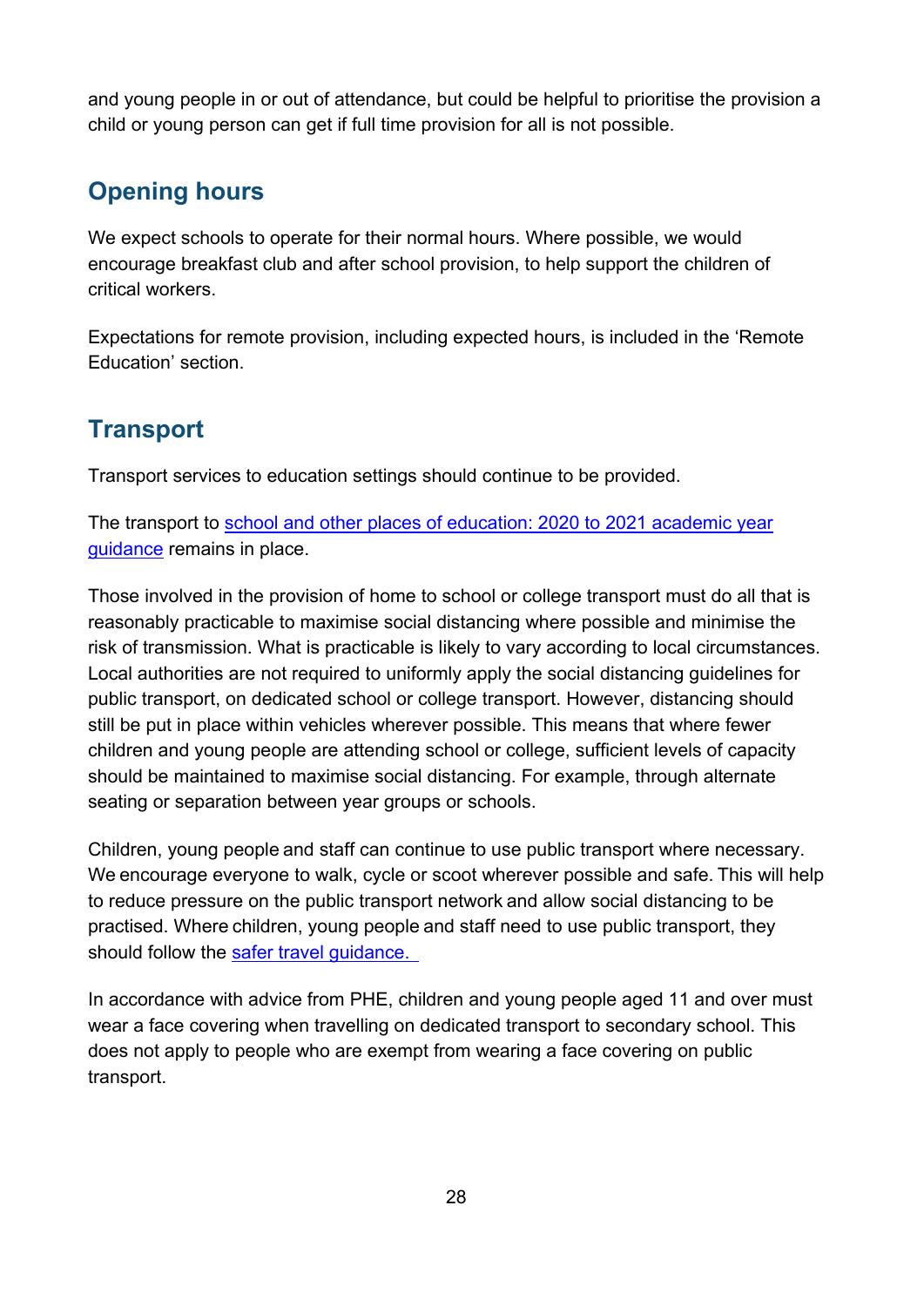## <span id="page-28-0"></span>**Boarding and residential schools, including international pupils**

Vulnerable children and the children of critical workers who have already travelled to their boarding school should continue to receive face to face education. Where other pupils have already travelled to their boarding school, in anticipation of school starting, they can continue to receive remote education in their boarding houses.

Vulnerable children and the children of critical workers who have not yet done so can return to their boarding school to receive face to face education. Where other pupils have not yet returned to their boarding school, they should not travel and should receive remote education at home.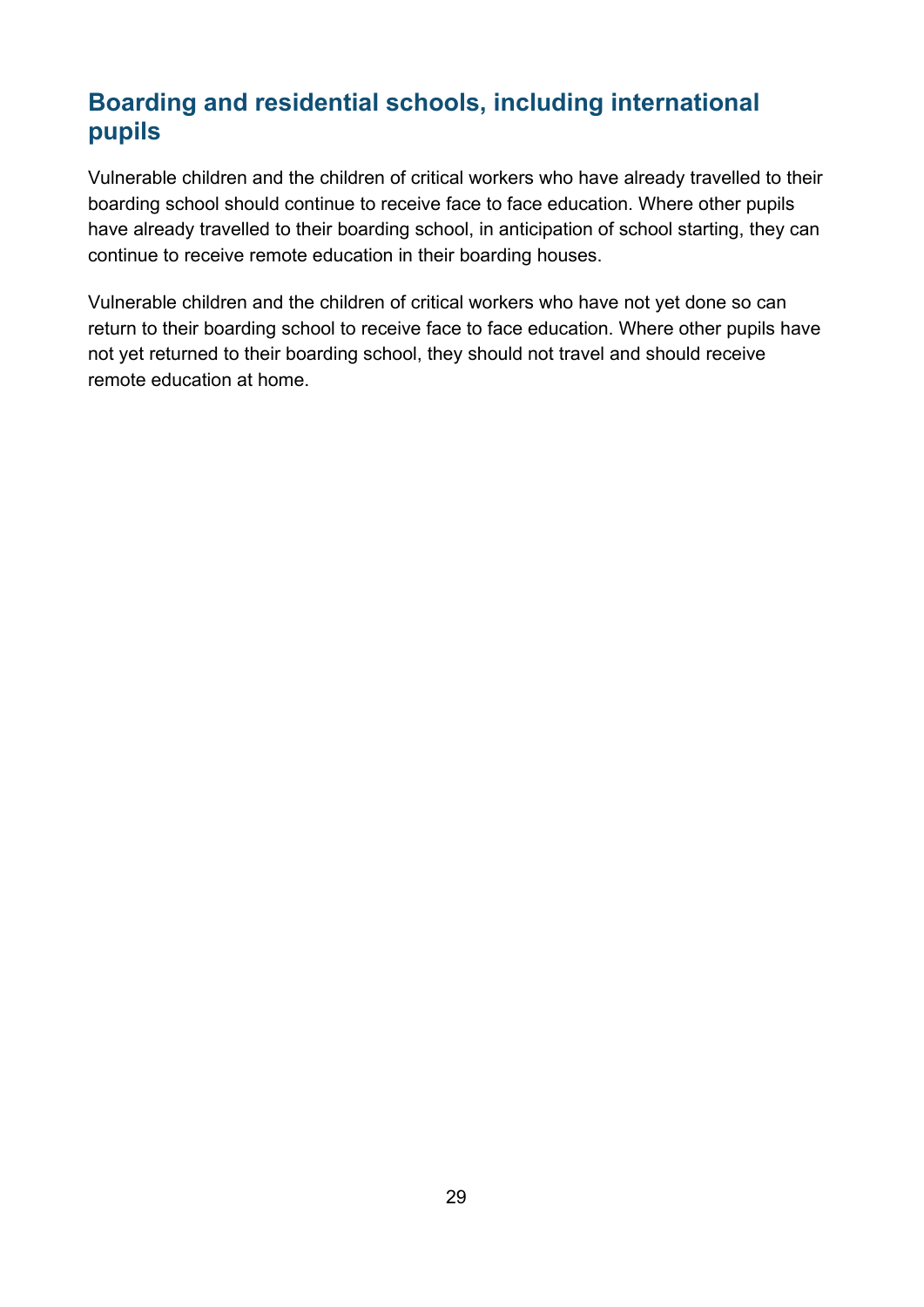# <span id="page-29-0"></span>**School workforce**

Under the national lockdown, the expectation is that everybody should work from home where possible. School leaders are best placed to determine the workforce that is required in school, taking into account the updated guidance for those staff who are clinically extremely vulnerable. The expectation is that those staff not attending school will work from home where possible. We have worked closely with the Department of Health and Social Care (DHSC) and PHE to develop this specific guidance for school settings. The PHE and DHSC endorsed system of controls outlined in this document sets out the measures that school leaders and all school staff should follow. Where schools implement the system of controls outlined in this document, in line with their own workplace risk assessment, PHE and DHSC confirm that these measures create an inherently safer environment for children and staff where the risk of transmission of infection is substantially reduced. As a result, on current evidence, PHE and DHSC advise that schools are not currently considered high risk settings when compared to other workplace environments. All staff attending the school setting should follow the measures set out in the system of controls section of this guidance to minimise the risks of transmission. This includes continuing to observe good hand and respiratory hygiene and maintaining social distancing in line with the provisions as set out in the 'prevention' section.

School leaders should explain to staff the measures the school has put in place to reduce risks. We anticipate adherence to the measures in this guidance will provide the necessary reassurance for staff to attend school.

If staff are concerned, including those who may be clinically vulnerable or who believe they may be at possible increased risk from coronavirus, we recommend school leaders discuss any concerns individuals may have around their particular circumstances and reassure staff about the protective measures in place.

# <span id="page-29-1"></span>**Staff who are clinically extremely vulnerable**

Following the reintroduction of shielding, clinically extremely vulnerable staff are advised that they should not attend the workplace. Clinically extremely vulnerable individuals are those identified through a letter from the NHS or a specialist doctor as in the group deemed clinically extremely vulnerable (CEV or shielding list). Staff who are identified as clinically extremely vulnerable should follow the published guidance.

Staff should talk to their employers about how they will be supported, including to work from home. Schools should continue to pay clinically extremely vulnerable staff on their usual terms.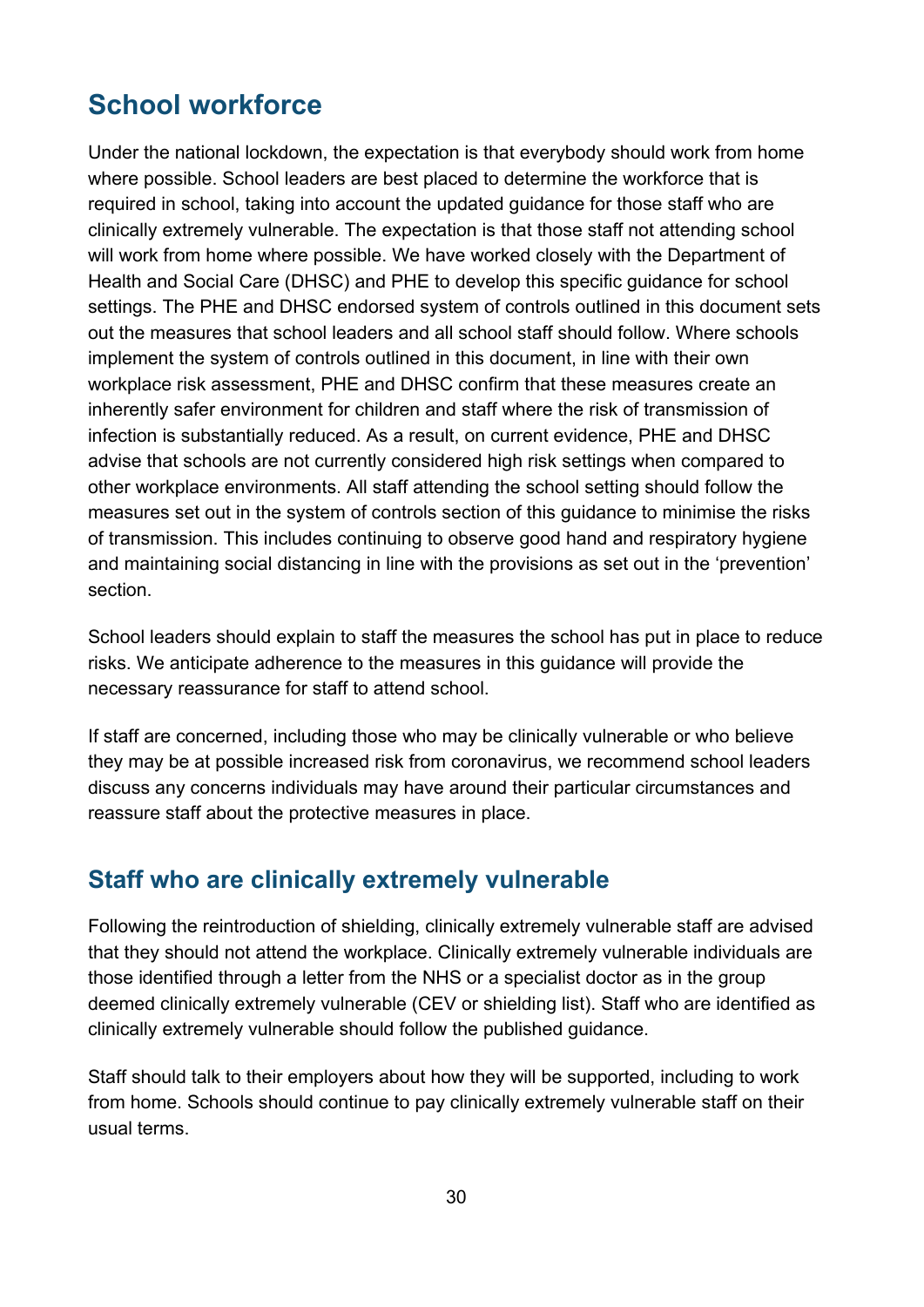Those living with someone who is clinically extremely vulnerable can still attend work where home-working is not possible.

## <span id="page-30-0"></span>**Staff who are clinically vulnerable**

Clinically vulnerable staff can continue to attend school where it is not possible to work from home. While in school they should follow the sector-specific measures in this document to minimise the risks of transmission.

This includes taking particular care to observe good hand and respiratory hygiene, minimising contact and maintaining social distancing in line with the provisions set out in the 'prevention' section of this guidance. This provides that ideally, adults should maintain 2 metre distance from others, and where this is not possible avoid close face to face contact and minimise time spent within 1 metre of others. While the risk of transmission between young children and adults is likely to be low, adults should continue to take care to socially distance from other adults including older children and adolescents.

People who live with those who are clinically vulnerable or clinically extremely vulnerable can attend the workplace but should ensure they maintain good prevention practice in the workplace and home settings.

## <span id="page-30-1"></span>**Staff who are pregnant**

As per national restrictions, staff should work at home where possible. If home working is not possible, pregnant staff and their employers should follow the advice in the Coronavirus (COVID-19): advice for pregnant employees.

Pregnant women are in the 'clinically vulnerable' category and are generally advised to follow the above advice, which applies to all staff in schools. All pregnant women should take particular care to practise frequent thorough hand washing, and cleaning of frequently touched areas in their home or workspace, and follow the measures set out in the system of controls section of this guidance to minimise the risks of transmission. Pregnant women are not advised to be vaccinated against COVID-19.

An employer's workplace risk assessment should already consider any risks to female employees of childbearing age and, in particular, risks to new and expectant mothers (for example, from working conditions, or the use of physical, chemical or biological agents). Any risks identified must be included and managed as part of the general workplace risk assessment. As part of their risk assessment, employers should consider whether adapting duties and/or facilitating home working may be appropriate to mitigate risks.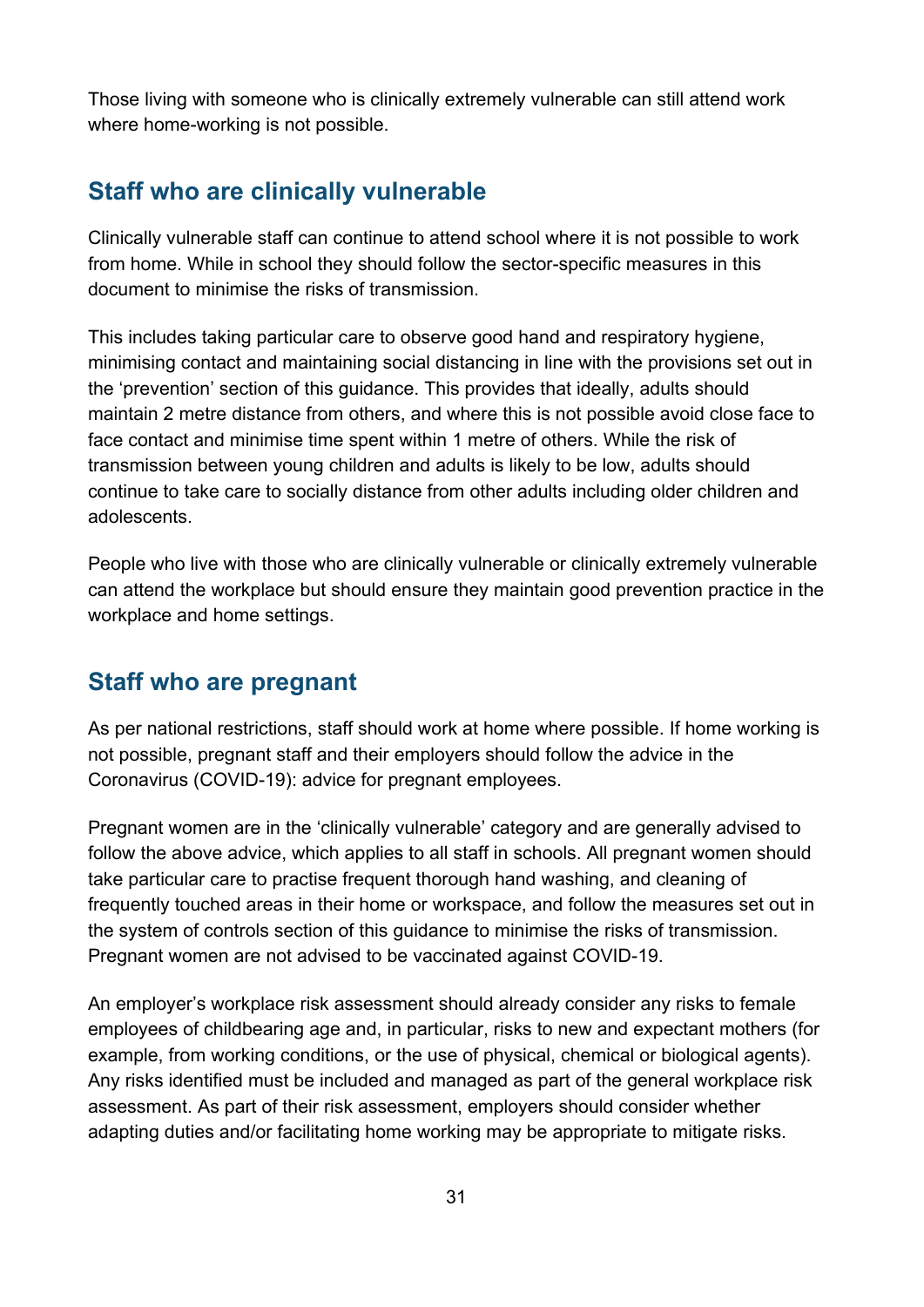If a school is notified that an employee is pregnant, breastfeeding, or has given birth within the last 6 months, the employer should check the workplace risk assessment to see if any new risks have arisen. If risks are identified during the pregnancy, in the first 6 months after birth, or while the employee is still breastfeeding, the employer must take appropriate sensible action to reduce, remove or control them.

While it is a legal obligation for employers to regularly review general workplace risks, there is not necessarily a requirement to conduct a specific, separate risk assessment for new and expectant mothers. However, an assessment may help identify any additional action that needs to be taken to mitigate risks.

Employers should be aware that pregnant women from 28 weeks' gestation, or with underlying health conditions at any gestation, may be at greater risk of severe illness from coronavirus (COVID-19). This is because, although pregnant women of any gestation are at no more risk of contracting the virus than any other non-pregnant person who is in similar health, for those women who are 28 weeks pregnant and beyond there is an increased risk of becoming severely ill, and of pre-term birth, should they contract coronavirus (COVID-19).

This is also the case for pregnant women with underlying health conditions that place them at greater risk of severe illness from coronavirus (COVID-19).

We recommend that schools follow the same principles for pregnant pupils, in line with their wider health and safety obligations.

Read more guidance [and advice on coronavirus \(COVID-19\) and pregnancy from the](https://www.rcog.org.uk/en/guidelines-research-services/guidelines/coronavirus-pregnancy/covid-19-virus-infection-and-pregnancy/)  [Royal College of Gynaecologists.](https://www.rcog.org.uk/en/guidelines-research-services/guidelines/coronavirus-pregnancy/covid-19-virus-infection-and-pregnancy/)

## <span id="page-31-0"></span>**Staff who may otherwise be at increased risk from coronavirus (COVID-19)**

Some people with particular characteristics may be at comparatively increased risk from coronavirus (COVID-19). Where it is not possible to work from home, these staff can attend school as long as the system of controls set out in this guidance are in place. The reasons for the disparities are complex and there is ongoing research to understand and translate these findings for individuals in the future. Further information is available at [https://www.gov.uk/government/publications/drivers-of-the-higher-covid-19-incidence](https://www.gov.uk/government/publications/drivers-of-the-higher-covid-19-incidence-morbidity-and-mortality-among-minority-ethnic-groups-23-september-2020)[morbidity-and-mortality-among-minority-ethnic-groups-23-september-2020](https://www.gov.uk/government/publications/drivers-of-the-higher-covid-19-incidence-morbidity-and-mortality-among-minority-ethnic-groups-23-september-2020)

People who live with those who may have comparatively increased risk from coronavirus (COVID-19) can attend the workplace where it is not possible to work from home.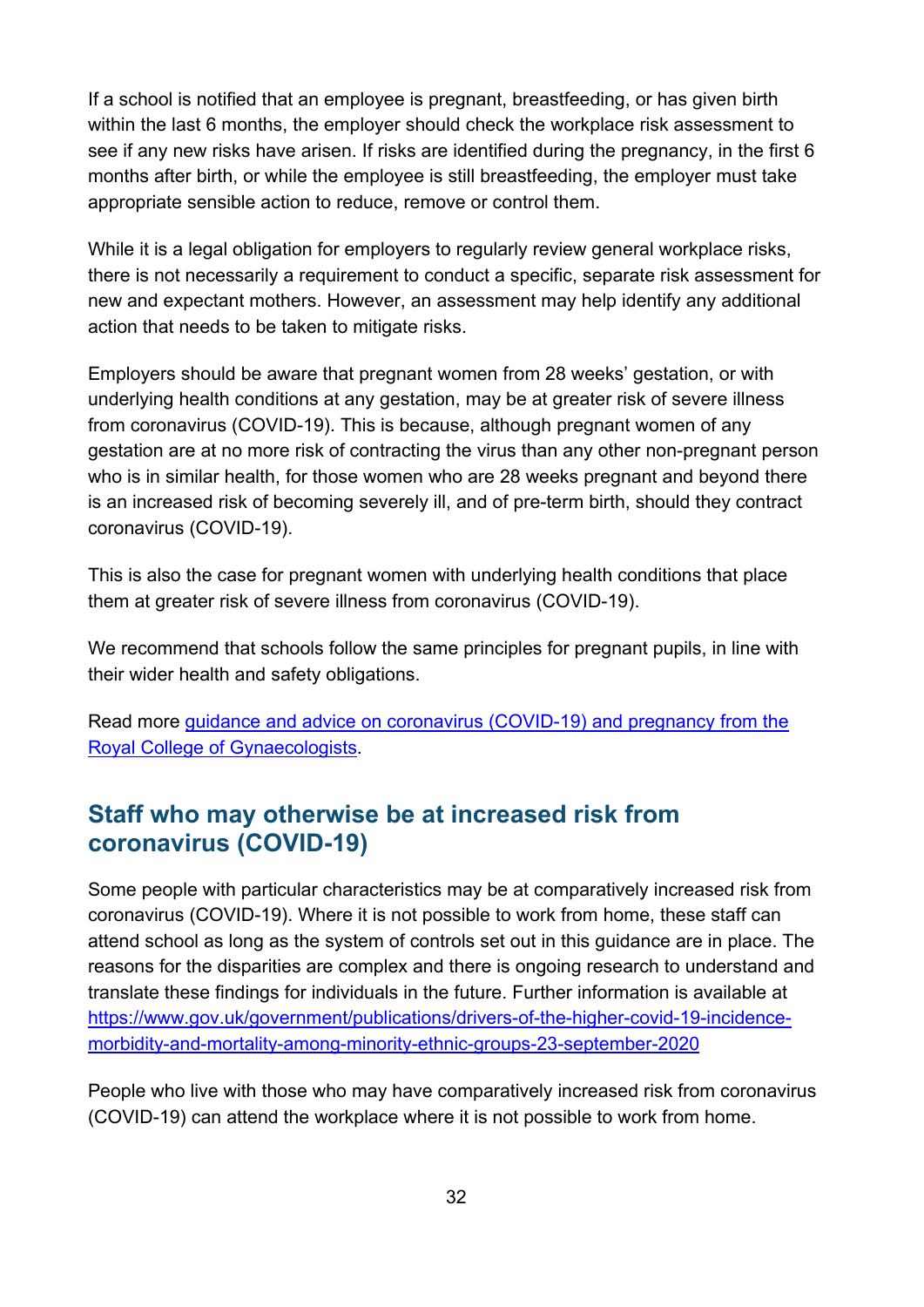# <span id="page-32-0"></span>**Employer health and safety and equalities duties**

Schools have a legal obligation to protect their employees, and others, including children, from harm and should continue to assess health and safety risks in the usual way. Following the steps in this guidance will mitigate the risks of coronavirus (COVID-19) to children and staff and help schools to meet their legal duties to protect employees and others from harm.

The Health and Safety Executive published guidance on [first aid](https://www.hse.gov.uk/coronavirus/first-aid-and-medicals/first-aid-certificate-coronavirus.htm) during coronavirus (COVID-19) which will support local risk assessments and provides guidance for first aiders. It is clear that treating any casualty properly should be the first concern. Where it is necessary for first aid provision to be administered in close proximity, those administering it should pay particular attention to sanitation measures immediately afterwards including washing hands.

Schools should continue to meet their equalities duties. Guidance is available in Equality [Act 2010 advice for schools.](https://www.gov.uk/government/publications/equality-act-2010-advice-for-schools)

# <span id="page-32-1"></span>**Supporting staff**

Governing boards and school leaders should have regard to staff (including the headteacher) work-life balance and wellbeing. Schools should ensure they have explained to all staff the measures they are proposing putting in place and involve all staff in that process.

All employers have a duty of care to their employees, and this extends to their mental health. Schools already have mechanisms to support staff wellbeing and these will be particularly important, as some staff may be particularly anxious about attending school. DfE is providing additional support for both pupil and staff wellbeing in the current situation. Information about the [extra mental health support for pupils and teachers](https://www.gov.uk/government/news/extra-mental-health-support-for-pupils-and-teachers) and [Wellbeing for Education return programme](https://www.gov.uk/government/publications/wellbeing-for-education-return-grant-s31-grant-determination-letter) is available.

The [Education Support Partnership](http://www.educationsupport.org.uk/) provides a free helpline for school staff and targeted support for mental health and wellbeing.

# <span id="page-32-2"></span>**Staff deployment**

Schools may need to alter the way in which they deploy their staff, and use existing staff more flexibly. Managers should discuss and agree any changes to staff roles with individuals.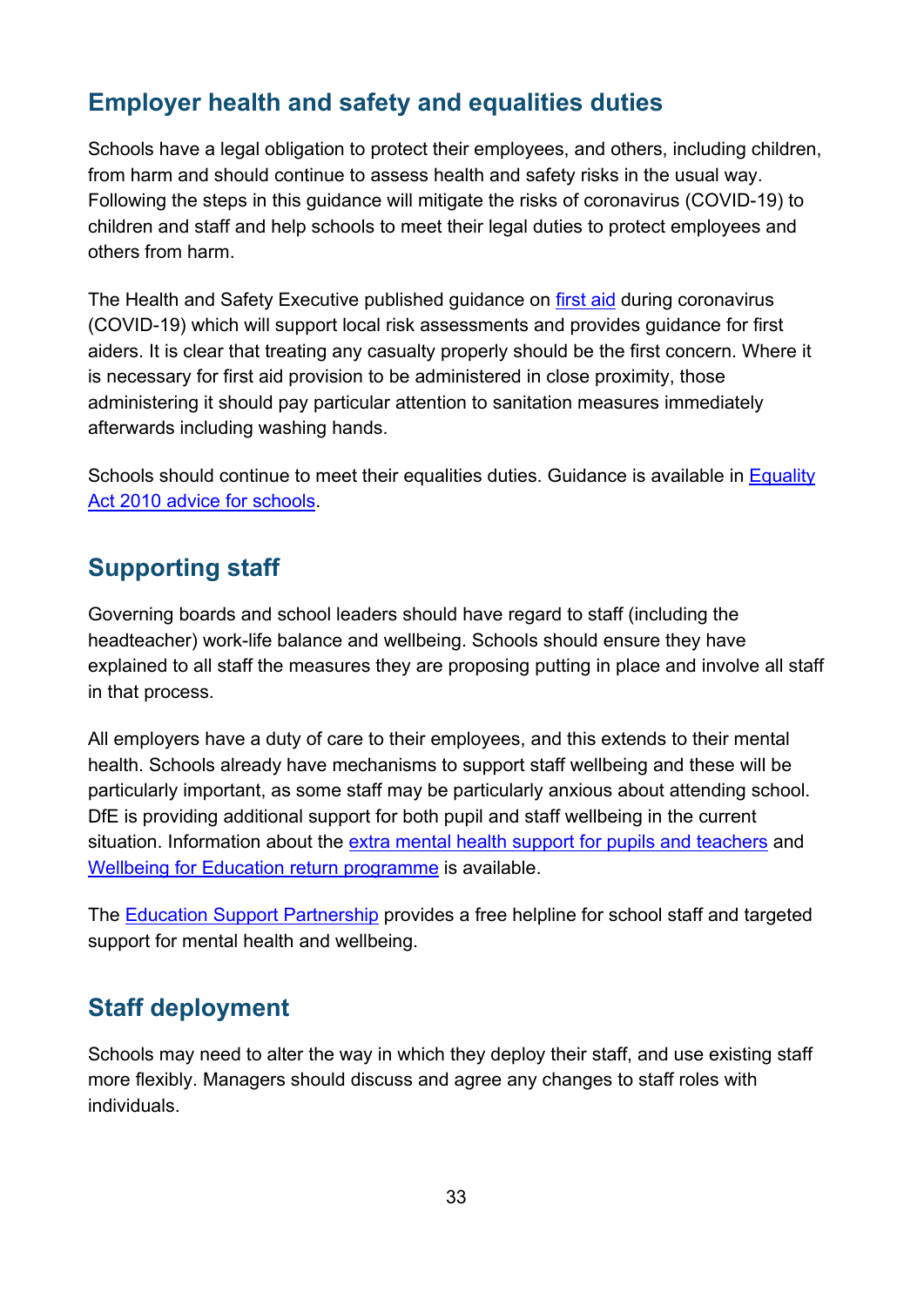It is important that planning builds in the need to avoid increases in unnecessary and unmanageable workload burdens. This could include a review of existing practices in this respect and schools may wish to draw on DfE's [workload reduction toolkit.](https://www.gov.uk/guidance/school-workload-reduction-toolkit)

DfE has also published a range of resources, including [case studies to support remote](https://www.gov.uk/government/collections/case-studies-remote-education-practice-for-schools-during-coronavirus-covid-19)  [education](https://www.gov.uk/government/collections/case-studies-remote-education-practice-for-schools-during-coronavirus-covid-19) and help address staff workload, this includes case studies on managing wellbeing.

If, having pursued all the immediate options available, schools still have concerns about staffing capacity, representatives should talk to their local authority or trust.

## <span id="page-33-0"></span>**Deploying support staff and accommodating visiting specialists**

Schools should ensure that appropriate support is made available for pupils with SEND, for example by deploying teaching assistants and enabling specialist staff from both within and outside the school to work with pupils in different classes or year groups.

Where support staff capacity is available, schools may consider using this to support catch-up provision or targeted interventions. Teaching assistants may also be deployed to lead groups or cover lessons, under the direction and supervision of a qualified, or nominated, teacher (under the Education (Specified Work) (England) Regulations 2012 for maintained schools and non-maintained special schools and in accordance with the freedoms provided under the funding agreement for academies). Any redeployments should not be at the expense of supporting pupils with SEND. Headteachers should be satisfied that the person has the appropriate skills, expertise and experience to carry out the work, and discuss and agree any proposed changes in role or responsibility with the member of staff. This includes ensuring that safe ratios are met and specific training undertaken, for any interventions or care for pupils with complex needs where specific training or specific ratios are required.

The Education Endowment Foundation (EEF) has published guidance on [making the](https://educationendowmentfoundation.org.uk/tools/guidance-reports/making-best-use-of-teaching-assistants/)  [best use of teaching assistants](https://educationendowmentfoundation.org.uk/tools/guidance-reports/making-best-use-of-teaching-assistants/) to help primary and secondary schools.

When deploying support staff flexibly it is important that headteachers consider regulated activity and ensure only those who have the appropriate checks are allowed to engage in regulated activity. Full guidance is provided in part 3 of [keeping children safe in](https://www.gov.uk/government/publications/keeping-children-safe-in-education--2)  [education.](https://www.gov.uk/government/publications/keeping-children-safe-in-education--2)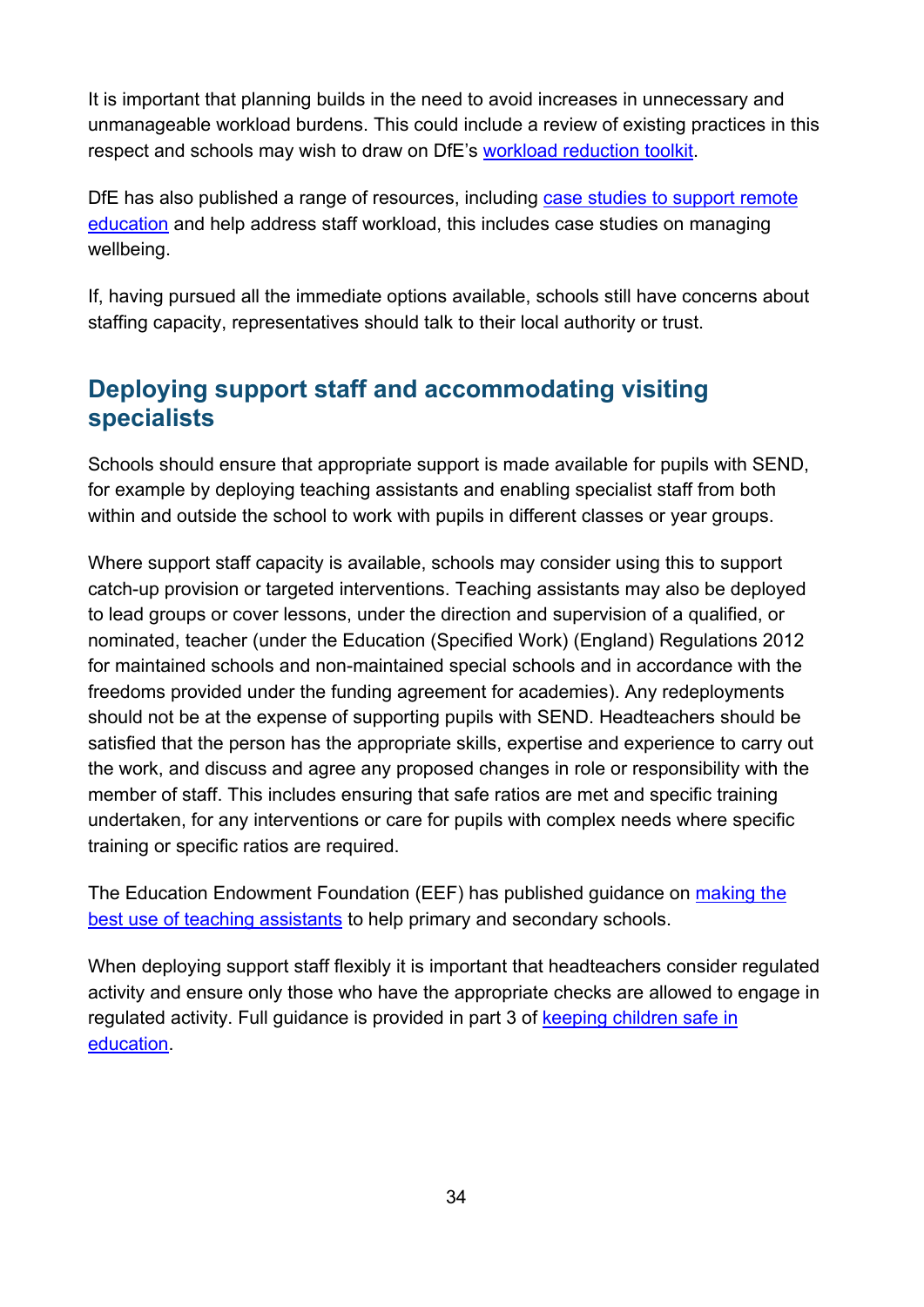## <span id="page-34-0"></span>**Recruitment**

Recruitment should continue as usual. The government's [Teaching Vacancies](https://teaching-vacancies.service.gov.uk/) service can help schools to list vacancies for both permanent and fixed-term teaching staff quickly. The free national service for searching and listing teaching roles will be directing newly qualified teachers (NQTs) and job seeking teachers to this service.

As DfE guidance advises limiting the number of visitors, it may be appropriate for schools to consider a flexible approach to interviews, with alternative options to face-to-face interviews offered where possible. Interviewing remotely may be a new experience for many schools. The DfE teaching blog provides some information on the [experience of](https://teaching.blog.gov.uk/2020/05/29/recruiting-during-lockdown-how-we-did-it/)  [implementing interviews remotely.](https://teaching.blog.gov.uk/2020/05/29/recruiting-during-lockdown-how-we-did-it/) There is also advice that can be sent to candidates on [how to prepare for remote interviews.](https://teaching.blog.gov.uk/2020/06/12/attending-your-first-remote-interview/)

Where face-to-face meetings are arranged, schools should make clear to candidates that they must adhere to the system of controls that schools have in place. Schools will also have the discretion to require face coverings for visitors where social distancing cannot be managed safely.

Schools must comply with their legal duties regarding pre-appointment including having regard to part three of the statutory safeguarding guidance keeping children safe in [education.](https://www.gov.uk/government/publications/keeping-children-safe-in-education--2)

Initial teacher training (ITT) providers have worked flexibly to ensure this year's NQTs are ready and prepared to enter the classroom. They will also be supported by materials DfE is making available to all schools based on the [early career framework reforms,](https://www.gov.uk/government/collections/early-career-framework-reforms) to support them as they start their teaching career. Schools in the early roll-out regions (Bradford, Doncaster, Greater Manchester and the North East) will be able to benefit from the full support package offered to some 2,000 NQTs. In addition, around 3,000 NQTs will be offered a one-year version of the structured support package.

## <span id="page-34-1"></span>**Supply teachers and other temporary staff or peripatetic teachers**

Schools can continue to engage supply teachers and other supply staff during this period and schools may want to consider how supply teachers, and other temporary staff, can assist in delivering face to face education.

We recommend that schools consider using DfE's and [Crown Commercial Service's](https://www.gov.uk/guidance/deal-for-schools-hiring-supply-teachers-and-agency-workers)  [agency supply deal](https://www.gov.uk/guidance/deal-for-schools-hiring-supply-teachers-and-agency-workers) when hiring agency workers, as this offers a list of preferred suppliers that must be transparent about the rates they charge. Schools can get direct support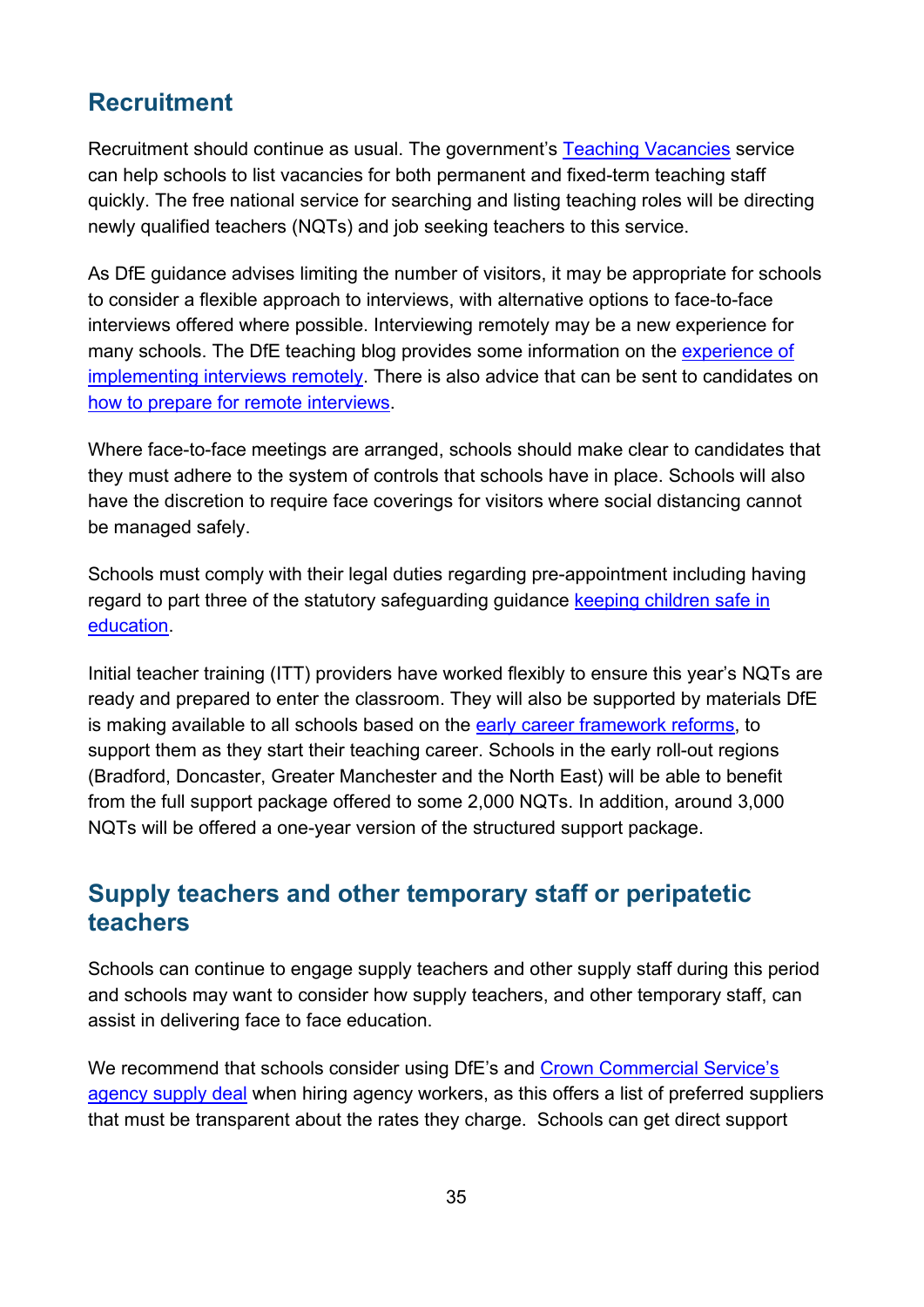from Crown Commercial Services on how to use the agency supply deal by emailing [supplyteachers@crowncommercial.gov.uk](mailto:supplyteachers@crowncommercial.gov.uk) with the school's details and contact details.

Supply staff and other temporary workers can move between schools, where it is necessary to use supply staff and to welcome visitors to the school such as peripatetic teachers, those individuals will be expected to comply with the school's arrangements for managing and minimising risk and schools should ensure that all temporary staff have access to the information on the safety arrangements in place, and ensure that this is provided as soon as possible after the booking is confirmed.

To minimise the numbers of temporary staff entering the school premises, and secure best value, schools may wish to use longer assignments with supply staff and agree a minimum number of hours across the remainder of the academic year.

## <span id="page-35-0"></span>**Deployment of ITT trainees and engagement with schools**

We strongly encourage schools to continue hosting initial teacher training (ITT) trainees throughout the national lockdown and beyond. While it is understandable that schools will have many priorities at this time, it is important that we protect the pipeline of future teachers. ITT trainees are included in the definition of a [critical worker.](https://www.gov.uk/government/publications/coronavirus-covid-19-initial-teacher-training-itt/coronavirus-covid-19-initial-teacher-training-itt#critical-workers) This means that trainees can continue to go into their school or college on placement to support the teaching of vulnerable children and young people and the children of critical workers. Trainees who continue to go into their host school or college should be offered coronavirus (COVID-19) testing in the same way as the wider school staff. Trainees can also support schools in other ways, including supporting remote education, developing lesson materials and offering pastoral support. ITT providers may be able to provide schools with extra support to host trainees at this time. Schools should contact relevant ITT providers directly to discuss what support is available. Trainees will be expected to follow control measures put in place by schools.

Schools should consider how they can host ITT trainees during this period, and discuss with relevant ITT providers how this can be done flexibly and innovatively to help meet both school and trainee needs. Deployment decisions will need to take into account the skills and capacity of the trainees in question.

Trainees could:

• take responsibility, with the usual mentor oversight, for small groups of pupils in school across or within years, adapting resources for such groups, creating online education materials, re-planning sequences of lessons or delivering catch-up lessons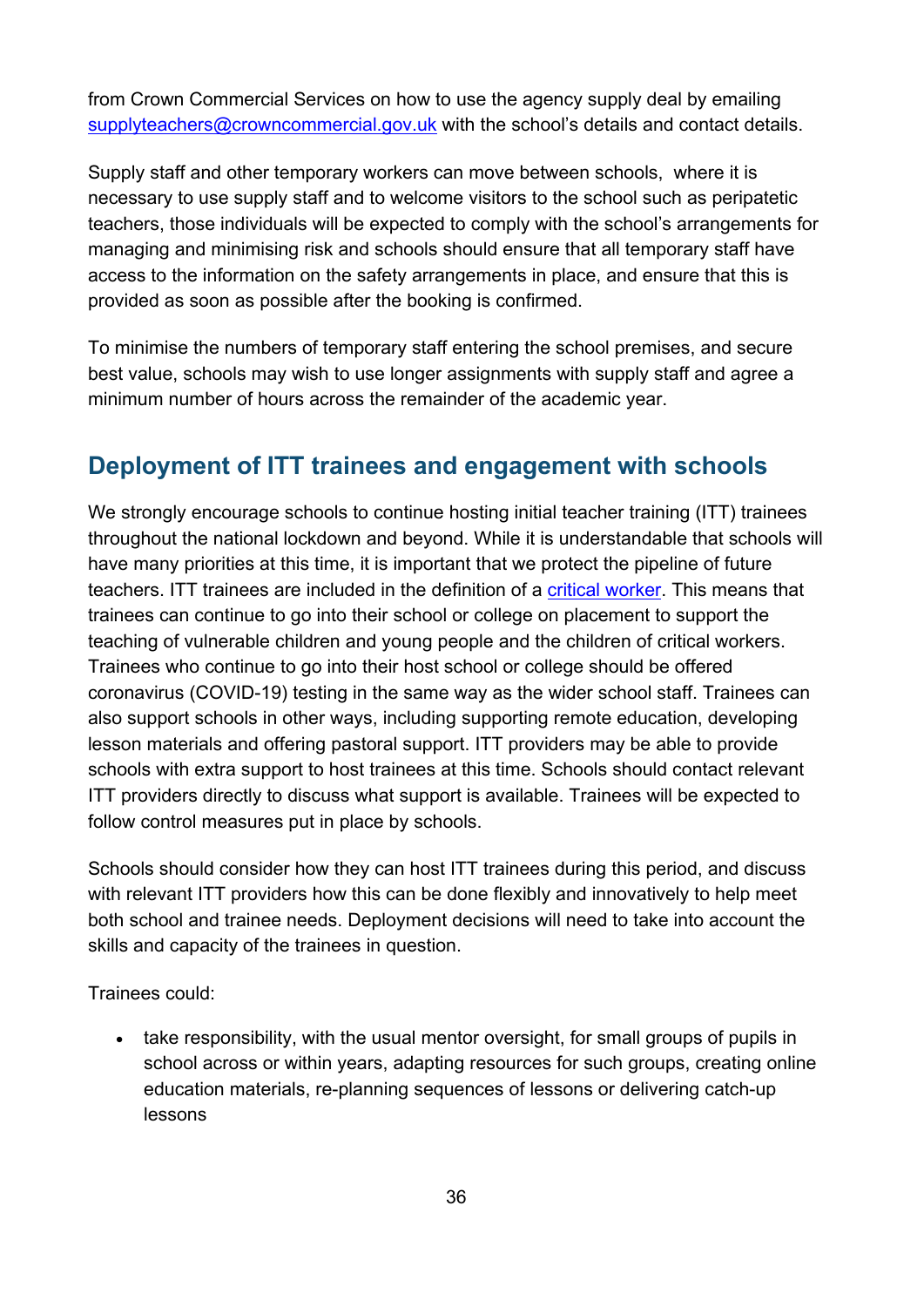- be engaged in wider professional activity, for instance tackling pupil, family and school needs by learning about, identifying and addressing challenges such as vulnerability, mental health problems or safeguarding issues
- develop or engage in working groups to share best practice around resilience, commitment and team-working
- work in pairs or groups to co-plan, co-teach and co-assess lessons with their mentors or other trainees. Paired and group placements, where these are possible, benefit trainees, mentors and teaching staff, promoting a greater sense of team collaboration, ongoing professional learning and reductions in workload

This is not intended to be exhaustive and ITT partnerships will need to ensure they have identified and comply with all **[legislation](https://www.legislation.gov.uk/uksi/2012/762/schedule/paragraph/6/made)** and [guidance](https://www.gov.uk/government/publications/actions-for-schools-during-the-coronavirus-outbreak/guidance-for-full-opening-schools#school-workforce) relevant to ITT.

## <span id="page-36-0"></span>**Performance management and appraisal**

Maintained schools must continue to adhere to the School Teachers' Pay and Conditions Document (STPCD), which includes the requirement to ensure that all pay progression for teachers is linked to performance management. We would expect schools to use their discretion and take pragmatic steps to adapt performance management and appraisal arrangements to take account of the current circumstances.

Schools should ensure that teachers are not penalised during the appraisal process or in respect of any subsequent pay progression decisions as a result of the decision to close schools (for all but children of critical workers and vulnerable children) and where this has impacted on the ability of the teacher to meet fully their objectives.

Appraisals and performance management for support staff should be carried out in accordance with the employee's contract of employment. DfE does not specify pay or terms and conditions of employment for support staff.

# <span id="page-36-1"></span>**Other support**

Volunteers may be used to support the work of the school, as would usually be the case. It is important that they are properly supported and given appropriate roles. Where schools are using volunteers, they should continue to follow the checking and risk assessment process as set out in the volunteer section in part 3 of keeping children safe [in education.](https://www.gov.uk/government/publications/keeping-children-safe-in-education--2) Under no circumstances should a volunteer who has not been checked be left unsupervised or allowed to work in regulated activity. Mixing of volunteers across groups should be kept to a minimum, and they should remain 2 metres from pupils and staff where possible.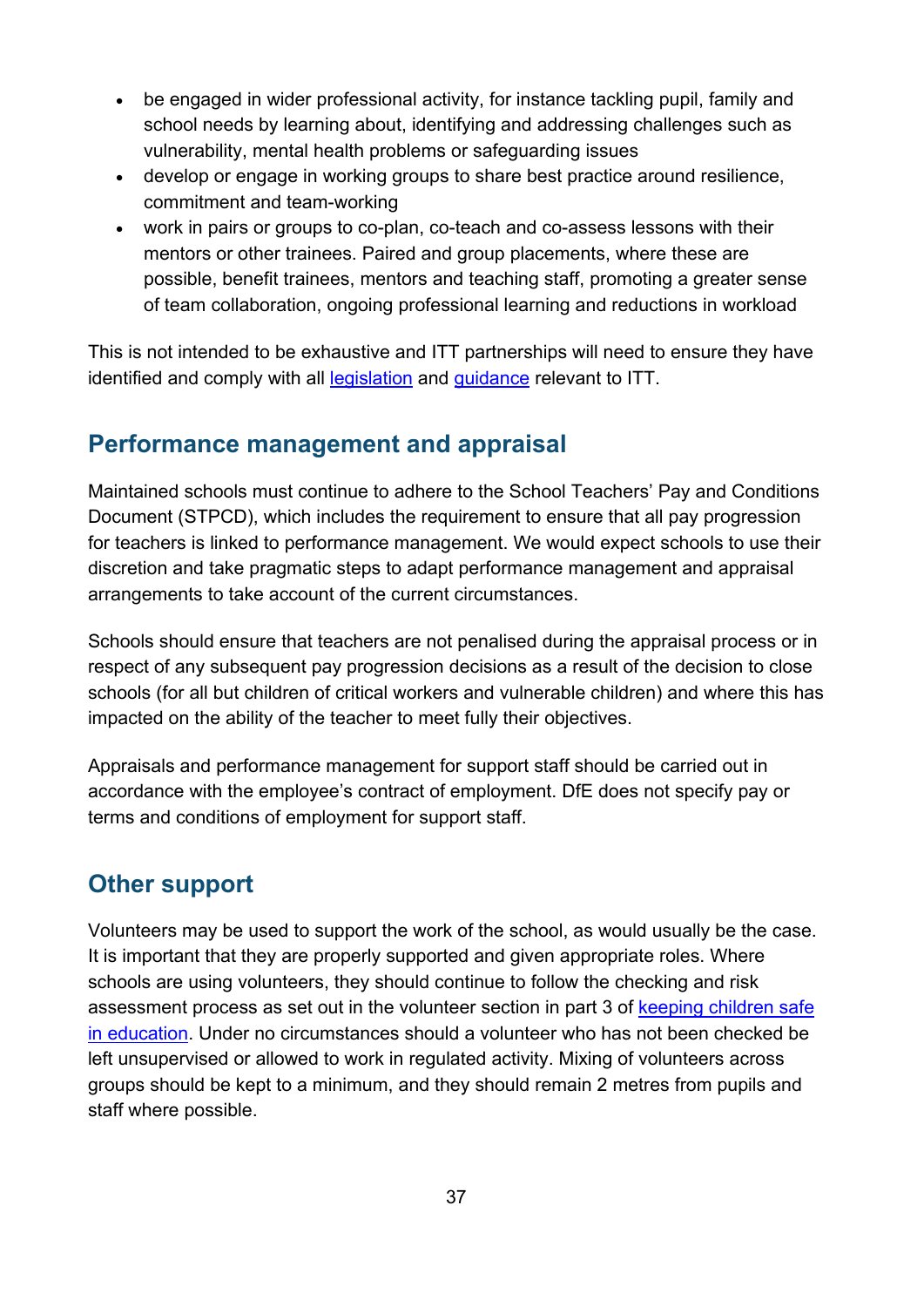# <span id="page-37-0"></span>**Other practical considerations**

# <span id="page-37-1"></span>**School funding**

Schools will continue to receive their core funding allocations – as determined by the local authority for maintained schools and through the general annual grant (GAG) for academies – for the 2020 to 2021 financial year (April 2020 to March 2021 for maintained schools and until August 2021 for academies and non-maintained special schools). This will happen regardless of any periods of partial or complete closure and will ensure schools can continue to pay staff and meet other regular financial commitments.

Schools have been able to claim for specific additional costs as a result of coronavirus (COVID-19) incurred between March and July 2020 – guidance for that is [here.](https://www.gov.uk/government/publications/coronavirus-covid-19-financial-support-for-schools/school-funding-exceptional-costs-associated-with-coronavirus-covid-19-for-the-period-march-to-july-2020) Most schools made their claims in July and eligible schools have now received this funding. Schools that made claims in the second window that ran until 22 December, will receive their funding in February (for local authority maintained schools) and March (for academies).

We also introduced a Coronavirus (Covid-19) workforce fund to support schools to continue providing on-site provision last November and December. More details about that support are [here.](https://www.gov.uk/government/publications/coronavirus-covid-19-workforce-fund-for-schools/coronavirus-covid-19-workforce-fund-to-support-schools-with-costs-of-staff-absences-from-1-november-2020-to-31-december-2020)

Local authorities will also continue to receive their high needs budgets and should continue to pay top-up and other high needs funding to schools. This will ensure that the employment and payment of staff supporting pupils with special educational needs and disabilities (SEND) can continue. High needs funding will therefore continue to be paid to the following types of setting, whether from local or central government:

- local authority-maintained schools (mainstream, special and pupil referral units)
- academies and free schools (mainstream, special and alternative provision)
- non-maintained special schools
- independent schools, including independent special schools
- independent alternative provision
- high needs places in further education (FE) colleges and sixth form colleges
- special post-16 providers
- hospital schools

Funding will be maintained and services should not be reduced because some or all children and young people are not in attendance (because of sickness or self-isolation, or where the institution has temporarily or partially closed).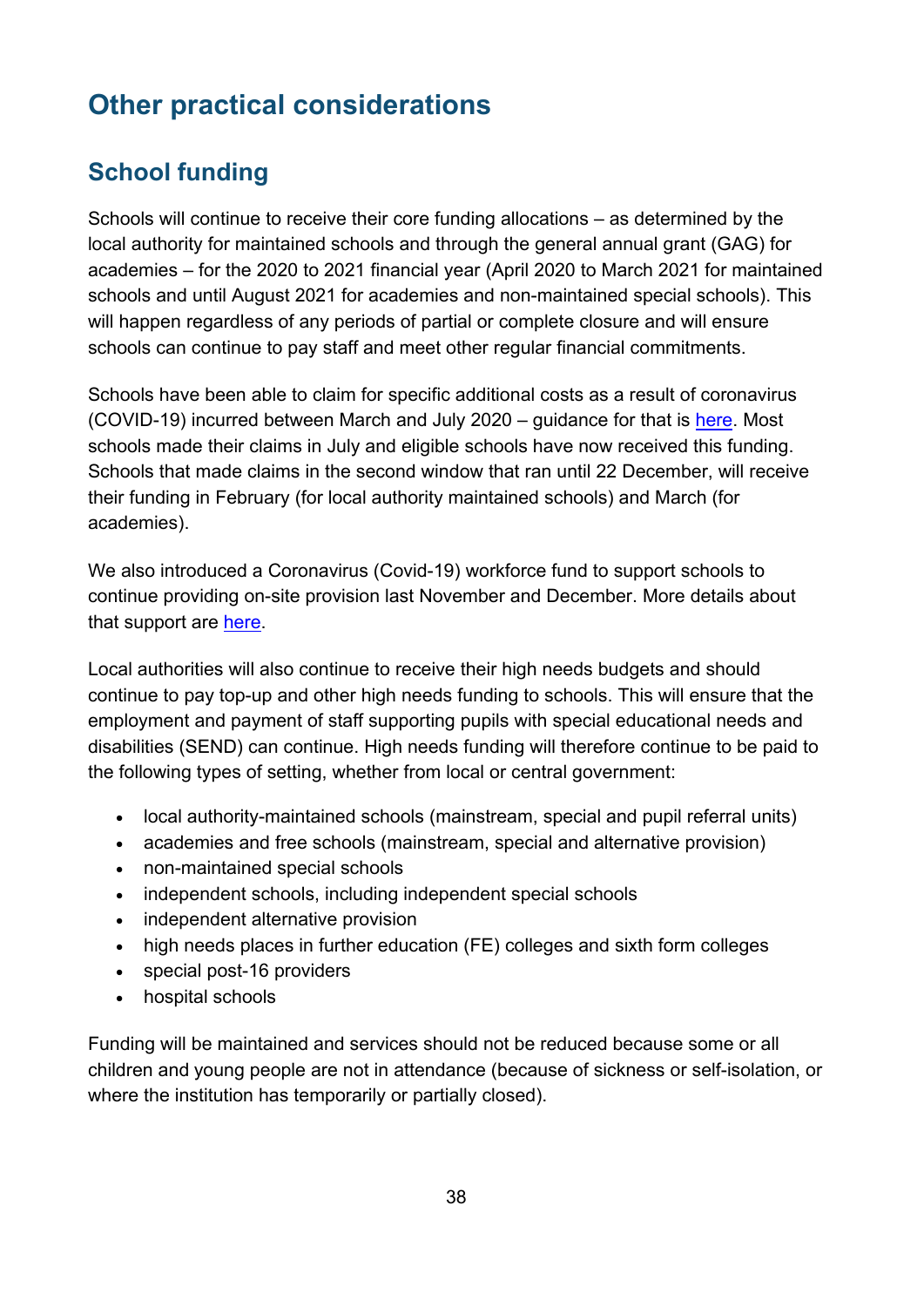Similarly, where schools pay top-up or other funding for pupils attending alternative provision (AP), or pay for other SEND or AP services, we expect these payments to continue so that teachers and other staff can be paid in accordance with their existing employment contracts.

If placements and services for this term have not yet been agreed, schools should fund on the basis of previous patterns of placements and commissioning.

## <span id="page-38-0"></span>**Residential provision in schools**

State-funded residential children's social care provision is offered in state-maintained schools, non-maintained special schools and independent schools. While the educational costs are funded from the dedicated schools grant, the residential costs are met from social care budgets. Local authorities will continue to receive funding for social care provision and should continue to pay residential costs so that the employment and payment of staff supporting children and young people who require residential provision can continue.

Some independent schools have joint registration as a children's home and are effectively funded by local authorities that place the children in those settings. This funding should continue.

# <span id="page-38-1"></span>**Safeguarding**

Schools must continue to have regard to the statutory safeguarding guidance, [keeping](https://www.gov.uk/government/publications/keeping-children-safe-in-education--2)  [children safe in education.](https://www.gov.uk/government/publications/keeping-children-safe-in-education--2)

Schools should review their child protection policy (led by their designated safeguarding lead) to reflect the move to remote education for most pupils. In some cases, a coronavirus (COVID-19) annex or addendum that summarises related changes might be more effective than rewriting and re-issuing the whole policy. It will be important that all staff working in the school are aware of the revised policy.

There should be no change to local multi-agency safeguarding arrangements, which remain the responsibility of the three safeguarding partners (local authorities, clinical commissioning groups and chief officers of police). We expect all local safeguarding partners to be vigilant and responsive to all safeguarding threats and ensure vulnerable children and young persons are safe – particularly as more children and young people will be learning remotely.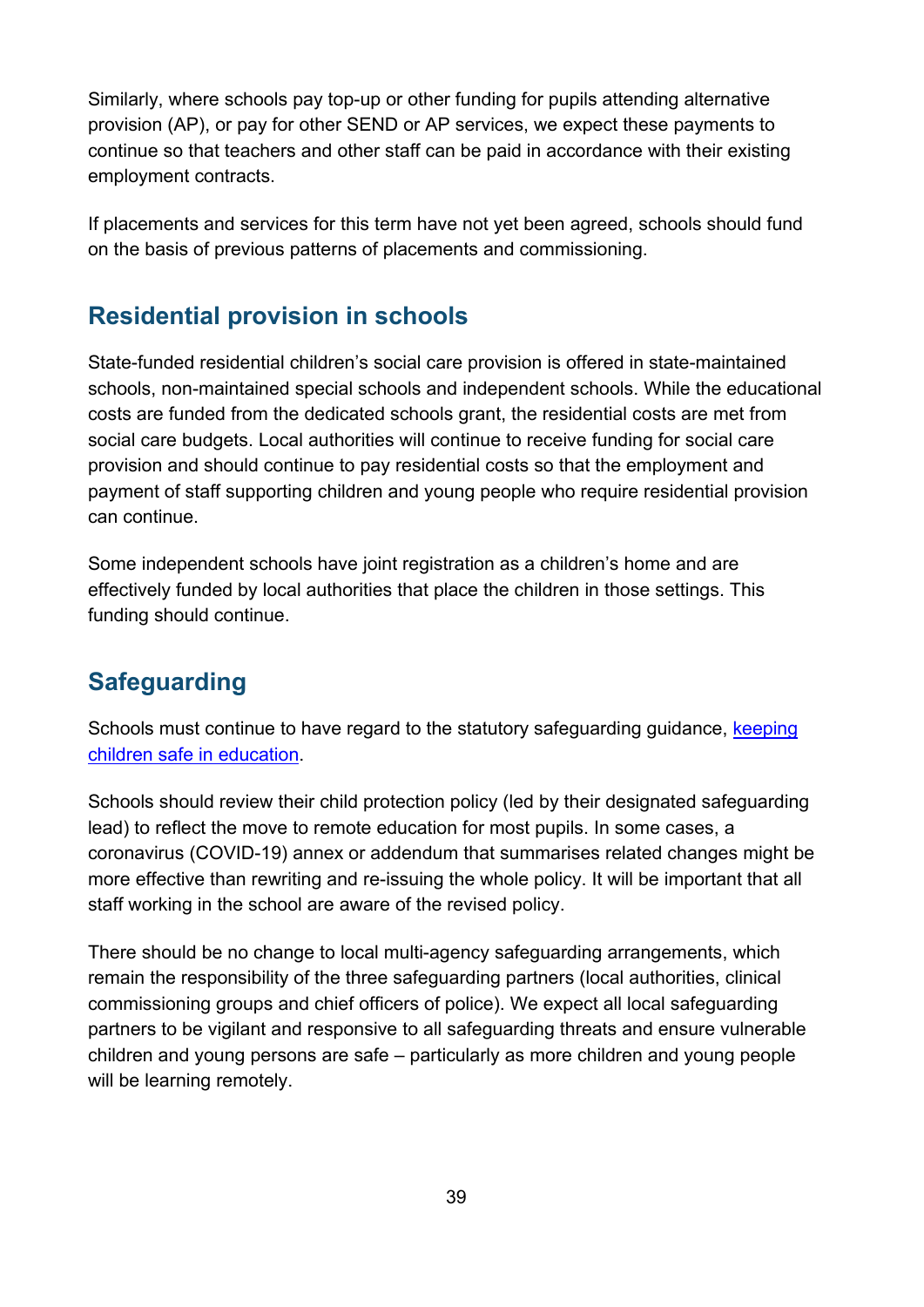It is expected that schools will have a trained DSL (or deputy) available on site. However, it is recognised that for some schools there may be operational challenges to this. In such cases, there are two options to consider:

- a trained DSL (or deputy) from the school can be available to be contacted via phone or online video, for example working from home
- sharing trained DSLs (or deputies) with other schools (who should be available to be contacted via phone or online video)

Where a trained DSL (or deputy) is not on site, in addition to one of the above options, a senior leader should take responsibility for co-ordinating safeguarding on site.

# <span id="page-39-0"></span>**Catering and free school meals**

During the period of national lockdown, schools should continue to provide meal options for all pupils who are in school. Meals should be available free of charge to all infant pupils and pupils who are eligible for benefits-related free school meals who are in school.

Schools should also continue to provide free school meal support to pupils who are eligible for benefits related free school meals and who are not attending school. Extra funding will be provided to support schools to provide food parcels or meals to eligible children. Where schools cannot offer food parcels or use local solutions, we will ensure a national voucher scheme is in place so that every eligible child can access free school meals while their school remains closed. Further guidance will be provided shortly.

## <span id="page-39-1"></span>**Estates**

Fire safety management plans should be reviewed and checked in line with operational changes.

Schools should check:

- all fire doors are operational at all times
- your fire alarm system and emergency lights have been tested and are fully operational

Carry out emergency drills as normal (following social distancing as appropriate).

You should make adjustments to your fire drill to allow for social distancing as appropriate. Refer to advice on [fire safety in new and existing school buildings](https://www.gov.uk/government/publications/fire-safety-in-new-and-existing-school-buildings)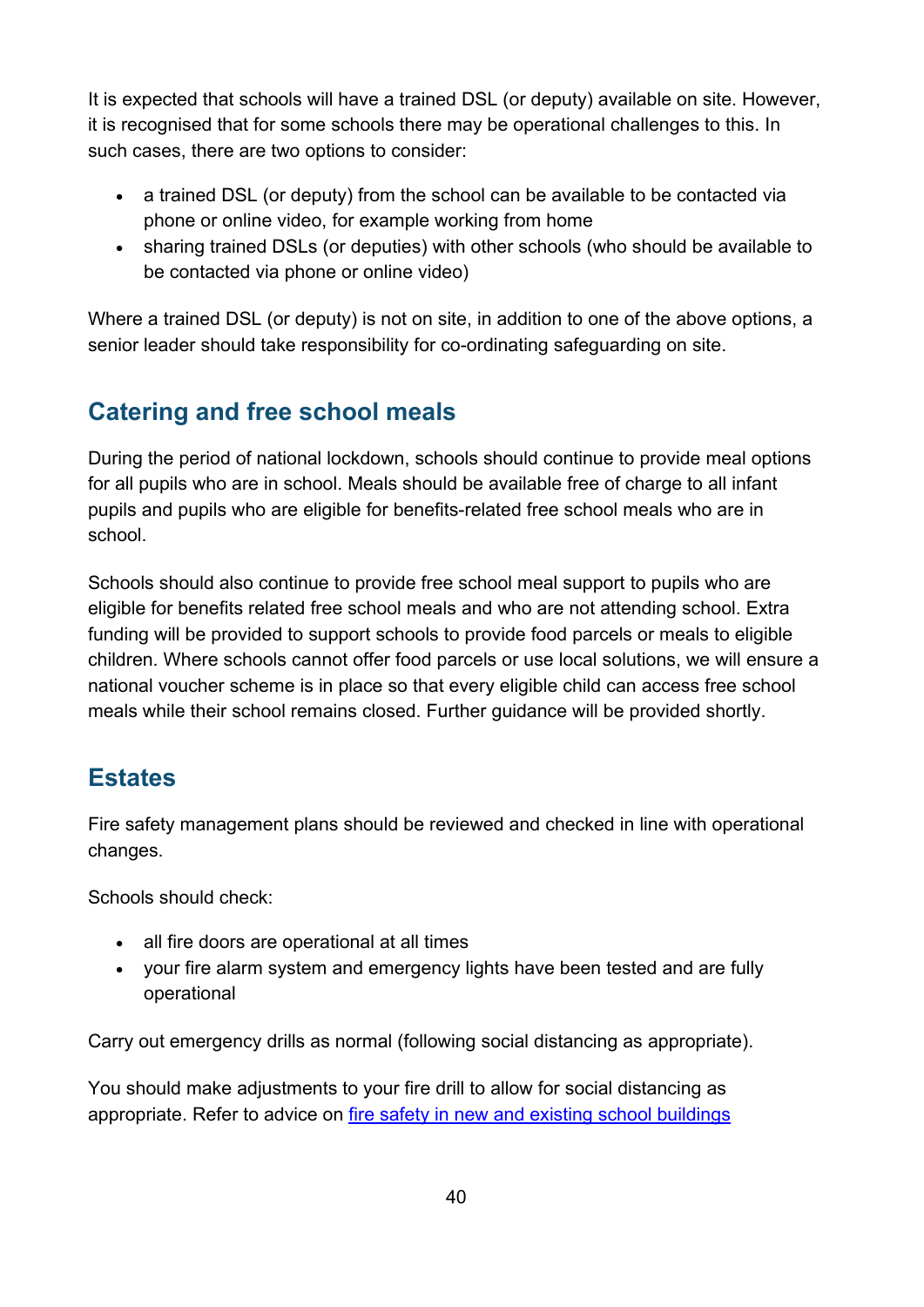Where buildings have been limiting attendance to just vulnerable children and children of critical workers or had reduced occupancy, water system stagnation can occur due to lack of use, increasing the risks of Legionnaires' disease. Advice on this can be found in the guidance on [legionella risks during the coronavirus outbreak.](https://www.hse.gov.uk/coronavirus/legionella-risks-during-coronavirus-outbreak.htm)

## <span id="page-40-0"></span>**Educational visits**

We advise against educational visits at this time. This advice will be kept under review.

The Association of British Insurers (ABI) has produced information on [travel insurance](https://www.abi.org.uk/products-and-issues/topics-and-issues/coronavirus-qa/)  [implications](https://www.abi.org.uk/products-and-issues/topics-and-issues/coronavirus-qa/) following the coronavirus (COVID-19) outbreak. If schools have any further questions about their cover or would like further reassurance, they should contact their travel insurance provider.

## <span id="page-40-1"></span>**School uniform**

Some schools may feel it is appropriate to relax their uniform policy whilst only certain categories of pupils are attending. This is a decision for school leaders.

## <span id="page-40-2"></span>**Wraparound and extra-curricular**

Schools should continue to offer wraparound provision, such as breakfast and afterschool clubs, for those children eligible to attend school (i.e. children of critical workers and vulnerable children and young people). Resuming this provision is important to ensure that parents and carers who are critical workers can continue to work, as well as to provide enriching activities for vulnerable children that improve their wellbeing or support their education.

Schools should also work closely with any external wraparound providers which these pupils may use, to ensure as far as possible, children can be kept in a group with other children from the same bubble they are in during the school day. However, where it is not possible, or it is impractical to group children in the same bubbles as they are in during the school day - for example, if only one or two children are attending wraparound provision from the same school day bubble - schools and external providers may need to group children with others from outside their school day bubble or from a different school, where children from multiple schools are attending provision. If schools or external providers need to do this, they should seek to keep children in small, consistent groups with the same children each time, as far as this is possible. If necessary, it would be appropriate for one staff member to supervise up to two small groups, provided that any relevant ratio requirements are met.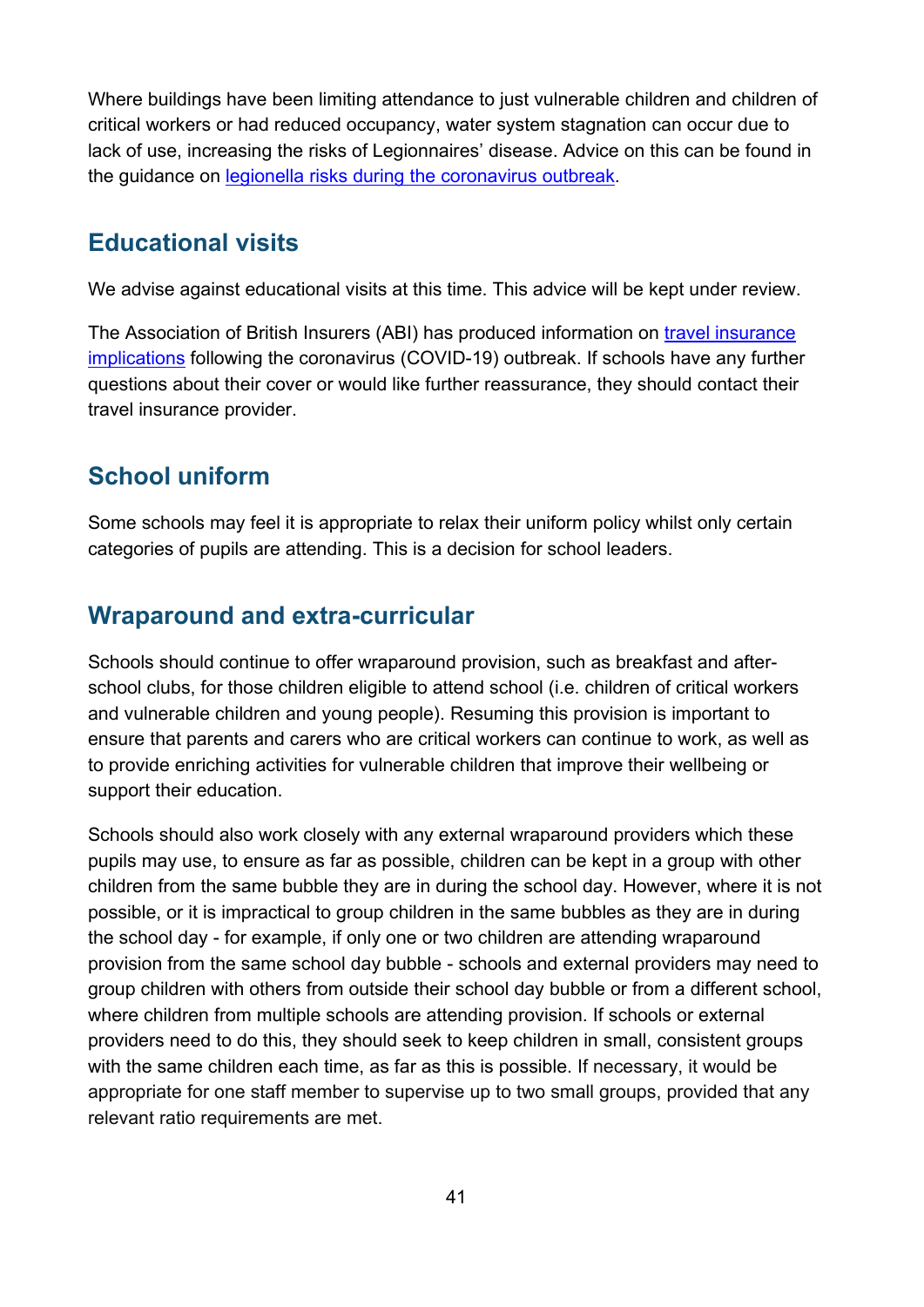Schools can consult the guidance produced for [providers who run community activities,](https://www.gov.uk/government/publications/protective-measures-for-holiday-or-after-school-clubs-and-other-out-of-school-settings-for-children-during-the-coronavirus-covid-19-outbreak/protective-measures-for-out-of-school-settings-during-the-coronavirus-covid-19-outbreak)  [holiday clubs, after-school clubs, tuition and other out-of-school provision for children,](https://www.gov.uk/government/publications/protective-measures-for-holiday-or-after-school-clubs-and-other-out-of-school-settings-for-children-during-the-coronavirus-covid-19-outbreak/protective-measures-for-out-of-school-settings-during-the-coronavirus-covid-19-outbreak) to advise on the protective measures providers should put in place for the duration of the national lockdown to ensure they are operating as safely as possible.

Schools may also continue to open up or hire out their premises for use by external wraparound childcare providers, such as after-school or holiday clubs, that offer provision to children of critical workers and/ or vulnerable children. In doing so, schools should ensure they work with providers to consider how they can operate within their wider protective measures and should also have regard to any other relevant government guidance.

## <span id="page-41-0"></span>**Music, dance and drama in school**

Schools have the flexibility to decide how music, dance and drama will be provided to pupils attending school while following the measures in their system of controls.

Pupils should continue to have access to a quality arts education. Music, dance and drama build confidence and help children live happier, more enriched lives, and discover the joy of expressing themselves, while ensuring that all safeguards are in place to reduce the risk of infection in environments where singing, chanting, playing wind or brass instruments, dance and drama takes place.

Schools should take particular care in music, dance and drama lessons to observe social distancing where possible. This may limit group activity in these subjects in terms of numbers in each group. It will also prevent physical correction by teachers and contact between pupils in dance and drama.

Additionally, schools should keep any background or accompanying music to levels which do not encourage teachers or other performers to raise their voices unduly. If possible, use microphones to reduce the need for shouting or prolonged periods of loud speaking or singing. If possible, do not share microphones. If they are shared, follow the guidance on handling [equipment.](https://www.gov.uk/government/publications/actions-for-schools-during-the-coronavirus-outbreak/guidance-for-full-opening-schools#handling-equipment)

Schools that offer specialist, elite provision in music, dance and drama should also consider this guidance alongside the [DCMS guidance on the performing arts.](https://www.gov.uk/guidance/working-safely-during-coronavirus-covid-19/performing-arts) Specialist provision delivered by further education (FE) providers or higher education (HE) providers should consider the respective Department for Education guidance for these sectors.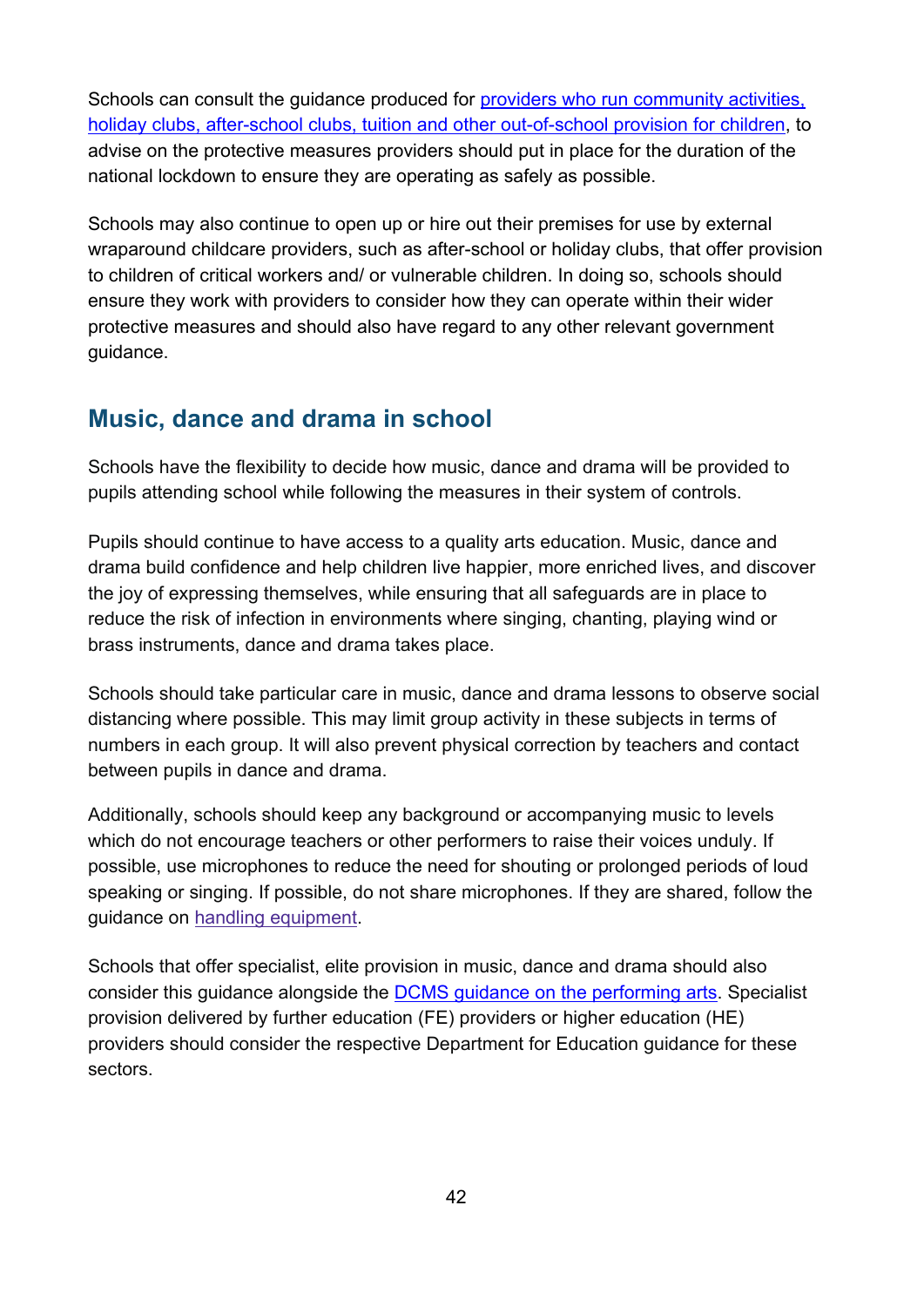## **Performances**

Schools should not host any performances with an audience.

## **Peripatetic teachers**

Schools can continue to engage peripatetic teachers during this period, including staff from music education hubs.

Peripatetic teachers can move between schools, for instance, but schools should consider how to minimise the number of visitors where possible as set out in the system of controls.

Further information on the music education hubs, including contact details for local hubs, can be found at [music education hubs,](https://www.artscouncil.org.uk/music-education/music-education-hubs#section-1) published by Arts Council England.

## **Music teaching in groups**

When planning music provision, schools should consider additional specific safety measures. Although singing and playing wind and brass instruments do not currently appear to represent a significantly higher risk than routine speaking and breathing at the same volume, there is now some evidence that additional risk can build from aerosol transmission with volume and with the combined numbers of individuals within a confined space. This is particularly evident for singing and shouting, but with appropriate safety mitigation and consideration, singing, wind and brass teaching can still take place. Measures to take follow in the next sections. Government has published [advice on safer](https://www.gov.uk/government/publications/covid-19-suggested-principles-of-safer-singing/covid-19-suggested-principles-of-safer-singing)  [singing.](https://www.gov.uk/government/publications/covid-19-suggested-principles-of-safer-singing/covid-19-suggested-principles-of-safer-singing)

Playing instruments and singing in groups should take place outdoors wherever possible. If indoors, use a room with as much space as possible, for example, larger rooms; rooms with high ceilings are expected to enable dilution of aerosol transmission. If playing indoors, limiting the numbers to account for ventilation of the space and the ability to social distance. It is important to ensure good ventilation. Advice on this can be found in Health and Safety Executive guidance on [air conditioning and ventilation during the](https://www.hse.gov.uk/coronavirus/equipment-and-machinery/air-conditioning-and-ventilation.htm)  [coronavirus outbreak](https://www.hse.gov.uk/coronavirus/equipment-and-machinery/air-conditioning-and-ventilation.htm) and [CIBSE coronavirus \(COVID-19\) advice.](https://www.cibse.org/coronavirus-covid-19/coronavirus,-sars-cov-2,-covid-19-and-hvac-systems)

Singing, wind and brass playing should not take place in larger groups. In the smaller groups where these activities can take place, schools should observe strict social distancing between each singer and player, and between singers and players, and any other people such as conductors, other musicians, or accompanists. Current guidance is that if the activity is face-to-face and without mitigating actions, 2 metres is appropriate. Pupils should use seating where practical to help maintain social distancing.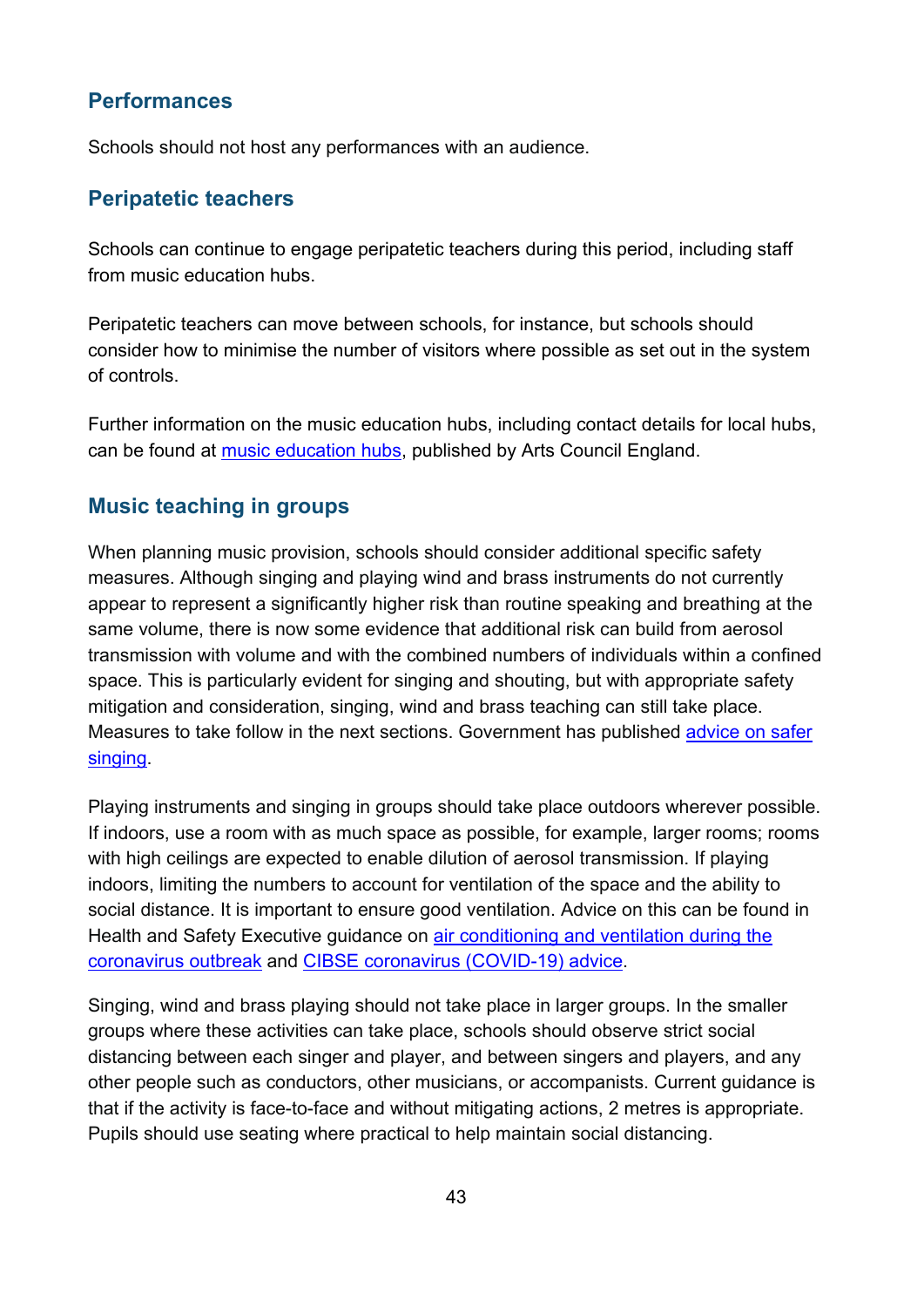Pupils should be positioned back-to-back or side-to-side when playing or singing (rather than face-to-face) whenever possible. Position wind and brass players so that the air from their instrument does not blow into another player. Also, use microphones where possible or encourage singing quietly.

By considering and adopting these cumulative risk mitigation measures, the overall risk will be reduced.

## **Handling equipment and instructions**

Measures to take when handling equipment, including instruments, include the following:

Requiring increased handwashing before and after handling equipment, especially if being used by more than one person.

Avoid sharing equipment wherever possible. Place name labels on equipment to help identify the designated user, for example, percussionists' own sticks and mallets.

If instruments and equipment have to be shared, disinfect regularly (including any packing cases, handles, props, chairs, microphones and music stands) and always between users, following government guidance on cleaning and handling equipment available at hygiene: [handwashing,](https://www.gov.uk/guidance/working-safely-during-coronavirus-covid-19/factories-plants-and-warehouses#factories-5-5) sanitation facilities and toilets.

Instruments should be cleaned by the pupils playing them, where possible.

Limit handling of music scores, parts and scripts to the individual using them.

Consider limiting the number of suppliers when hiring instruments and equipment. Schools should agree whose responsibility cleaning hired instruments is with the suppliers. Clean hire equipment, tools or other equipment on arrival and before first use. Equipment and instruments should be stored in a clean location if schools take delivery of them before they are needed, and they should be cleaned before first use and before returning the instrument.

Pick up and drop off collection points should be created where possible, rather than passing equipment such as props, scripts, scores and microphones hand-to-hand.

## **Individual lessons**

Individual lessons in music, dance and drama can continue, led by a member of staff from the school or peripatetic teacher. This may mean teachers interacting with pupils from multiple groups, so schools will need to take particular care, in line with measures set out above on peripatetic teachers.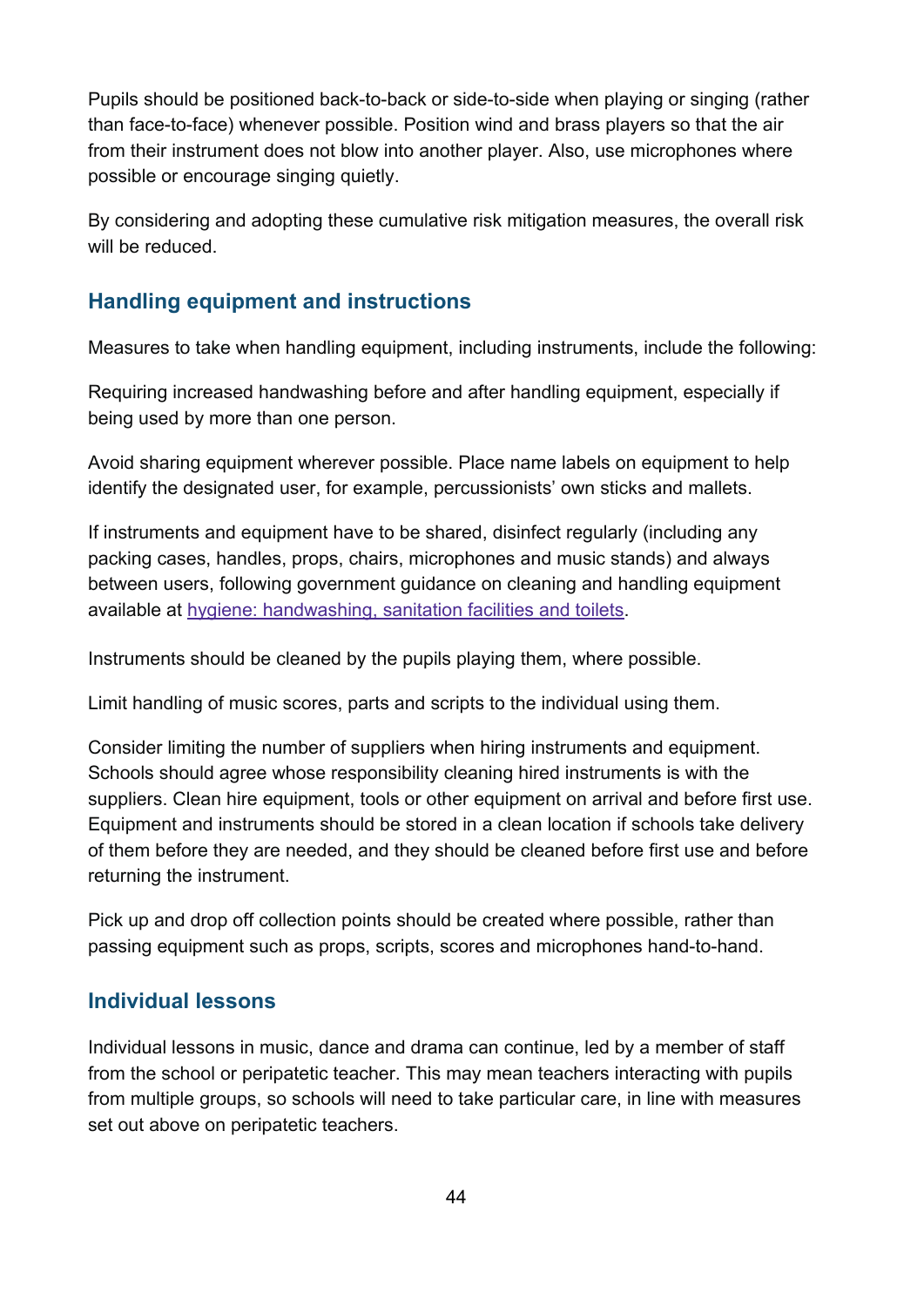In individual lessons for music, dance and drama, social distancing should be maintained wherever possible, meaning teachers should not provide physical correction.

# <span id="page-44-0"></span>**Physical activity in schools**

Schools have the flexibility to decide how physical education, sport and physical activity will be provided to pupils attending school while following the measures in their system of controls.

Pupils should be kept in consistent groups, sports equipment thoroughly cleaned between each use by different individual groups.

Schools can hold PE lessons indoors, including those that involve activities related to team sports, for example practising specific techniques, within their own system of controls. However, outdoor activities and sports should be prioritised where possible, and large indoor spaces used where it is not, maximising natural ventilation flows (through opening windows and doors or using air conditioning systems wherever possible) distancing between pupils and paying scrupulous attention to cleaning and hygiene. This is particularly important in a sports setting because of the way in which people breathe during exercise.

The ability for schools to offer team sports is likely to be limited. Where schools are considering team sports schools must only consider those sports whose national governing bodies have developed guidance under the principles of the government's guidance on team sport and been approved by the government i.e. sports on the list available at [grassroots sports guidance for safe provision including team sport, contact](https://www.gov.uk/guidance/coronavirus-covid-19-grassroots-sports-guidance-for-safe-provision-including-team-sport-contact-combat-sport-and-organised-sport-events)  [combat sport and organised sport events.](https://www.gov.uk/guidance/coronavirus-covid-19-grassroots-sports-guidance-for-safe-provision-including-team-sport-contact-combat-sport-and-organised-sport-events) Competition between different schools should not take place.

Schools should refer to advice from organisations such as the Association [for Physical](https://www.afpe.org.uk/physical-education/wp-content/uploads/COVID-19-Interpreting-the-Government-Guidance-in-a-PESSPA-Context-FINAL.pdf.)  [Education,](https://www.afpe.org.uk/physical-education/wp-content/uploads/COVID-19-Interpreting-the-Government-Guidance-in-a-PESSPA-Context-FINAL.pdf.) Sport England and [Youth](https://www.youthsporttrust.org/coronavirus-support-schools) Sport Trust.

Activities such as active miles, making break times and lessons active and encouraging active travel help to enable pupils to be physically active while encouraging physical distancing.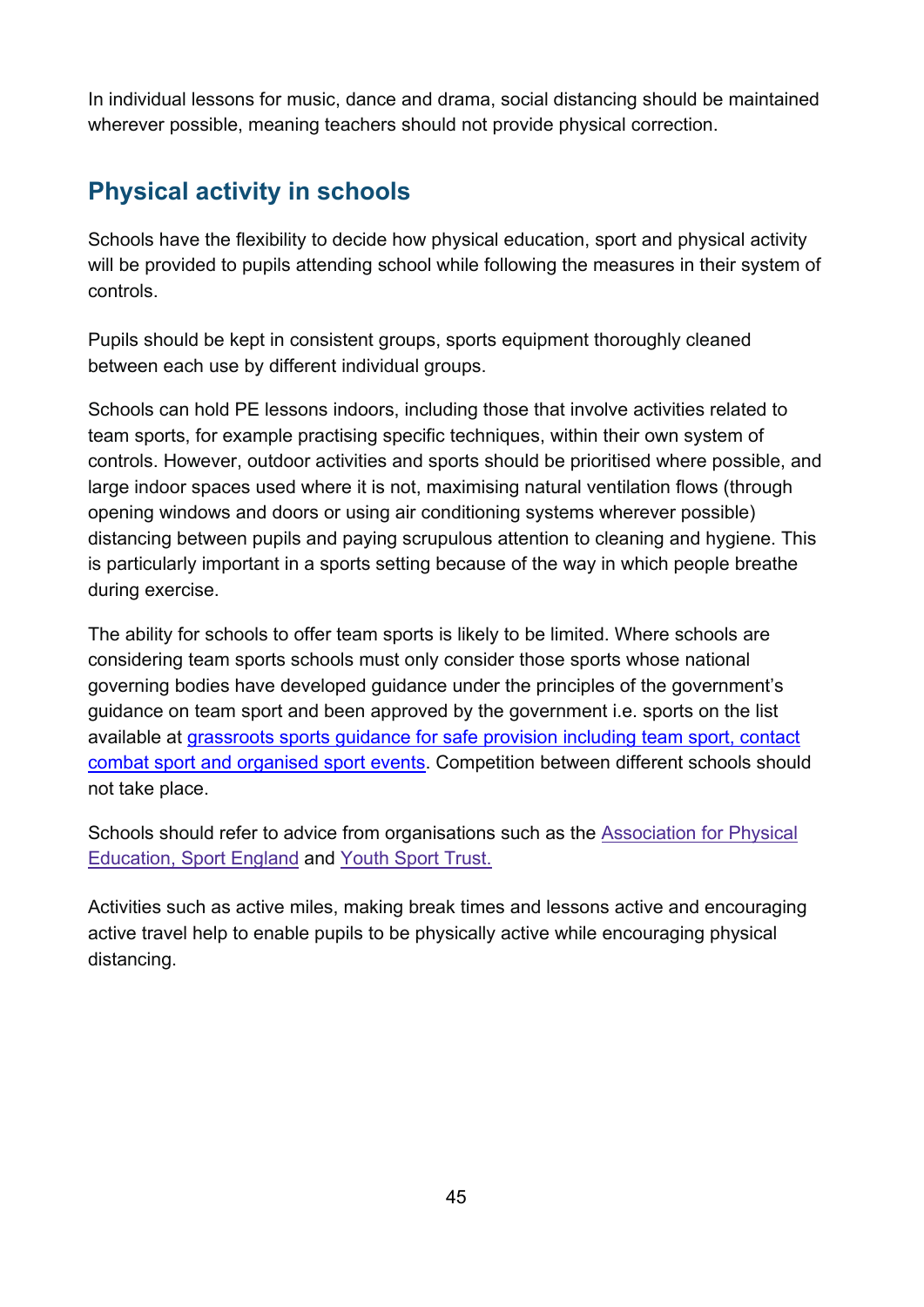# <span id="page-45-0"></span>**Remote education**

Due to the dedication of teachers and school leaders, the vast majority of schools have already been delivering remote education where it has been needed, continually improving their provision in line with expectations and emerging best practice.

The [temporary continuity direction](https://www.gov.uk/government/publications/remote-education-temporary-continuity-direction-explanatory-note) makes it clear that schools have a duty to provide remote education for state-funded, school-age children whose attendance would be contrary to government guidance or law around coronavirus (COVID-19). The Direction requires schools to have regard to this guidance. Ofsted inspection will consider the quality of schools' remote education in accordance with the expectations set out in this guidance.

The remote education provided should be equivalent in length to the core teaching pupils would receive in school and will include both recorded or live direct teaching time, and time for pupils to complete tasks and assignments independently. The amount of remote education provided should be, as a minimum:

- Key Stage 1: 3 hours a day on average across the cohort, with less for younger children
- Key Stage 2: 4 hours a day
- Key Stages 3 and 4: 5 hours a day

If parents feel their children's school is not providing remote education of a suitable quantity and quality, they are encouraged to in the first instance raise their concerns with the teacher or headteacher and, if the concerns are not resolved, to report the matter to Ofsted.

Ofsted will inspect schools – of any grade – where it has significant concerns about safeguarding or the quality of remote education being provided. Such concerns could be triggered by, for example, parents complaining about remote education directly to Ofsted.

In addition, as announced in December, while Ofsted's routine graded inspections remain suspended, inspectors will, during the spring term, conduct monitoring inspections of schools most in need of challenge and support – those previously judged to be providing an inadequate education and some previously judged to require improvement. Those inspections will provide assurance that pupils in those schools are receiving the best possible education – whether through classroom teaching or remote education. The Department is discussing how these inspections will be implemented with her Majesty's Chief Inspector.

In the context of schools limiting attendance to all but vulnerable children and children of critical workers, schools are expected to build on their existing remote education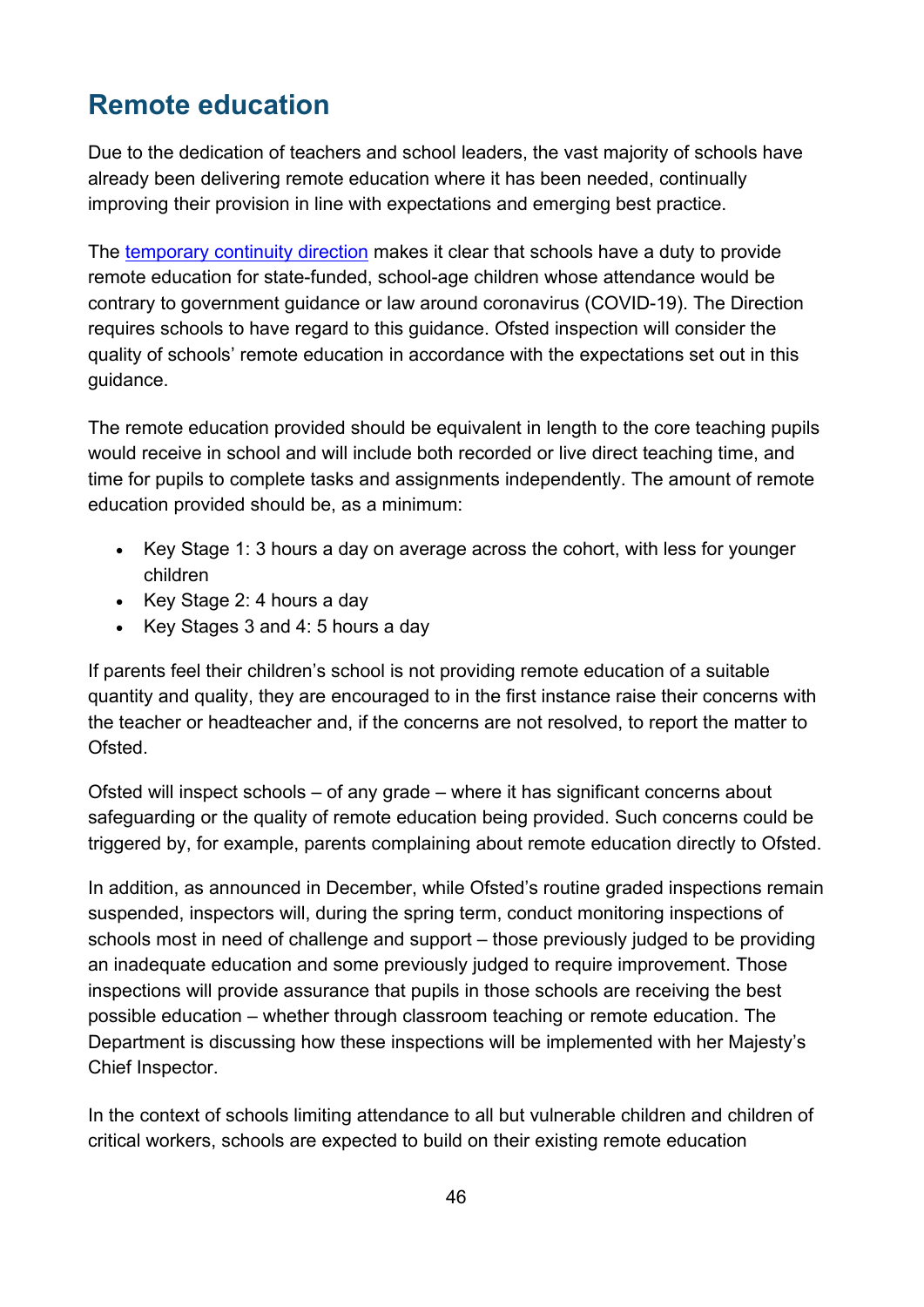provision, ensuring a strong offer is in place for all pupils. Our [Get Help With Remote](https://www.gov.uk/guidance/get-help-with-remote-education)  [Education](https://www.gov.uk/guidance/get-help-with-remote-education) page on gov.uk provides a one-stop-shop for teachers and leaders, signposting the support package available. Senior leadership teams and governors will want to assure themselves that their remote education offer meets the expectations in this guidance by reviewing and self-assessing their current practice. We will publish a "review your remote education provision" tool, to support school leaders in doing this.

To stop pupils and students falling behind, our £1bn catch up package remains in place, including the £650 million catch-up premium and in-school support through the National Tutoring Programme (NTP).

Note that the expectations set out in this guidance are for schools rather than for individual teachers.

In developing their remote education, we expect schools to:

- teach a planned and well-sequenced curriculum so that knowledge and skills are built incrementally, with a good level of clarity about what is intended to be taught and practised in each subject so that pupils can progress through the school's curriculum
- select a digital platform for remote education provision that will be used consistently across the school in order to allow interaction, assessment and feedback and make sure staff are trained and confident in its use. If schools do not have an education platform in place, they can access free support at [Get help with](https://get-help-with-tech.education.gov.uk/digital-platforms)  [technology - GOV.UK \(education.gov.uk\)](https://get-help-with-tech.education.gov.uk/digital-platforms)
- overcome barriers to digital access for pupils by:
	- distributing school-owned laptops accompanied by a user agreement or contract
	- providing printed resources, such as textbooks and workbooks, to structure learning, supplemented with other forms of communication to keep pupils on track or answer questions about work.
- It may also be that some pupils who have difficulty engaging in remote education may be considered to be [vulnerable children,](https://www.gov.uk/government/publications/coronavirus-covid-19-maintaining-educational-provision/guidance-for-schools-colleges-and-local-authorities-on-maintaining-educational-provision#vulnerable-children-and-young-people) and therefore eligible to attend provision in person. As outlined in the guidance, this is a decision based on local discretion and the needs of the child and their family, as well as a wide range of other factors.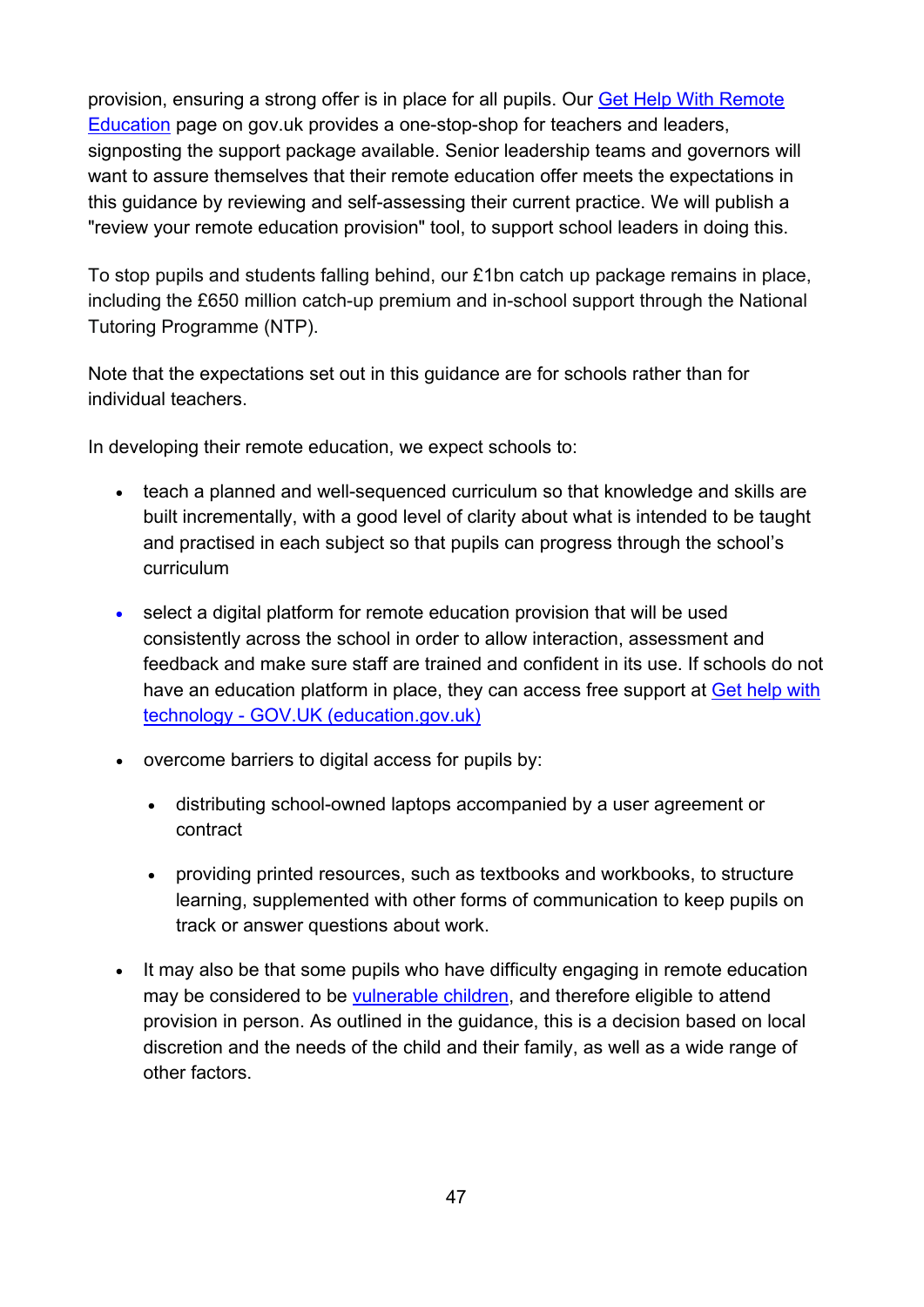- have systems for checking, daily, whether pupils are engaging with their work, and work with families to rapidly identify effective solutions where engagement is a concern
- identify a named senior leader with overarching responsibility for the quality and delivery of remote education, including that provision meets expectations for remote education
- publish information for pupils, parents and carers about their remote education provision on their website by 25 January 2021 – an [optional template](https://www.gov.uk/government/publications/providing-remote-education-information-to-parents-template) is available to support schools with this expectation

When teaching pupils remotely, we expect schools to:

- set meaningful and ambitious work each day in an appropriate range of subjects
- provide teaching that is equivalent in length to the core teaching pupils would receive in school. This will include both recorded or live direct teaching time and time for pupils to complete tasks and assignments independently, and will be as a minimum:
	- Key Stage 1: 3 hours a day on average across the cohort, with less for younger children
	- Key Stage 2: 4 hours a day
	- Key Stages 3 and 4: 5 hours a day

Online video lessons do not necessarily need to be recorded by teaching staff at the school: [Oak National Academy](https://www.thenational.academy/) lessons, for example, can be provided in lieu of schoolled video content.

- consider how to transfer into remote education what we already know about effective teaching in the live classroom by, for example:
	- providing frequent, clear explanations of new content, delivered by a teacher or through high-quality curriculum resources
	- providing opportunities for interactivity, including questioning, eliciting and reflective discussion
	- providing scaffolded practice and opportunities to apply new knowledge
	- enabling pupils to receive timely and frequent feedback on how to progress, using digitally-facilitated or whole-class feedback where appropriate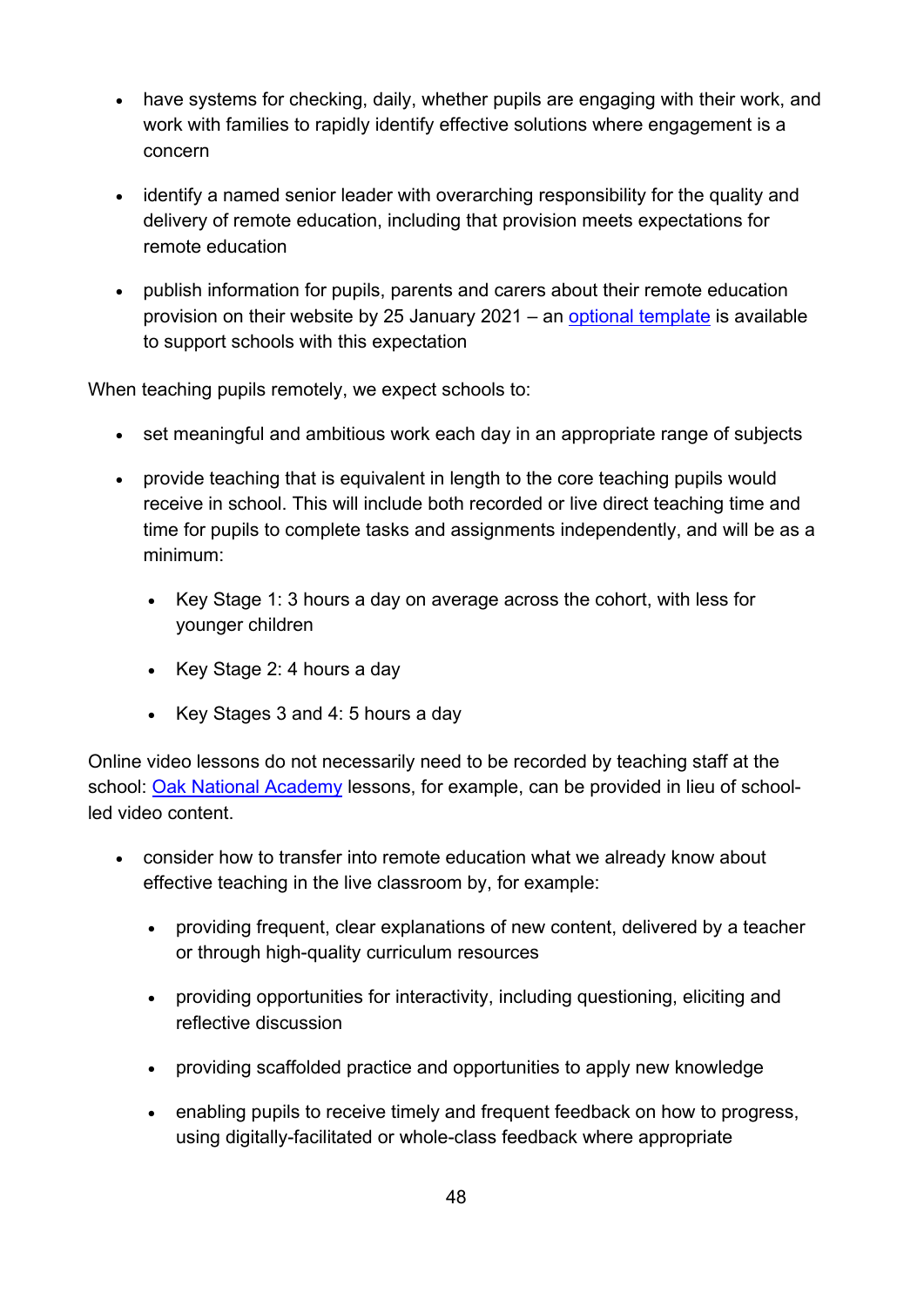- using assessment to ensure teaching is responsive to pupils' needs and addresses any critical gaps in pupils' knowledge
- avoiding an over-reliance on long-term projects or internet research activities

We expect schools to consider these expectations in relation to the pupils' age, stage of development or special educational needs, for example where this would place significant demands on parents' help or support.

Younger children in Key Stage 1 or Reception often require high levels of parental involvement to support their engagement with remote education, which makes digital provision a particular challenge for this age group. We therefore do not expect that solely digital means will be used to teach these pupils remotely.

We also recognise that some pupils with Special Education Needs and Disabilities (SEND) may not be able to access remote education without adult support and so expect schools to work with families to deliver an ambitious curriculum appropriate for their level of need.

#### **Special educational needs**

For pupils with SEND, their teachers are best-placed to know how the pupil's needs can be most effectively met to ensure they continue to make progress even if they are not able to be in school due to self-isolating. The requirement for schools to use their best endeavours to secure the special educational provision called for by the pupils' special educational needs remains in place.

Schools should work collaboratively with families, putting in place reasonable adjustments as necessary, so that pupils with SEND can successfully access remote education alongside their peers.

Where a pupil has provision specified within their EHC plan, it remains the duty of the local authority and any health bodies to secure or arrange the delivery of this in the setting that the plan names. However, there may be times when it becomes very difficult to do so, for example, if they are self-isolating. In this situation, decisions on how provision can be delivered should be informed by relevant considerations including, for example, the types of services that the pupil can access remotely, for example, online teaching and remote sessions with different types of therapists. These decisions should be considered on a case by case basis, avoiding a one size fits all approach.

#### **Vulnerable children**

Where individuals who are self-isolating are within our definition of vulnerable, it is important that schools put systems in place to keep in contact with them.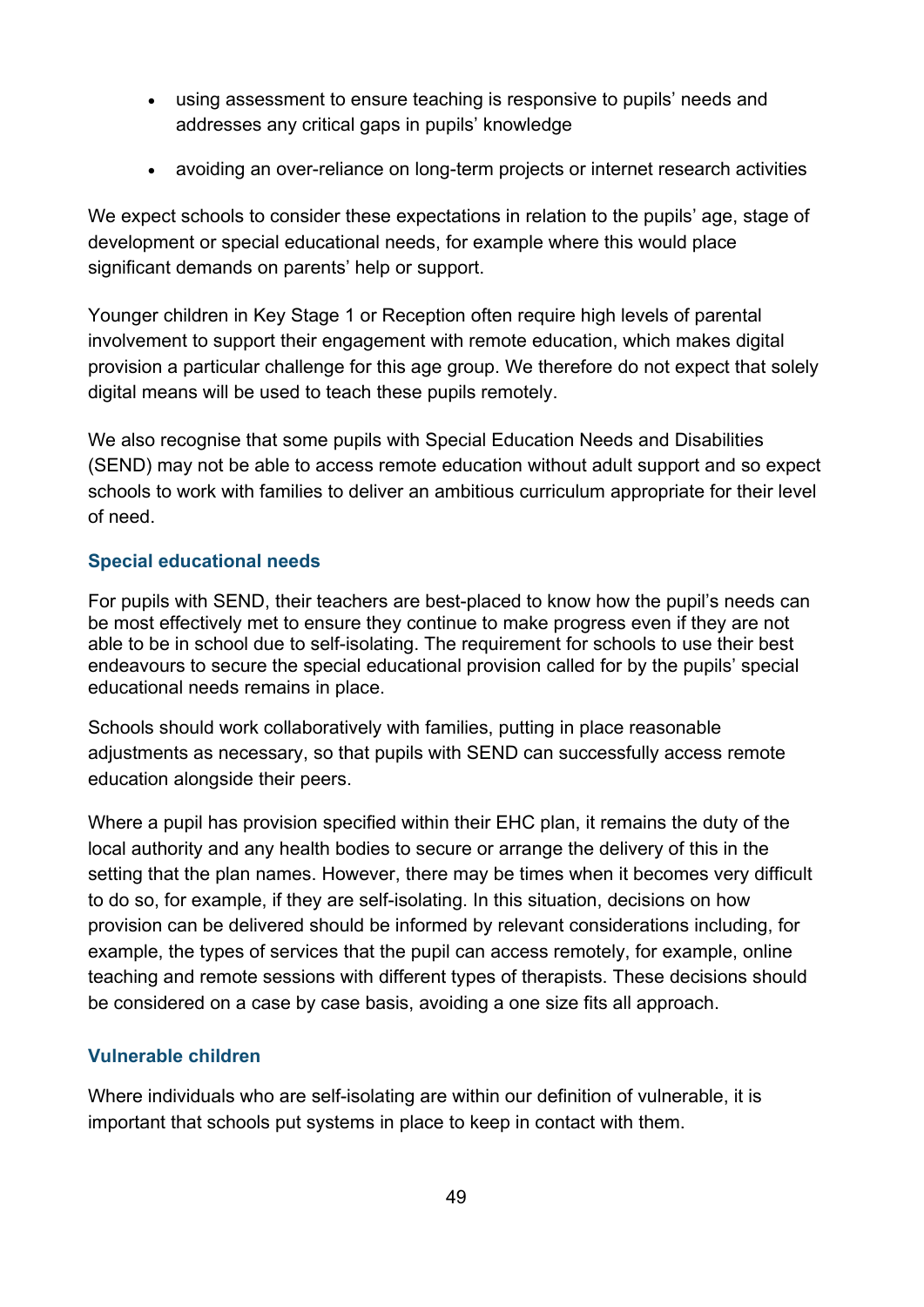When a vulnerable child is asked to self-isolate, schools should notify their social worker (if they have one). School leaders should then agree with the social worker the best way to maintain contact and offer support to the vulnerable child or young person.

Schools should also have in place procedures to check if a vulnerable child is able to access remote education support, to support them to access it (as far as possible) and to regularly check if they are doing so.

## **Delivering remote education safely**

Keeping children safe online is essential. The statutory guidance keeping children safe in [education](https://www.gov.uk/government/publications/keeping-children-safe-in-education--2) provides schools and colleges with information on what they should be doing to protect their pupils online.

Support on delivering online remote education safely is available from:

- [safe remote learning,](https://swgfl.org.uk/resources/safe-remote-learning) published by SWGfL
- [online safety and safeguarding,](https://www.lgfl.net/online-safety/default.aspx) published by LGfL, which covers safe remote learning
- the National Cyber Security Centre, which includes which video conference [service](https://www.ncsc.gov.uk/guidance/video-conferencing-services-security-guidance-organisations) is right for you and using video [conferencing](https://www.ncsc.gov.uk/guidance/video-conferencing-services-using-them-securely) services securely
- [safeguarding and remote education during coronavirus \(COVID-19\)](https://www.gov.uk/guidance/safeguarding-and-remote-education-during-coronavirus-covid-19)
- annex C of keeping children safe in education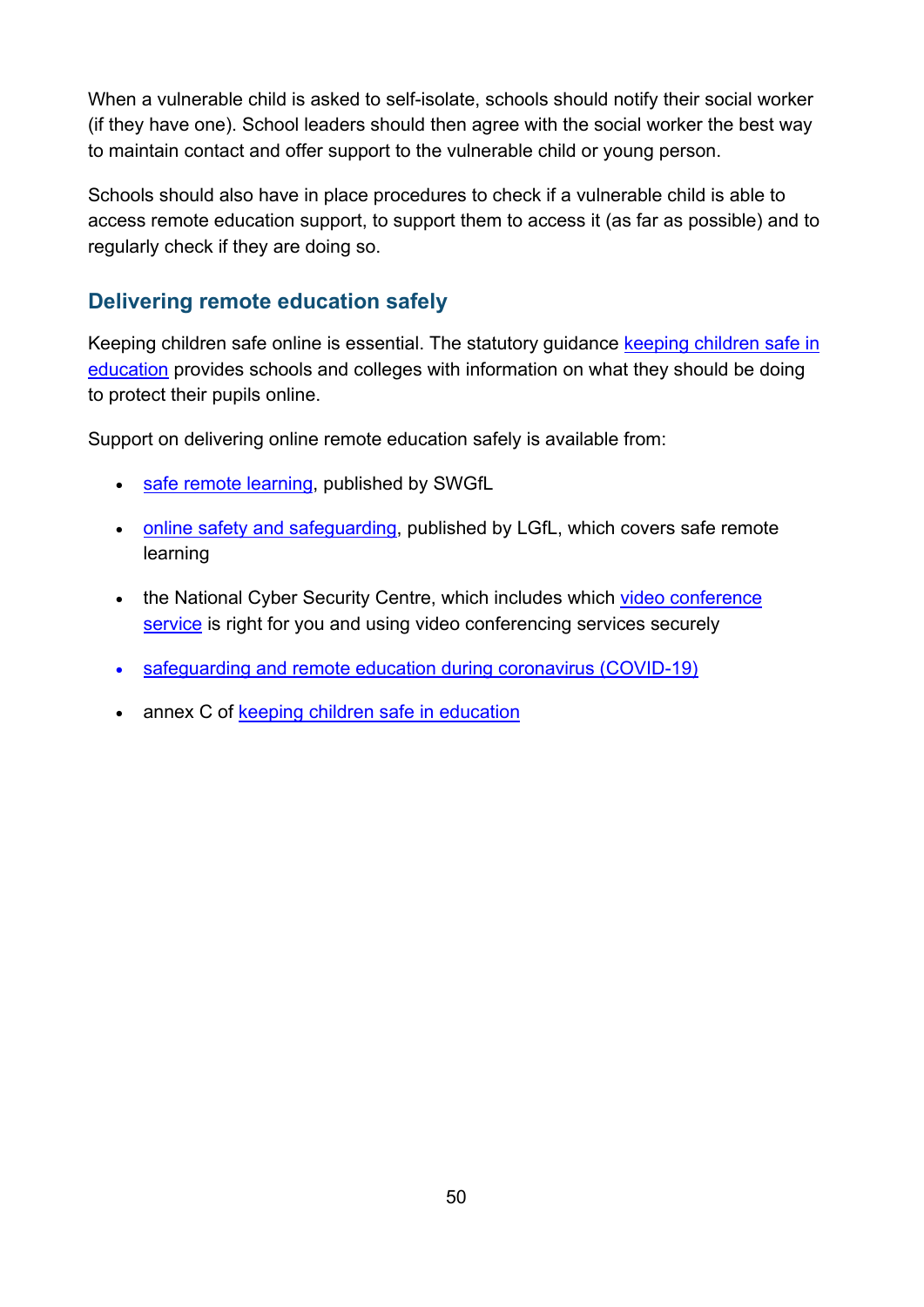# <span id="page-50-0"></span>**Catch up**

The government announced  $£1$  billion of funding to support children and young people to catch up lost time after school closure. This is especially important for the most vulnerable and disadvantaged backgrounds.

This funding includes a one-off universal £650 million [catch-up premium](https://www.gov.uk/government/publications/catch-up-premium-coronavirus-covid-19/catch-up-premium) for the 2020 to 2021 academic year to ensure that schools have the support they need to help all pupils make up for lost teaching time.

To help schools make the best use of this funding, the Education Endowment Foundation (EEF) has published a [support guide for schools](https://educationendowmentfoundation.org.uk/covid-19-resources/covid-19-support-guide-for-schools/#nav-covid-19-support-guide-for-schools1) with evidence-based approaches to catch up and a further [school planning guide: 2020 to 2021.](https://educationendowmentfoundation.org.uk/covid-19-resources/guide-to-supporting-schools-planning/)

We recognise that it may be challenging for schools to deliver effective catch-up support during periods when COVID-19 restrictions impact their normal operating procedures. Schools can continue to offer NTP tuition as arranged with Tuition Partners - the majority of tuition partners are already in a position to offer online tuition at home – and the Academic Mentor programme will also continue with mentors working online in line with individual schools policies. Schools should also use this period to strategically plan the catch-up support required for their pupils in the next half-term.

The Catch-up Package also includes a £350 million [National Tutoring Programme](https://nationaltutoring.org.uk/) to provide additional, targeted support for those children and young people who need the most help

The National Tutoring Programme will continue to offer tuition as normal and schools should continue to sign up and engage with the programme.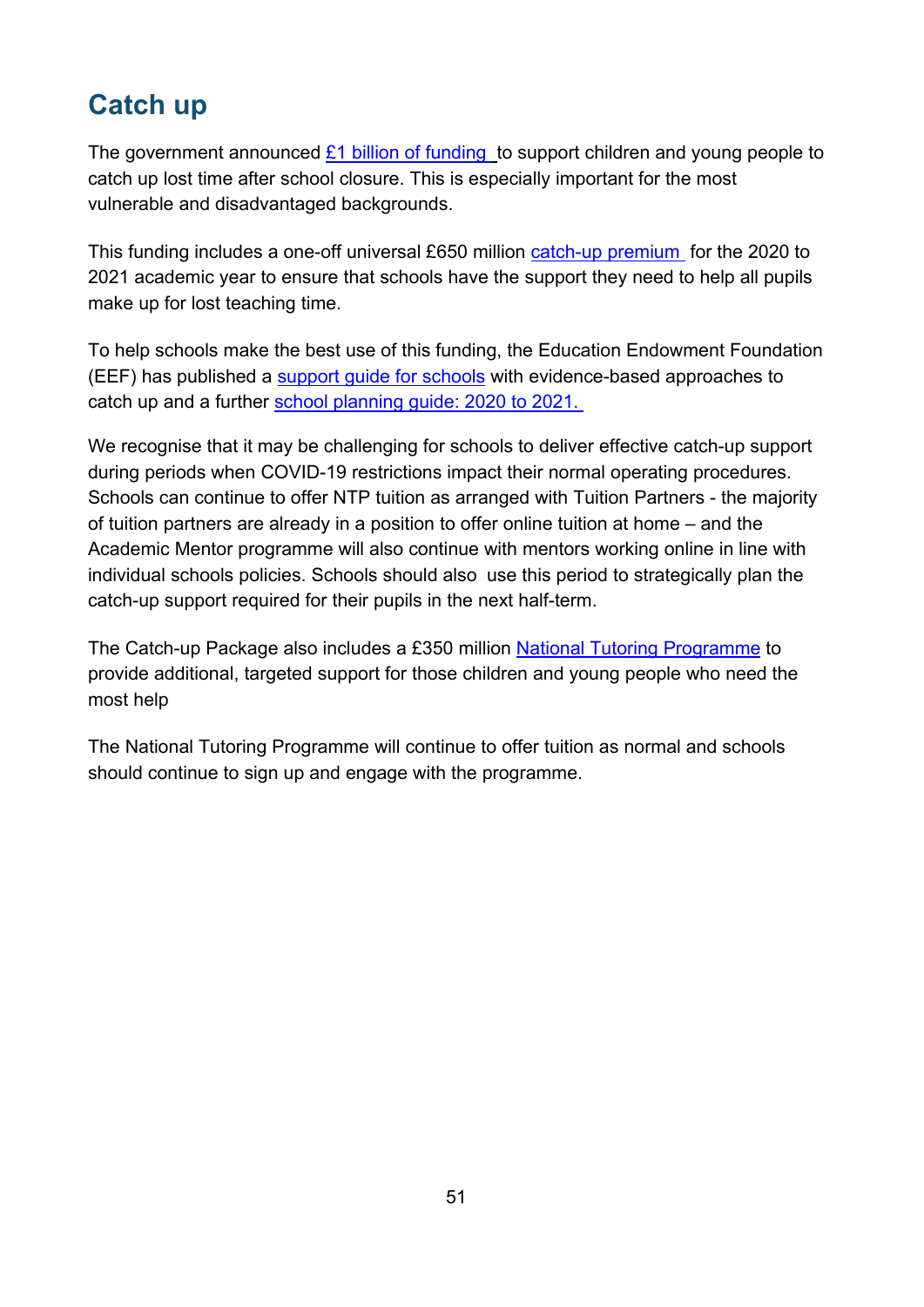# <span id="page-51-0"></span>**Pupil wellbeing and support**

Pupils may be experiencing a variety of emotions in response to the coronavirus (COVID-19) outbreak, such as anxiety, stress or low mood. This may particularly be the case for vulnerable children, including those with a social worker and young carers. It is important to contextualise these feelings as normal responses to an abnormal situation. Some may need support to re-adjust, either to a return to learning at home or being in school without their peers, and some may be showing signs of more severe anxiety or depression. Others will not be experiencing any challenges and will be content with the change in circumstances.

The return to remote learning for most will limit pupils' social interaction with their peers, carers and teachers, which may have an impact on wellbeing.

To support school staff to understand how coronavirus (COVID-19) is affecting children and young people's mental health and wellbeing, and what they can do to look after, promote and support their own, other staff's and children and young people's wellbeing and mental health, the government has recently launched the Wellbeing for Education [Return programme.](https://www.gov.uk/government/news/8m-programme-to-boost-pupil-and-teacher-wellbeing)

Local authorities have received funding to employ skilled staff to deliver the training to schools and provide ongoing advice and support from the autumn until March 2021.

Additionally, NHS mental health services have remained open, and schools should still refer to their local NHS children and young people's mental health service. All NHS mental health trusts are providing 24/7 access to crisis telephone lines to support people of all ages throughout the pandemic.

DfE, Public Health England and NHS England have also recorded a free webinar for school and college staff which sets out how they can support their pupils and students. A recording of this is available:

#### [View webinar](https://youtu.be/MYmBLnSQh3M)

This includes experts discussing the impacts of the pandemic on pupils' mental wellbeing.

Schools should consider the provision of pastoral and extra-curricular activities to all pupils, including those learning at home (for example through online activities and assemblies), designed to:

- Support social engagement and maintaining friendships
- Address and equip pupils to respond to issues linked to coronavirus (COVID-19)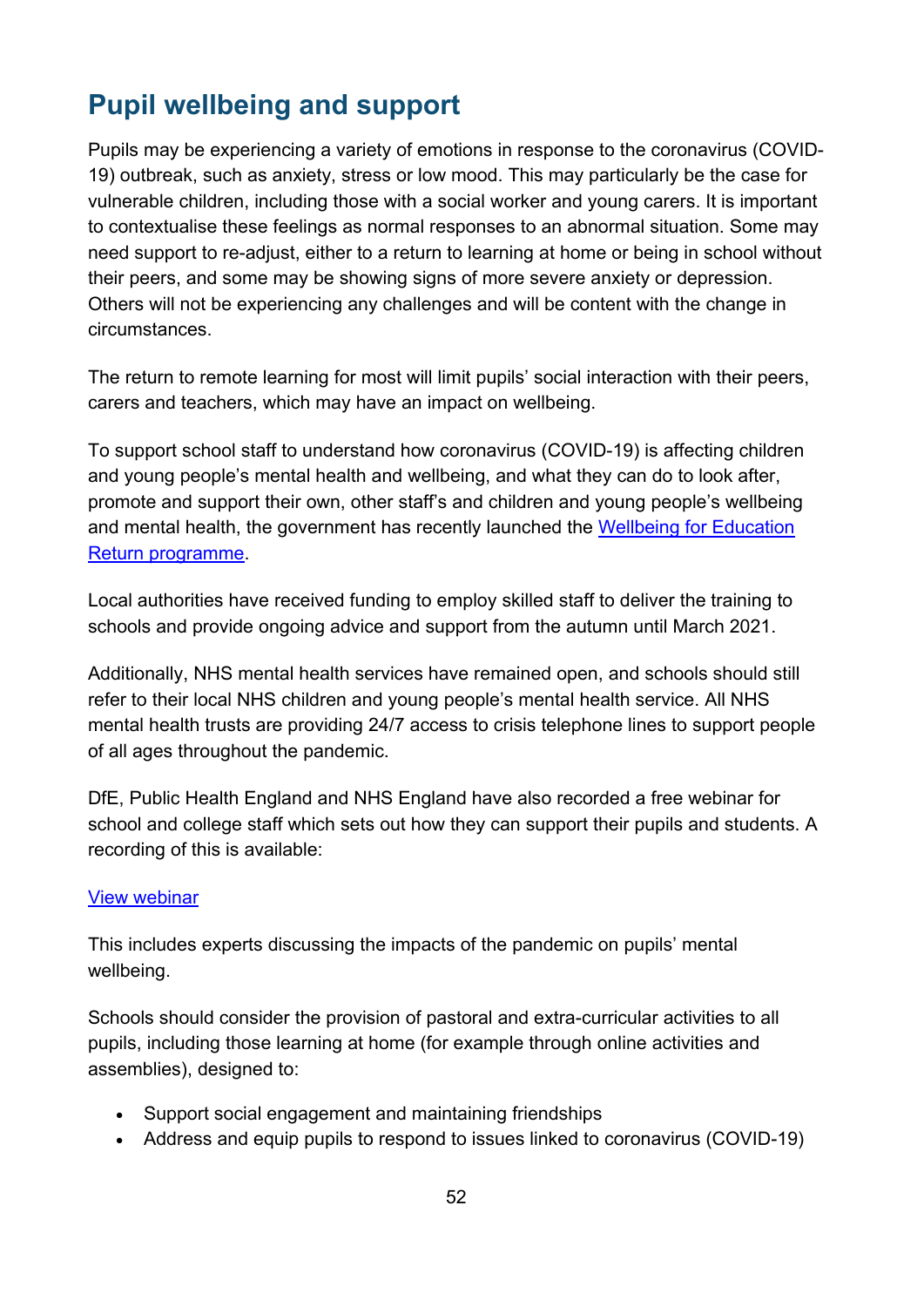• Support pupils with approaches to improving their physical and mental wellbeing

To support these activities, Public Health England have produced guidance for parents and carers on [supporting children and young people's mental health and wellbeing.](https://www.gov.uk/government/publications/covid-19-guidance-on-supporting-children-and-young-peoples-mental-health-and-wellbeing) This includes key actions they can take to support their child or young person's mental health and wellbeing during the pandemic such as supporting safe ways to connect with friends. It also emphasises the importance of children continuing to remain fit and active and, wherever possible, having the 60 minutes of daily physical activity recommended by the Chief Medical Officers. Further advice and resources are available from [the Association](https://www.afpe.org.uk/coronavirus-guidance-support/)  [for Physical Education,](https://www.afpe.org.uk/coronavirus-guidance-support/) [Youth Sport Trust](https://www.youthsporttrust.org/coronavirus-support-schools) and [Sport England.](https://www.sportengland.org/how-we-can-help/coronavirus)

Public Health England's [Every Mind Matters](https://www.nhs.uk/oneyou/every-mind-matters/) campaign also includes resources which aim to support everyone to feel more confident in taking action to look after their mental health and wellbeing.

Schools should also provide more focused pastoral support where issues are identified that individual pupils may need help with, drawing on external support where necessary and possible. Schools should also consider support needs of particular groups they are already aware need additional help (for example, children in need.) To support this, teachers may wish to access the free [MindEd learning platform for professionals,](https://www.minded.org.uk/) which contains materials on peer support, stress, fear and trauma, and bereavement. MindEd have also developed a [coronavirus \(COVID-19\) staff resilience hub](https://covid.minded.org.uk/) with advice and tips for frontline staff. Schools should also make sure that parents and pupils are aware of who in the school to contact if they have a new concern about mental health and wellbeing.

We have also published the relationships, sex and health education training modules for teachers to support them in preparation to deliver content on mental health and wellbeing. The training module on [teaching about mental wellbeing,](https://www.gov.uk/guidance/teaching-about-mental-wellbeing) which has been developed with clinical experts and schools, will improve teacher confidence in talking and teaching about mental health and wellbeing.

Where there is a concern a child is in need or suffering or likely to suffer from harm, the school (generally led by the designated safeguarding lead or deputy) should follow their child protection policy and part 1 of the statutory safeguarding guidance keeping children [safe in education](https://www.gov.uk/government/publications/keeping-children-safe-in-education--2) and consider any referral to statutory services (and the police) as appropriate.

Schools should consider how they are working with school nursing services to support the health and wellbeing of their pupils; school nursing services are continuing to offer support to pupils in school and working remotely– school nurses as leaders of the healthy [child programme](https://www.gov.uk/government/publications/healthy-child-programme-0-to-19-health-visitor-and-school-nurse-commissioning) can offer a range of support including: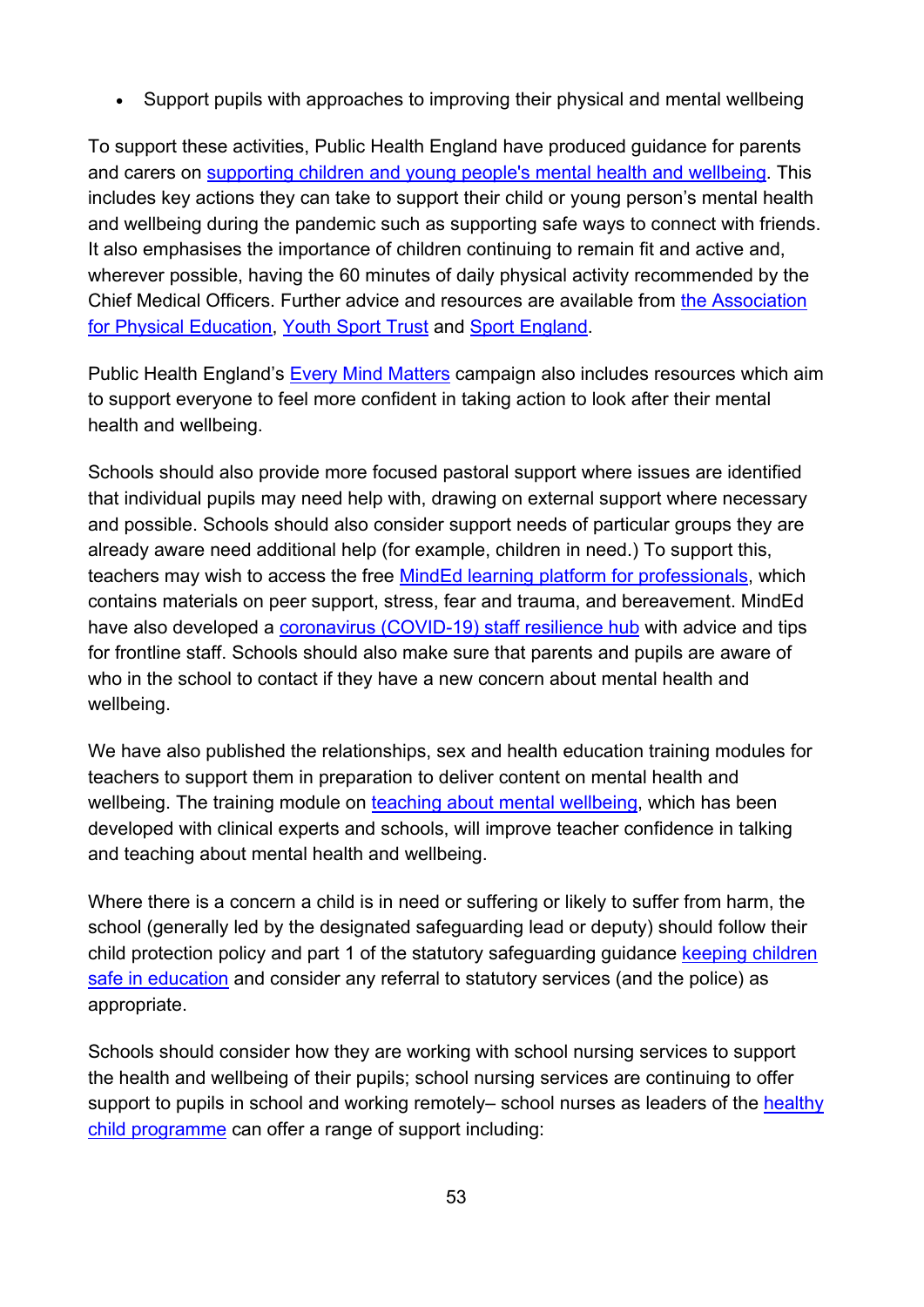- support for resilience, mental health and wellbeing including anxiety, bereavement and sleep issues
- support for pupils with additional and complex health needs
- supporting vulnerable children and keeping children safe

Schools and school nurses need to work together to ensure delivery of the healthy child programme (which includes immunisation), identifying health and wellbeing needs which will underpin priorities for service delivery.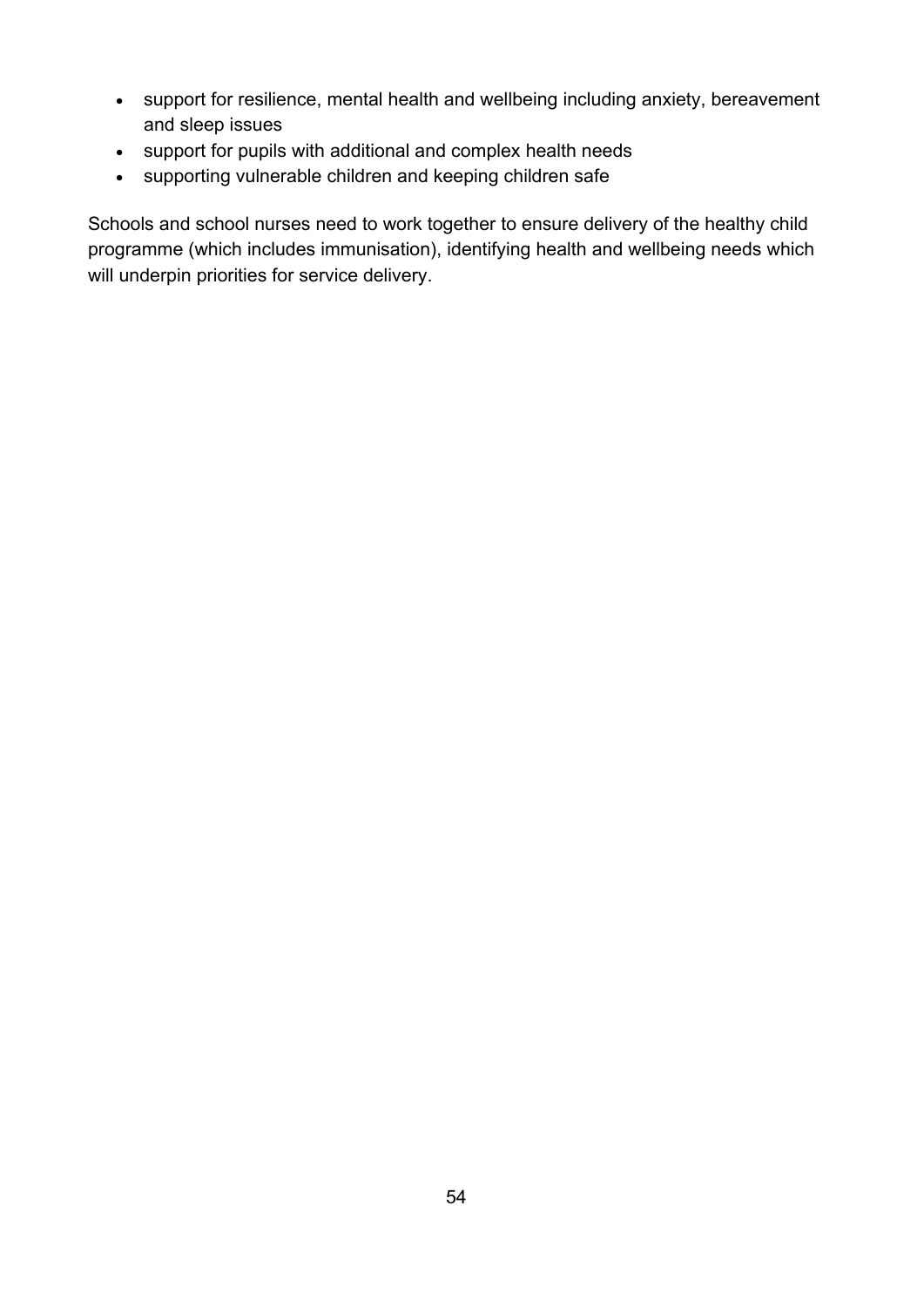# <span id="page-54-0"></span>**Assessment and accountability**

#### <span id="page-54-1"></span>**Inspection**

For state-funded schools, the intention is that routine, graded Ofsted inspections will not be reintroduced until the summer term. During the spring term, it is intended that inspectors will conduct monitoring inspections in schools most in need of support inadequate schools and some schools that require improvement. These monitoring inspections will not be graded, and will focus on matters that are particularly relevant at this time such as curriculum and teaching (including remote education), and attendance, particularly of vulnerable pupils. Inspectors will be sensitive to the school's context, and support schools to prioritise the right actions. We are discussing with Ofsted the implementation of these inspections in light of the recent changes set out in this guidance.

As has been the case throughout, Ofsted will also have the power to inspect a school in response to any significant concerns, including those relating to safeguarding and remote education. 

#### <span id="page-54-2"></span>**Primary assessment**

The Department recognises that due to the further disruption caused by school closures, primary assessments cannot continue as intended. We will therefore cancel the statutory key stage 1 and key stage 2 tests and teacher assessments planned for summer 2021, including the key stage 2 tests in reading and mathematics.

We remain determined to ensure that every young person, no matter their age or background, is provided with the education and opportunities they deserve despite the challenges faced by schools. We know that schools will continue to use assessment during the summer term to inform teaching, to enable them to give information to parents on their child's attainment in their annual report and to support transition to secondary school. We strongly encourage schools to do this, using past test papers if they wish.

Primary assessments have a crucial role in supporting pupils to grasp the basics of reading, writing and mathematics and to prepare them for secondary school. As such, these arrangements will apply for summer 2021 only, and the Department is planning for a full programme of primary assessments to take place in the 2021/22 academic year.

The Standards and Testing Agency will update its guidance as soon as possible.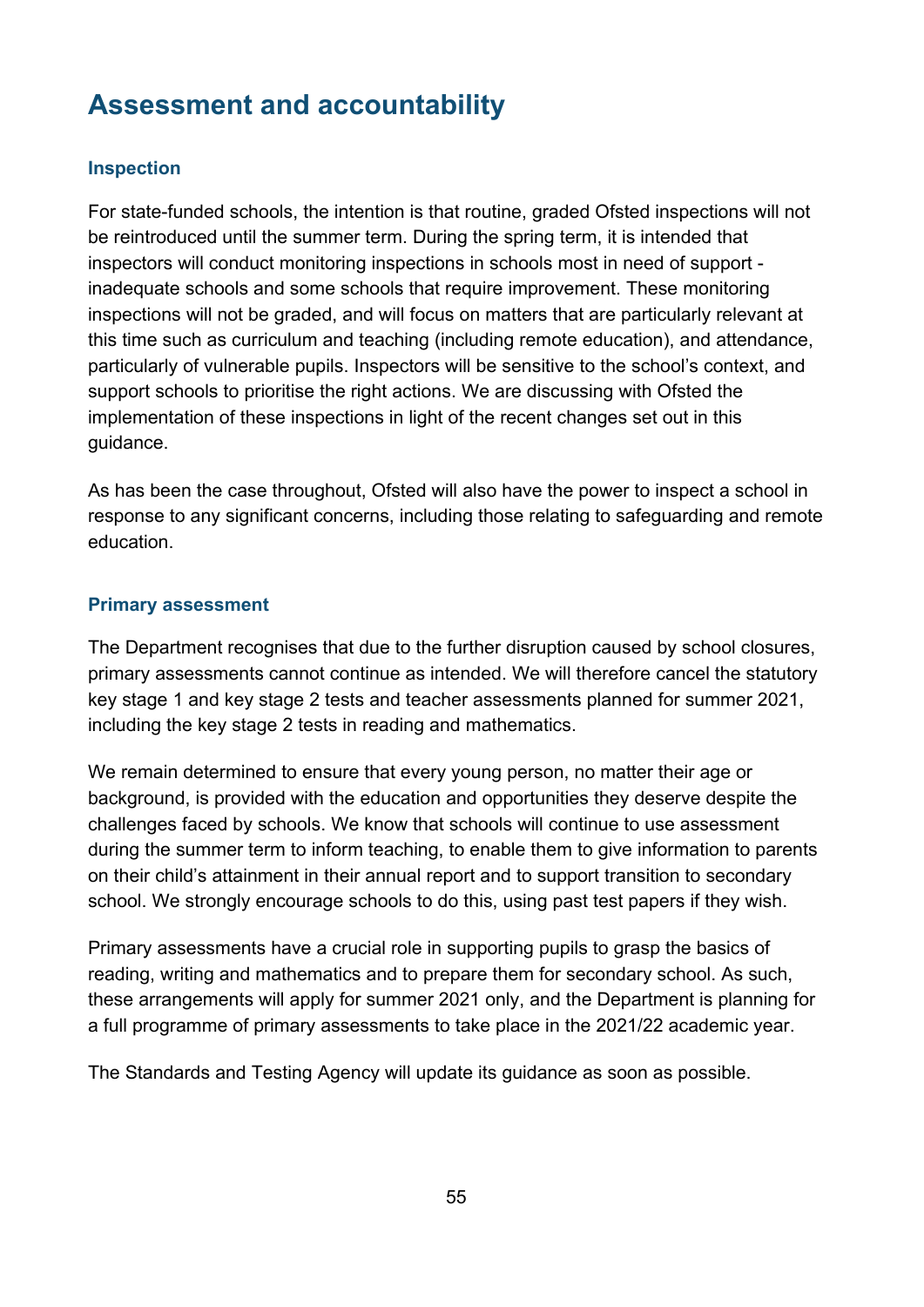#### <span id="page-55-0"></span>**Exams**

We cannot guarantee all students will be in a position to fairly sit their exams this summer. Therefore we can confirm that this year GCSEs, A and AS level exams will not go ahead this summer as planned, and we will look at options to enable candidates to receive a grade. The Secretary of State for Education will be asking Ofqual to consult rapidly on an approach for alternative arrangements that will allow students to progress fairly.

#### <span id="page-55-1"></span>**Accountability expectations**

Performance tables are suspended for the 2019 to 2020 academic year, and no school or college will be judged on data based on exams and assessments from 2020.

For the 2020 to 2021 academic year, we confirmed on 3 December that we will not be publishing data based on exams and assessments from summer 2021 on school and college performance tables.

Read [coronavirus \(COVID-19\): school and college accountability](https://www.gov.uk/government/publications/coronavirus-covid-19-school-and-college-performance-measures?_ga=2.131656079.1405893355.1602512650-2061908854.1576756995) to see what this means for accountability in 2019 to 2020 and 2020 to 2021.

We will say more about the implications of the recent changes set out in this guidance for school and college accountability in due course.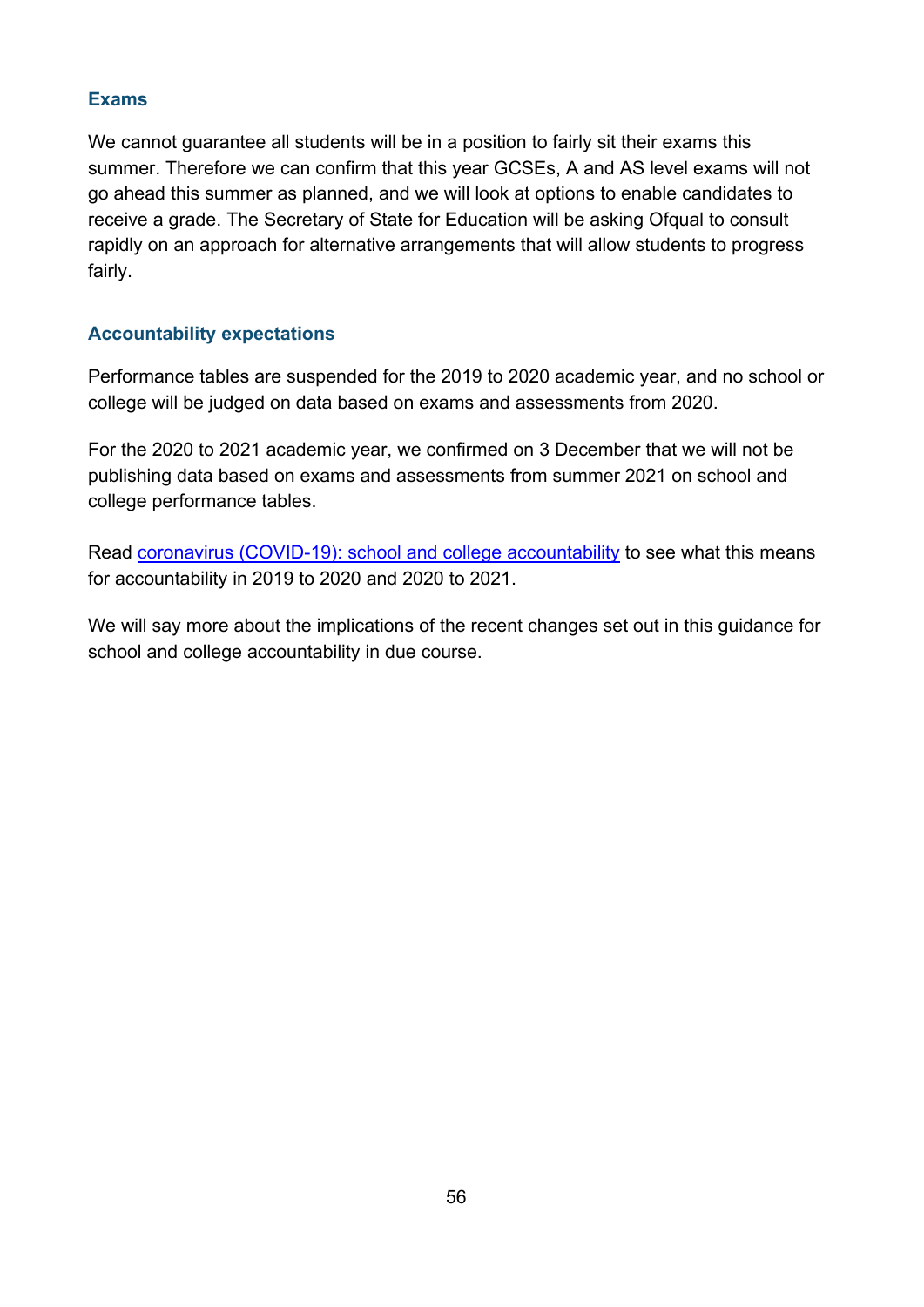# <span id="page-56-0"></span>**Annex: Health and safety risk assessment**

#### **Coronavirus (COVID-19) specific**

Everyone needs to assess and manage the risks from coronavirus (COVID-19). This means school employers and leaders are required by law to think about the risks their staff and pupils face and do everything reasonably practicable to minimise them, recognising they cannot completely eliminate the risk of coronavirus (COVID-19). School employers must therefore make sure that a risk assessment has been undertaken to identify the measures needed to reduce the risks from coronavirus (COVID-19) so far as is reasonably practicable. General information on how to make a workplace COVIDsecure, including how to approach a coronavirus (COVID-19) risk assessment, is provided by the HSE [guidance](https://www.hse.gov.uk/coronavirus/working-safely/index.htm) on working safely.

Schools should undertake a coronavirus (COVID-19) risk assessment by considering the measures in this guidance to inform their decisions and control measures. A risk assessment is not about creating huge amounts of paperwork, but rather about identifying sensible measures to control the risks in the workplace, and the role of others in supporting that. It is good practice to treat risk assessments as a "living document" which is kept under review, especially having regard to changing circumstances. The risk assessment will help school leaders and employers decide whether they have done everything they need to. Employers have a legal duty to consult their employees on health and safety in good time. It also makes good sense to involve pupils (where applicable) and parents in discussions around health and safety decisions to help them understand the reasons for the measures being put in place. Employers can do this by listening and talking to them about how the school will manage risks from coronavirus (COVID-19). The people who do the work are often the best people to understand the risks in the workplace and will have a view on how to work safely. Involving them in making decisions shows that the school takes their health and safety seriously.

#### **Sharing your risk assessment**

Schools should share the results of their risk assessment with their workforce. If possible, they should consider publishing it on their website to provide transparency of approach to parents, carers and pupils (There is an expectation that all employers with over 50 staff to do so).

#### **Monitoring and review of risk controls**

It is important that employers know how effective their risk controls are. They should monitor and review the preventive and protective measures regularly (and especially in the light of any changing circumstances), to ensure the measures are working, and taking action to address any shortfalls.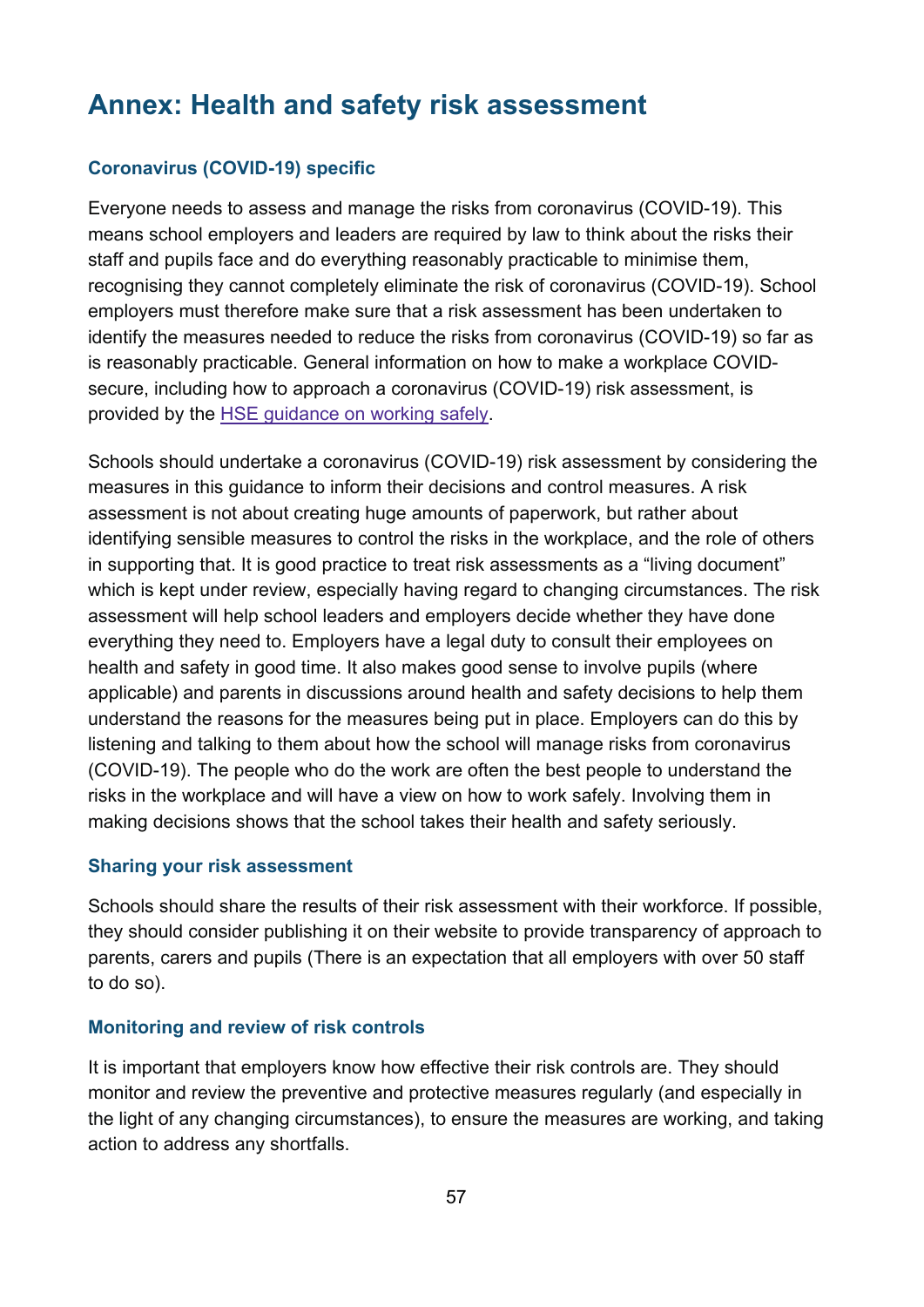#### **Roles and responsibilities**

All employers are required by law to protect their employees, and others, from harm. Under the Management of Health and Safety at Work Regulations 1999, the **minimum** employers must do is:

- 1. Identify what could cause injury or illness in the organisation (hazards).
- 2. Decide how likely it is that someone could be harmed and how seriously (the risk).
- 3. Take action to eliminate the hazard, or if this isn't possible, control the risk.

Given the employer landscape in schools is varied, we have set out here what the existing DfE Health and safety: [responsibilities](https://www.gov.uk/government/publications/health-and-safety-advice-for-schools/responsibilities-and-duties-for-schools) and duties for schools guidance states about the roles and responsibilities for health and safety in schools. The employer is accountable for the health and safety of school staff and pupils. The day-to-day running of the school is usually delegated to the headteacher and the school management team. In most cases, they are responsible for ensuring that risks are managed effectively. This includes health and safety matters.

Schools must appoint a competent person to ensure they meet their health and safety duties. The Health and Safety Executive (HSE) provides more information on the role of headteachers and employers in the guidance The role of school [leaders - who](https://www.hse.gov.uk/services/education/sensible-leadership/school-leaders.htm) does [what](https://www.hse.gov.uk/services/education/sensible-leadership/school-leaders.htm) and a simple guide to who the employer is in each type of school setting in its [FAQs](https://www.hse.gov.uk/services/education/faqs.htm#a1) [section,](https://www.hse.gov.uk/services/education/faqs.htm#a1) under 'Who is accountable for health and safety within a school?'.

References to actions by employers in this guidance may in practice be carried out by headteachers in schools, but the employer will need to assure themselves that they have been carried out, as they retain the accountability for health and safety. If not already done, employers should ensure that a coronavirus (COVID-19) risk assessment for their school is undertaken as soon as possible. As pupils have been attending school during the coronavirus (COVID-19) pandemic for some time, the employer is likely to have gone through a lot of this thinking already. We recommend that those employers use this document to identify any further improvements they should make.

#### **Wider guidance on the risk assessment process**

Health and safety risk assessments identify measures to control risks during education and childcare setting activities. Health and safety law requires the school employer to assess risks and put in place measures to reduce the risks so far as is reasonably practicable. The law also requires employers to record details of risk assessments, the measures taken to reduce these risks and expected outcomes.

Schools need to record significant findings of the assessment by identifying: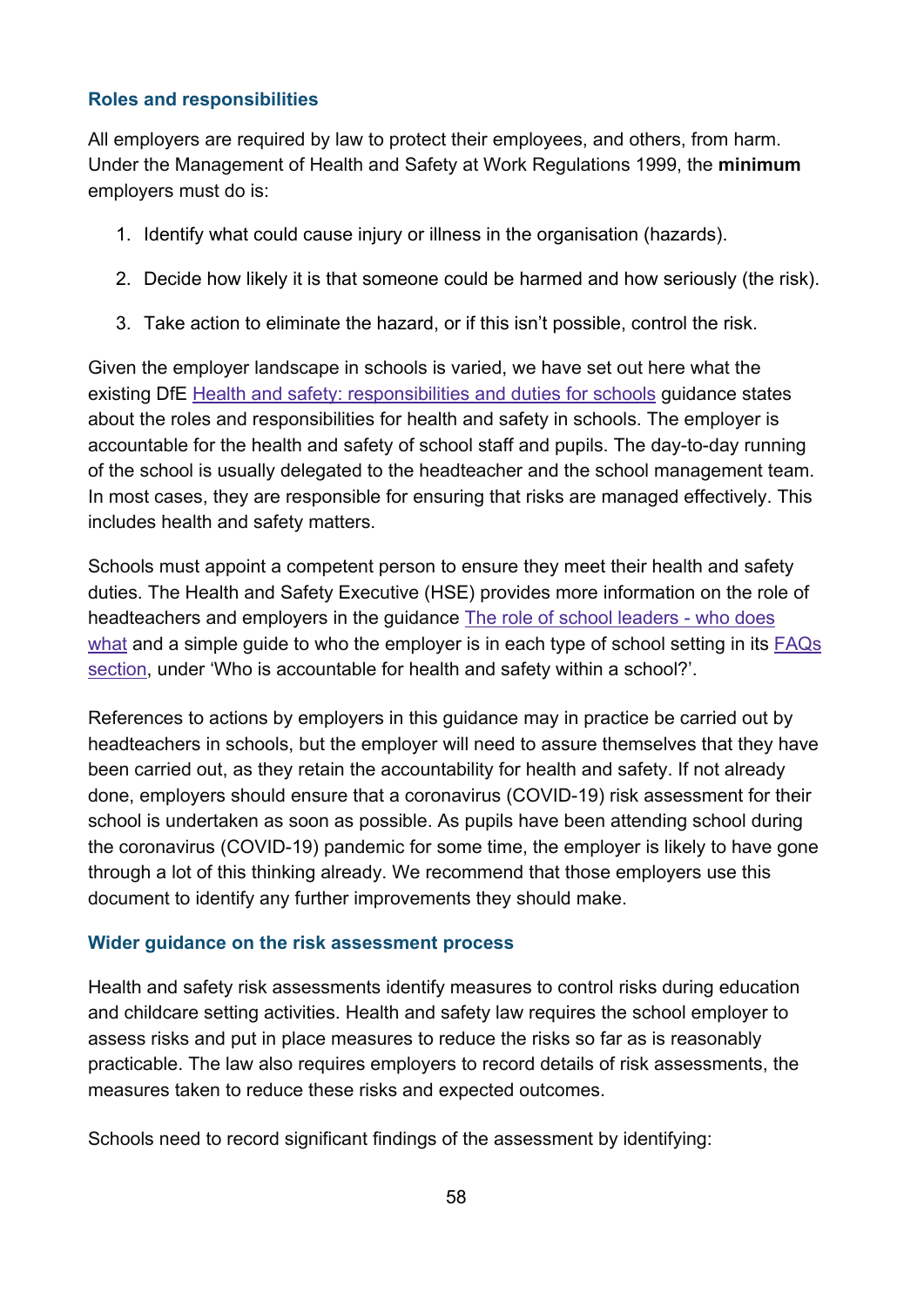- the hazards
- how people might be harmed by them
- what they have in place to control risk

Records of the assessment should be simple and focused on controls. Outcomes should explain to others what they are required to do and help staff with planning and monitoring.

Risk assessments consider what measures schools need to protect the health and safety of all:

- staff
- pupils
- visitors
- contractors

Schools will need to think about the risks that may arise in the course of the day. This could include anything related to the premises or delivery of its curriculum or activities, whether on-site or in relation to activities offsite.

## **Consulting employees (general)**

It is a legal requirement that employers must consult with the health and safety representative selected by a recognised trade union or, if there isn't one, a representative chosen by staff. As an employer, schools cannot decide who the representative will be.

At its most effective, full involvement of staff creates a culture where relationships between employers and staff are based on collaboration, trust and joint problem solving. As is normal practice, staff should be involved in assessing workplace risks and the development and review of workplace health and safety policies in partnership with the employer. Consultation does not remove the employer's right to manage. They will still make the final decision but talking to employees is an important part of successfully managing health and safety.

### **Resolving issues and raising concerns**

Employers and staff should always come together to resolve issues. Any concerns in respect of the controls should be raised initially with line management and trade union representatives and employers should recognise those concerns and give them proper consideration. If that does not resolve the issues, the concern can be raised with [HSE.](https://www.hse.gov.uk/) Where the HSE identify employers who are not taking action to comply with health and safety legislation and published standards to control the risk of virus transmission in the workplace, they will consider taking a range of actions to improve control of workplace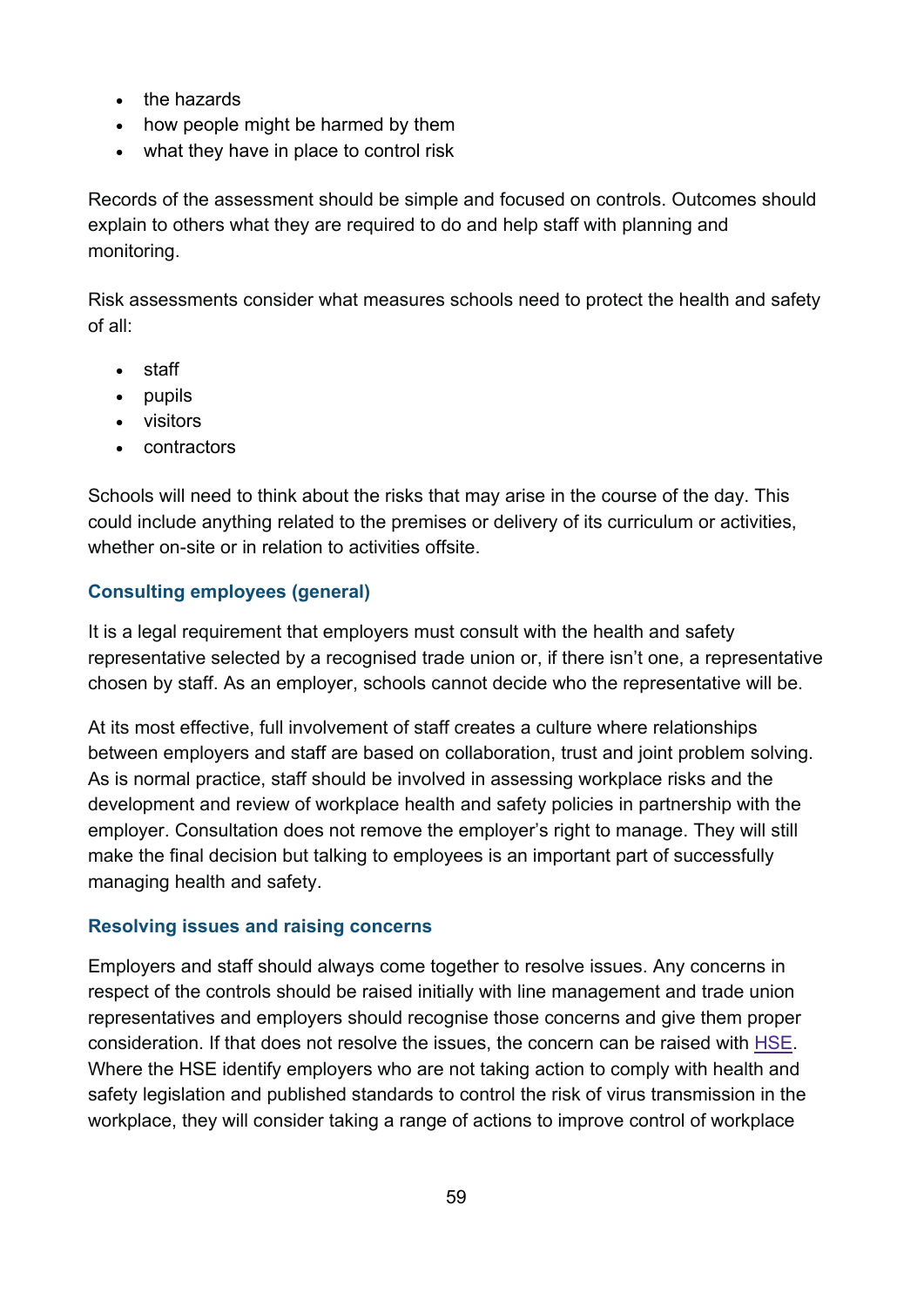risks. The actions the HSE can take include the provision of specific advice to employers through to issuing enforcement notices to help secure improvements.

### **Approach to risk estimation and management**

Some types of control are more effective at reducing risks than others. Risk reduction measures should be assessed in order of priority as set out below; schools should not simply adopt the easiest control measure to implement. Controls should be practical to be implemented and, ideally, should be able to be maintained easily over time. It is critical to remember that it will only rarely be feasible to eliminate individual risks completely. The combination of controls introduced should aim to reduce the risk to as low as reasonably practicable and prioritise structural, environmental interventions over individual level ones. This does not just mean considering risks of transmission, but also balancing these against risks to wider health and well-being and to education. Schools have the flexibility to respond to risks in a way that suits their circumstances while complying with their duties under health and safety legislation. Schools should work through the following steps to address their risks, considering for each risk whether there are measures in each step they can adopt before moving onto the next step:

- 1. Elimination: stop an activity that is not considered essential if there are risks attached.
- 2. Substitution: replace the activity with another that reduces the risk. Care is required to avoid introducing new hazards due to the substitution.
- 3. Engineering controls: design measures that help control or mitigate risk.
- 4. Administrative controls: identify and implement the procedures to improve safety (for example, markings on the floor, signage).
- 5. Having gone through this process, PPE should be used in circumstances where the guidance says it is required.